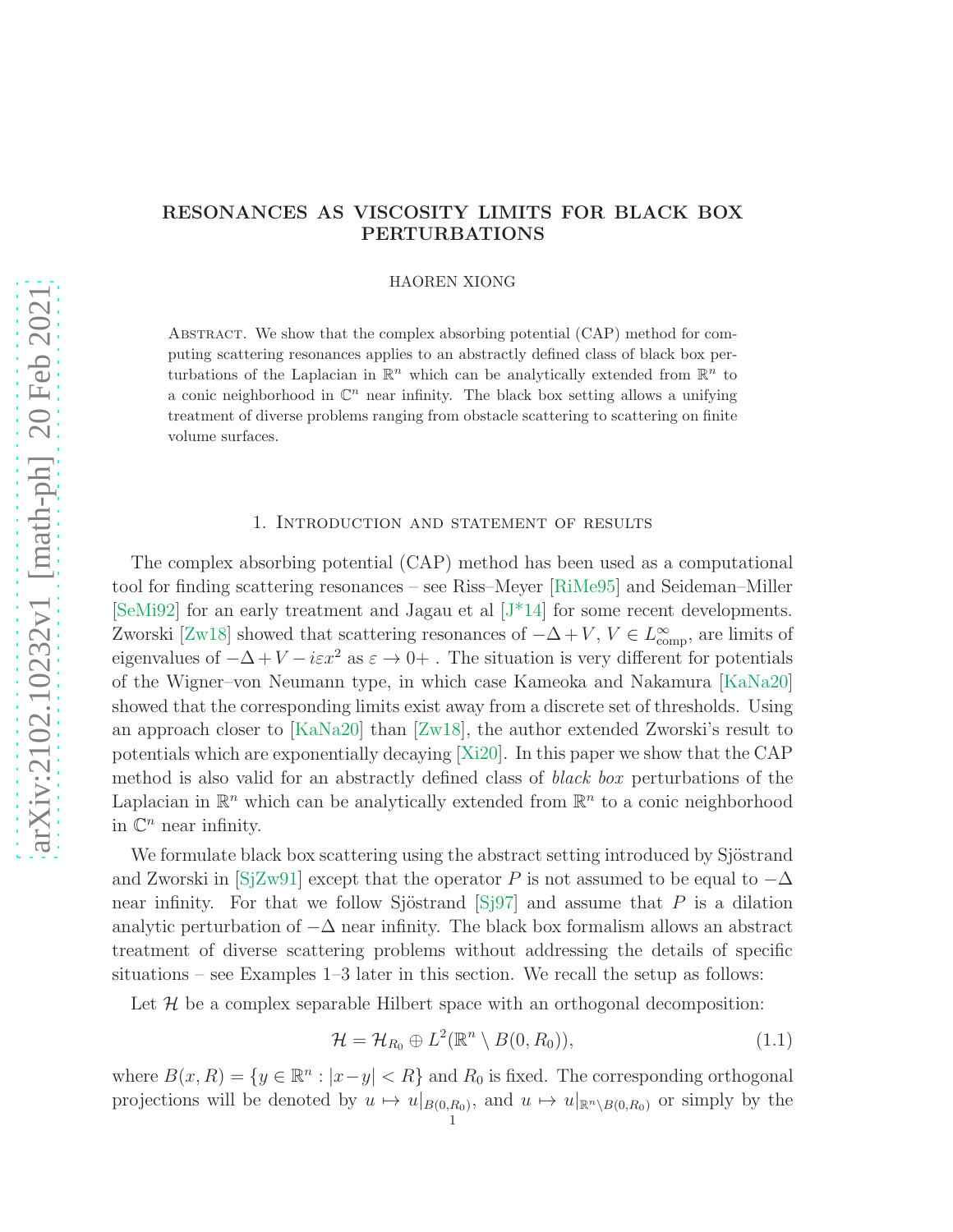characteristic function  $1<sub>L</sub>$  of the corresponding set L. We consider an unbounded self-adjoint operator

<span id="page-1-6"></span>
$$
P: \mathcal{H} \to \mathcal{H} \quad \text{with domain } \mathcal{D}. \tag{1.2}
$$

We assume that

<span id="page-1-2"></span>
$$
\mathcal{D}|_{\mathbb{R}^n \setminus B(0,R_0)} \subset H^2(\mathbb{R}^n \setminus B(0,R_0)),\tag{1.3}
$$

and conversely,  $u \in \mathcal{D}$  if  $u \in H^2(\mathbb{R}^n \setminus B(0, R_0))$  and u vanishes near  $B(0, R_0)$ ; and that

<span id="page-1-3"></span>
$$
1_{B(0,R_0)}(P+i)^{-1}
$$
 is compact. (1.4)

We also assume that,

<span id="page-1-4"></span>
$$
1_{\mathbb{R}^n \setminus B(0,R_0)} Pu = Q(u|_{\mathbb{R}^n \setminus B(0,R_0)}), \quad \text{for all } u \in \mathcal{D},
$$
  

$$
Q = -\sum_{j,k=1}^n \partial_{x_j} (g^{jk}(x)\partial_{x_k}) + c(x), \quad g^{jk}, c \in C_b^{\infty}(\mathbb{R}^n).
$$
 (1.5)

Here  $\mathcal{C}_b^{\infty}$  denotes the space of  $\mathcal{C}^{\infty}$  functions with all derivatives bounded. Note that if  $\psi \in C_b^{\infty}(\mathbb{R}^n)$  is constant near  $B(0, R_0)$ , then there is a natural way to define the multiplication:  $\mathcal{H} \ni u \mapsto \psi u \in \mathcal{H}$ , and we have  $\psi u \in \mathcal{D}$  if  $u \in \mathcal{D}$ .

It is further assumed that Q is formally self-adjoint, i.e.  $g^{jk}$ , c are real-valued functions on  $\mathbb{R}^n$  satisfying

<span id="page-1-0"></span>
$$
|\sum_{j,k=1}^{n} g^{jk}(x)\xi_j \xi_k| \ge C^{-1} |\xi|^2,
$$
  

$$
\sum_{j,k=1}^{n} g^{jk}(x)\xi_j \xi_k + c(x) \to \xi^2, |x| \to \infty.
$$
 (1.6)

We will use the method of complex scaling – see  $\S2.1$  $\S2.1$  to define the resonances of P. For that we follow [\[Sj97\]](#page-29-7) to make the following assumptions:

<span id="page-1-1"></span>There exist  $\theta_0 \in [0, \pi/8], \delta > 0$ , and  $R \ge R_0$ , such that the coefficients  $g^{jk}(x)$ ,  $c(x)$  of Q extend analytically in x to  $\{s\omega : \omega \in \mathbb{C}^n, \text{dist}(\omega, \mathbb{S}^{n-1}) < \delta, s \in \mathbb{C}, |s| > R, \text{arg } s \in (-\delta, \theta_0 + \delta)\}\$ and the second half of [\(1.6\)](#page-1-0) remains valid in this larger set. (1.7)

We can now define the resonances  $z_j$  of P in  $\{z \in \mathbb{C} \setminus \{0\} : \arg z > -2\theta_0\}$  as the eigenvalues of P on a suitable contour in  $\mathbb{C}^n$ , see [\[SjZw91\]](#page-29-6) and §[2.1.](#page-4-0)

We now introduce a *regularized* operator,

<span id="page-1-5"></span>
$$
P_{\varepsilon} := P - i\varepsilon (1 - \chi(x))x^2, \quad \varepsilon > 0,
$$
\n(1.8)

where  $\chi \in C_c^{\infty}(\mathbb{R}^n)$  is equal to 1 near  $\overline{B(0,R_0)}$ ;  $x^2 := x_1^2 + \cdots + x_n^2$ . It follows from §[3](#page-9-0) that  $P_{\varepsilon}$  is an unbounded operator on  $\mathcal{H}$  with a discrete spectrum. We have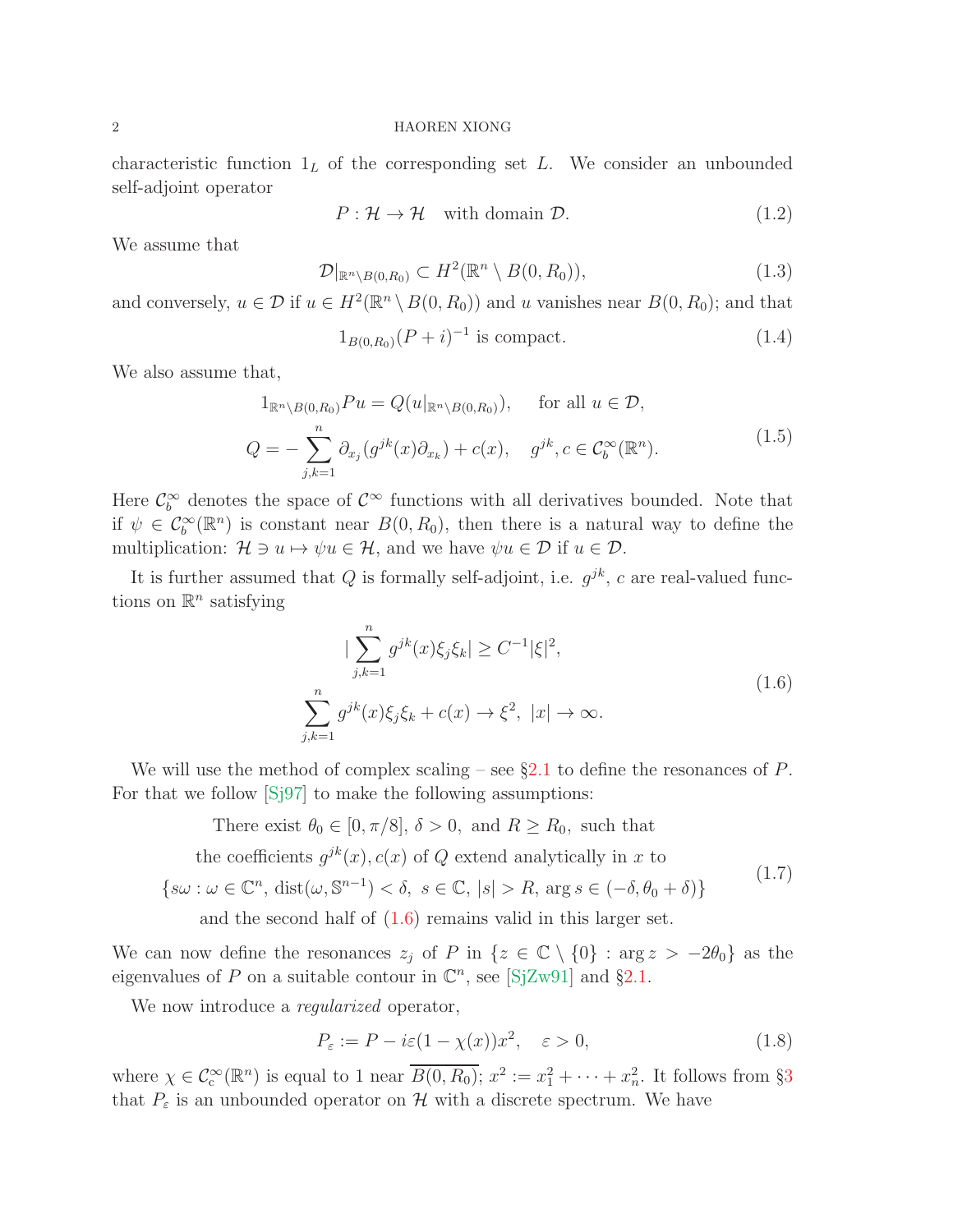<span id="page-2-0"></span>**Theorem 1.** Suppose that  $\{z_j(\varepsilon)\}_{j=1}^{\infty}$  are the eigenvalues of  $P_{\varepsilon}$ . Then, uniformly on any compact subset of the sector  $\{z \in \mathbb{C} \setminus \{0\} : -2\theta_0 < \arg z < 3\pi/2 + 2\theta_0\},\$ 

$$
z_j(\varepsilon) \to z_j, \quad \varepsilon \to 0+,
$$

where  $z_i$  are the resonances of P.

Remark: We will prove a more precise version of this theorem in §[6:](#page-25-0) it involves the multiplicities of  $z_i$  and  $z_i(\varepsilon)$  defined in §[2.1](#page-4-0) and §[3](#page-9-0) respectively. The term viscosity is motivated by the viscosity definition of Pollicott–Ruelle resonances given in Dyatlov–Zworski [\[DyZw15\]](#page-28-0).

Fixed complex absorbing potentials have already been used in mathematical literature on scattering resonances. Stefanov [\[St05\]](#page-29-8) showed that semiclassical resonances close to the real axis can be well approximated using eigenvalues of the Hamiltonian modified by a complex absorbing potential. For applications of fixed complex absorbing potentials in generalized geometric settings see for instance Nonnenmacher– Zworski [\[NoZw09\]](#page-29-9), [\[NoZw15\]](#page-29-10) and Vasy [\[Va13\]](#page-29-11). The analogous results to Theorem [1](#page-2-0) were proved for Pollicott–Ruelle resonances in [\[DyZw15\]](#page-28-0), for kinetic Brownian motion by Drouot  $[Dr17]$ , for gradient flows by Dang–Rivière  $[DaRi17]$  (following earlier work of Frenkel–Losev–Nekrasov [\[FLN11\]](#page-28-3)), and for 0th order pseudodifferential operators, motivated by problems in fluid mechanics, by Galkowski–Zworski [\[GaZw19\]](#page-28-4).

Example 1. Obstacle scattering. Suppose that  $\mathcal{O} \subset \overline{B(0,R_0)}$  is an open set such that  $\partial\mathcal{O}$  is a smooth hypersurface in  $\mathbb{R}^n$ . Let  $\mathcal{H} = L^2(\mathbb{R}^n \setminus \mathcal{O})$ , and  $P = -\Delta|_{\mathbb{R}^n \setminus \mathcal{O}}$ on the exterior domain realized with any self-adjoint boundary conditions on  $\partial\mathcal{O}$ . For instance, the Dirichlet boundary condition

$$
\mathcal{D} = \{ u \in H^2(\mathbb{R}^n \setminus \mathcal{O}) : u|_{\partial \mathcal{O}} = 0 \}
$$

or the Neumann/Robin boundary condition

$$
\mathcal{D} = \{ u \in H^2(\mathbb{R}^n \setminus \mathcal{O}) : \partial_{\nu} u + \eta u|_{\partial \mathcal{O}} = 0 \}
$$

where  $\partial_{\nu}$  is the normal derivative with respect to  $\partial O$  and  $\eta$  is a real-valued smooth function on  $\partial \mathcal{O}$ . Theorem [1](#page-2-0) shows that the eigenvalues of  $P - i \varepsilon x^2$  converge to the resonances of P (the irrelevance of the missing  $i\varepsilon \chi(x)x^2$  term comes from continuity of resonances under compactly supported perturbations – see Stefanov [\[St94\]](#page-29-12)).

Example 2. Scattering on asymptotically Euclidean space. Let M be a real analytic manifold which is diffeomorphic to  $\mathbb{R}^n$  near infinity and equipped with a real analytic metric g which is asymptotically Euclidean. More precisely, let  $g_{ij} = \delta_{ij} + h_{ij}$ be the metric tensor then we assume that  $h_{ij}(x)$  extend analytically in x to

$$
\{s\omega : \omega \in \mathbb{C}^n, \,\mathrm{dist}(\omega, \mathbb{S}^{n-1}) < \delta, \,\, s \in \mathbb{C}, \, |s| > R, \,\mathrm{arg}\, s \in \left(-\delta, \theta_0 + \delta\right)\}
$$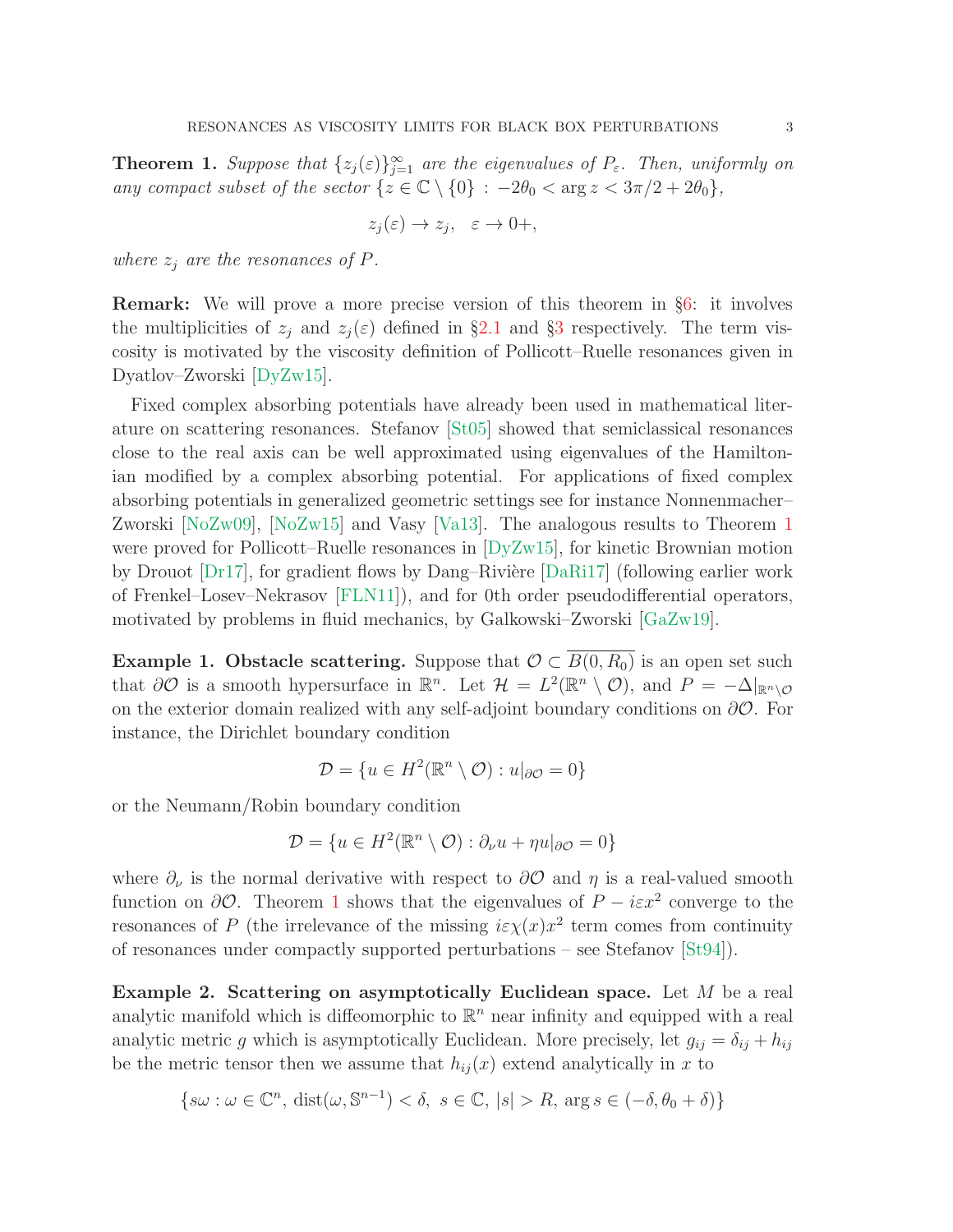for some  $\theta_0 \in [0, \pi/8], \delta > 0, R \ge R_0$ , and that  $h_{ij} \to 0$  in this larger set. We put  $P = -\Delta_q$ , the Laplace–Beltrami operator with respect to the metric g, then all the black box assumptions are satisfied. Suppose that  $\chi \in C_c^{\infty}(M; [0, 1])$  is equal to 1 near some compact set K and that  $M \setminus K$  is diffeomorphic to  $\mathbb{R}^n \setminus \overline{B(0, R_0)}$ . Then the operator  $-\Delta_g - i\varepsilon(1 - \chi(x))x^2$  has a discrete spectrum for  $\varepsilon > 0$  and the eigenvalues converge to the resonances of  $-\Delta_q$  uniformly on compact subsets of  $-2\theta_0 < \arg z < 3\pi/2 + 2\theta_0$ .

Example 3. Scattering on finite volume surfaces. This example was already discussed in [\[Zw18\]](#page-29-3) but this paper provides a complete proof via the black box setting. Consider the modular surface  $M = SL_2(\mathbb{Z})\backslash \mathbb{H}^2$  (or any surfaces with cusps – see [\[DyZw19,](#page-28-5) §4.1, Example 3]) equipped with the Poincaré metric g and  $\Delta_M \leq 0$  the Laplacian on M. We choose the fundamental domain of  $SL_2(\mathbb{Z})$  to be  $\{x+iy \in \mathbb{H}^2 :$  $|x| \leq 1/2, x^2 + y^2 \geq 1$  then  $\Delta_M$  in the cusp  $y > 1$  is given by  $y^2(\partial_x^2 + \partial_y^2)$ . Let  $r = \log y$ ,  $\theta = 2\pi x$ , then M in  $(r, \theta)$  coordinates admits the following decomposition:

$$
M = M_0 \cup M_1, \ (M_1, g|_{M_1}) = ([0, \infty)_r \times \mathbb{S}_{\theta}^1, dr^2 + (2\pi)^{-2} e^{-2r} d\theta^2), \ \mathbb{S}^1 = \mathbb{R}/2\pi\mathbb{Z}.
$$

We recall the black box setup in this case from  $[Dyzw19, §4.1, Example 3]$ . Let

$$
\mathcal{H} = \mathcal{H}_0 \oplus L^2([0,\infty), dr), \quad \mathcal{H}_0 = L^2(M_0) \oplus \mathcal{H}_0^0,
$$

where (with  $\mathbb{Z}^* := \mathbb{Z} \setminus \{0\}$ )

 $\iota$ 

$$
\mathcal{H}_0^0 = \left\{ \{a_n(r)\}_{n \in \mathbb{Z}^*} : a_n \in L^2([0,\infty)), \sum_{n \in \mathbb{Z}^*} \int_0^\infty |a_n(r)|^2 dr < \infty \right\}.
$$

We can identify  $L^2(M)$  with  $\mathcal H$  via the following isomorphism:

$$
: L^{2}(M) \ni u \mapsto (u|_{M_{0}}, \{e^{-r/2}u_{n}(r)\}_{n \in \mathbb{Z}^{*}}, e^{-r/2}u_{0}(r)) \in \mathcal{H},
$$
  

$$
u_{n}(r) := \frac{1}{2\pi} \int_{\mathbb{S}^{1}} u(r, \theta) e^{-in\theta} d\theta, \quad r > 0.
$$

Then  $P := -\Delta_M - 1/4$  is a black box Hamiltonian on  $\mathcal H$  which equals  $-\partial_r^2$  on  $L^2([0,\infty), dr)$  – see [\[DyZw19,](#page-28-5) §4.[1](#page-2-0), Example 3]. In the language of Theorem 1 and in  $(x, y)$  coordinates

$$
P_{\varepsilon} = -\Delta_M - 1/4 - i\varepsilon (1 - \chi(y)) (\log y)^2 \Pi_0, \quad \Pi_0 u(x, y) := \int_{-1/2}^{1/2} u(x', y) dx'.
$$

where  $\chi \in C_c^{\infty}([0,\infty))$ ,  $\chi(y) \equiv 1$  for  $y < 2$  and  $\chi(y) \equiv 0$  for  $y > 3$ . The eigenvalues of  $P_{\varepsilon}$  converge to the resonances of P uniformly on compact subsets of arg  $z > -\pi/4$ . Equivalently if we define  $s(\varepsilon) \in \Sigma_{\varepsilon} \Leftrightarrow s(\varepsilon)(1-s(\varepsilon)) - 1/4 \in \text{Spec}(P_{\varepsilon})$ , then the limit points of  $\Sigma_{\varepsilon}$ ,  $\varepsilon \to 0^+$ , in Re  $s < 1/2$ ,  $\arg(s - 1/2) \neq 11\pi/8$  are given by the nontrivial zeros of  $\zeta(2s)$  where  $\zeta$  is the Riemann zeta function – see [\[Zw18,](#page-29-3) Example 2] and [\[DyZw19,](#page-28-5) §4.4 Example 3].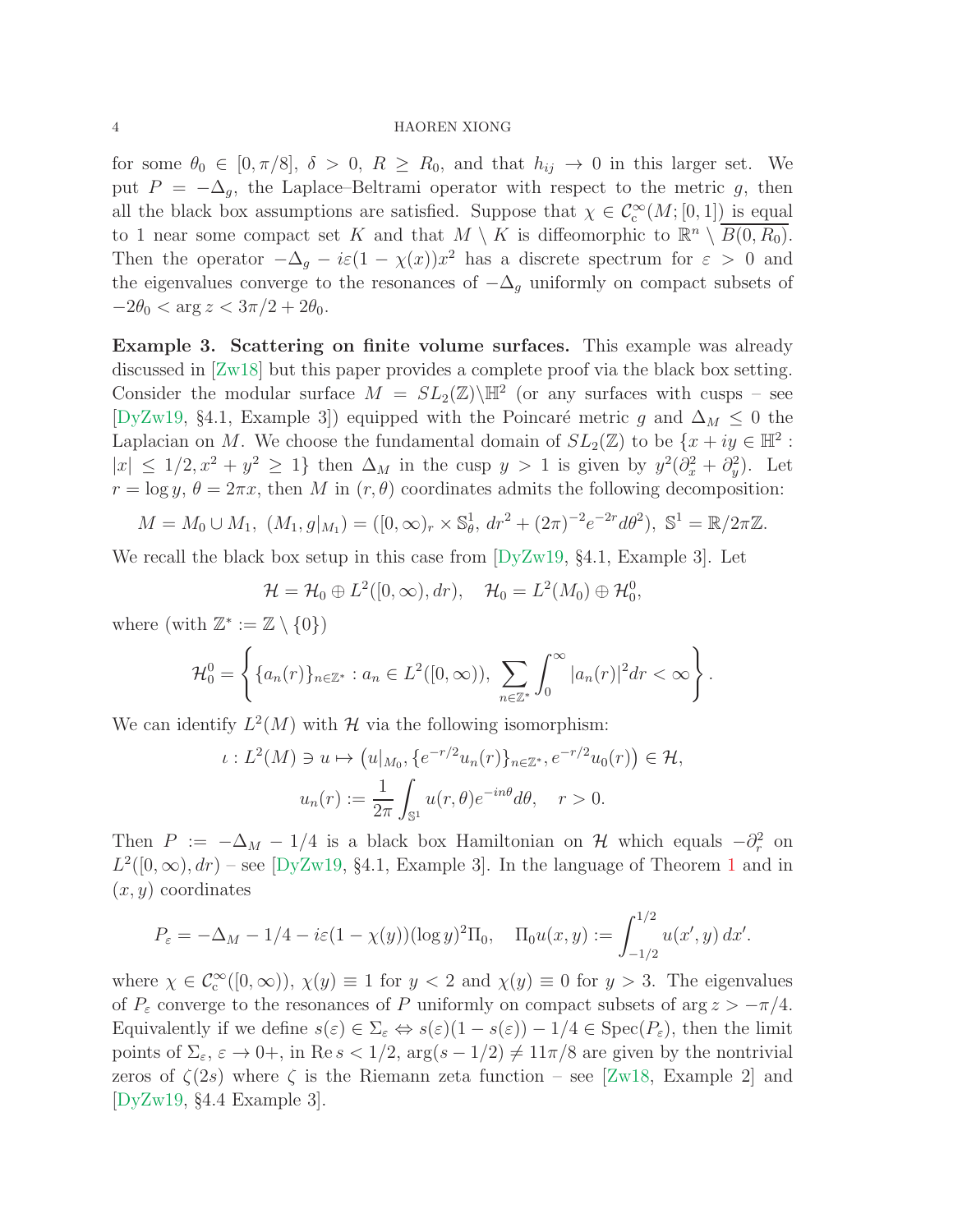The paper is organized as follows. In  $\S2.1$  $\S2.1$  we review the method of complex scaling and define the resonances of P as the eigenvalues of the complex scaled operator  $P_{\theta}$ . In §[3](#page-9-0) we show that  $P_{\varepsilon}$  has a discrete spectrum in  $\mathbb{C} \setminus e^{-i\pi/4}[0,\infty)$ , which is invariant under complex scaling. Since our operator is an abstract perturbation of  $-\Delta$ , in §[4](#page-14-0) we use a different method from [\[Zw18\]](#page-29-3) and [\[Xi20\]](#page-29-5) to characterize the eigenvalues of  $P_{\varepsilon,\theta}$ ,  $\varepsilon \geq 0$ . More precisely, we use a reference operator reviewed in §[2.2](#page-8-0) to introduce the Dirichlet-to-Neumann operator  $\mathcal{N}_{\varepsilon,\theta}(z)$  associated with  $P_{\varepsilon,\theta}$  and an artificial smooth obstacle  $\mathcal{O}$ . The artificial obstacle problem is needed to separate the abstract black box from the differential operator outside. The operator  $\mathcal{N}_{\varepsilon,\theta}(z)$  is well-defined for all z except for a discrete set depending on the obstacle, and we show that the eigenvalues of  $P_{\varepsilon,\theta}$  can be identified with the poles of  $z \mapsto \mathcal{N}_{\varepsilon,\theta}(z)^{-1}$ , with agreement of multiplicities. In §[5](#page-19-0) we show that the obstacle can be chosen so that the corresponding  $\mathcal{N}_{\varepsilon,\theta}(z)$  is well-defined near the resonances  $z_j$ . The proof of Theorem [1](#page-2-0) is completed in §[6](#page-25-0) by obtaining further estimates on  $\mathcal{N}_{\varepsilon,\theta}(z)$ .

**Notation.** We use the following notation:  $f = O_{\ell}(g)$ <sub>H</sub> means that  $||f||_H \leq C_{\ell}g$  where the norm (or any seminorm) is in the space  $H$ , and the constant  $C_{\ell}$  depends on  $\ell$ . When either  $\ell$  or H are absent then the constant is universal or the estimate is scalar, respectively. When  $G = O_{\ell}(g) : H_1 \to H_2$  then the operator  $G : H_1 \to H_2$  has its norm bounded by  $C_{\ell}g$ . Also when no confusion is likely to result, we denote the operator  $f \mapsto gf$  where g is a function by g.

Acknowledgments. The author would like to thank Maciej Zworski for helpful discussions. This project was supported in part by the National Science Foundation grant DMS-1901462.

## 2. Preliminaries

<span id="page-4-0"></span>2.1. Review of Complex Scaling. Complex scaling has been a standard technique in resonance theory since the works of Aguilar–Combes [\[AgCo71\]](#page-28-6), Balslev–Combes [\[BaCo71\]](#page-28-7) and Simon [\[Si79\]](#page-29-13). Here we follow rather closely the presentation in [\[Sj97\]](#page-29-7) since our assumptions on the operator P is weaker than  $[SZW91]$ .

A smooth submanifold  $\Gamma \subset \mathbb{C}^n$  is said to be totally real if  $T_x\Gamma \cap iT_x\Gamma = \{0\}$  for every  $x \in \Gamma$ , where we identify  $T_x \Gamma$  with a real subspace of  $T_x \mathbb{C}^n \simeq \mathbb{C}^n$ . We say that  $Γ$  is maximally totally real if Γ is totally real and of maximal (real) dimension n, the natural example is  $\Gamma = \mathbb{R}^n$ . Let  $\Gamma \subset \mathbb{C}^n$  be smooth and of real dimension  $n$ , then locally  $\Gamma$  can be represented using real coordinates:  $\mathbb{R}^n \ni x \mapsto f(x) \in \Gamma$ . Let  $\tilde{f}$  be an almost analytic extension of f so that  $\overline{\partial}\tilde{f}$  vanishes to infinite order on  $\mathbb{R}^n$ . Let  $x \in \mathbb{R}^n$ , then since  $d\tilde{f}(x)$  is complex linear,  $iT_{f(x)}\Gamma = d\tilde{f}(x)(iT_x\mathbb{R}^n)$ . Hence  $\Gamma$  is totally real in a neighborhood of  $f(x)$  if and only if  $d\tilde{f}(x)$  is injective, i.e. det  $df(x) \neq 0$ .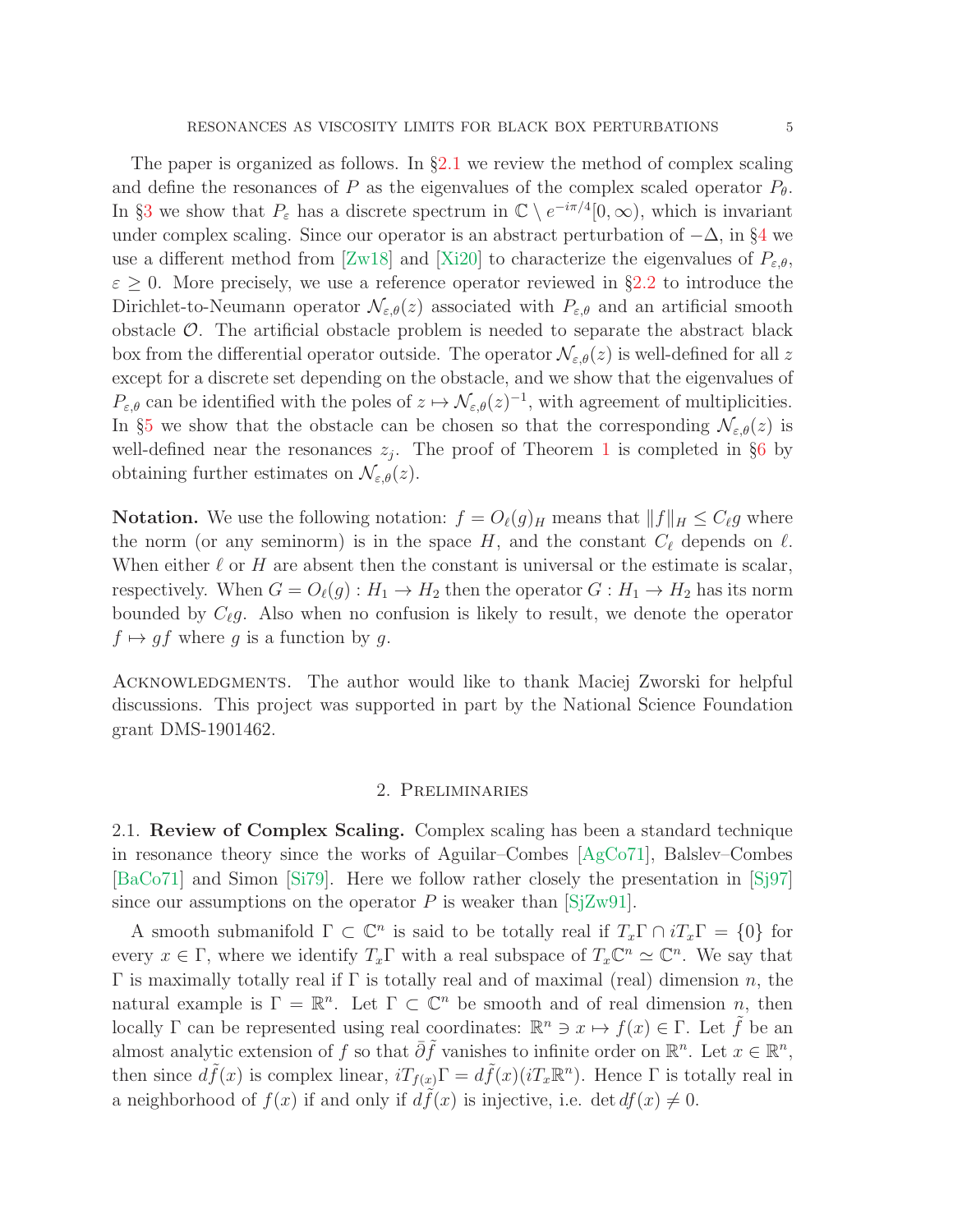Let  $\Omega \subset \mathbb{C}^n$  be an open neighborhood of  $\Gamma$  such that  $\Gamma$  is closed in  $\Omega$ , and let

$$
A(z, D_z) = \sum_{|\alpha| \leq m} a_{\alpha}(z) D_z^{\alpha}, \quad D_{z_j} := \frac{1}{i} \partial_{z_j}, \quad D_z^{\alpha} = D_{z_1}^{\alpha_1} \cdots D_{z_n}^{\alpha_n},
$$

be a differential operator on  $\Omega$  with holomorphic coefficients. Define  $A_{\Gamma}: \mathcal{C}^{\infty}(\Gamma) \to$  $\mathcal{C}^{\infty}(\Gamma)$  by

$$
A_{\Gamma}u = (A\tilde{u})|_{\Gamma},\tag{2.1}
$$

where  $\tilde{u}$  is an almost analytic extension of u, that is, a smooth extension of u to a neighborhood of Γ such that  $\bar{\partial}\tilde{u}$  vanishes to infinite order on Γ. A<sub>Γ</sub> is then a differential operator on  $\Gamma$  with smooth coefficients, and for the principal symbols we have

$$
a_{\Gamma} = a|_{T^*\Gamma},
$$

where a is the principal symbol of A.

We recall a deformation result from [SiZw91, Lemma 3.1]:

<span id="page-5-0"></span>**Lemma 2.1.** Suppose that  $W \subset \mathbb{R}^n$  is open and that  $F : [0,1] \times W \ni (s,x) \mapsto$  $F(s, x) \in \mathbb{C}^n$ , is a smooth proper map satisfying for all  $s \in [0, 1]$ 

$$
\det \partial_x F(s, x) \neq 0, \quad \text{and } x \mapsto F(s, x) \text{ is injective,}
$$

and assume that  $x \in W \setminus K \implies F(s, x) = F(0, x)$  for some compact  $K \subset W$ .

Let  $A(z, D_z)$  be a differential operator with holomorphic coefficients defined in a neighborhood of  $F([0,1] \times W)$  such that for  $0 \leq s \leq 1$  and  $\Gamma_s := F(\{s\} \times W)$ ,  $A_{\Gamma_s}$  is elliptic.

If  $u_0 \in C^{\infty}(\Gamma_0)$  and  $A_{\Gamma_0}u_0$  extends to a holomorphic function in a neighborhood of  $F([0,1] \times W)$ , then the same holds for  $u_0$ .

The lemma will be applied to a family of deformations of  $\mathbb{R}^n$  in  $\mathbb{C}^n$ . We aim to restrict the operators  $P_{\varepsilon}$ ,  $\varepsilon \geq 0$ , to the corresponding totally real submanifolds. For given  $\alpha_0 > 0$  and  $R_1 > R_0$ , we can construct a smooth function

$$
[0,\theta_0]\times [0,\infty)\ni (\theta,t)\mapsto g_\theta(t)\in \mathbb{C},
$$

injective for every  $\theta$ , with the following properties:

(i)  $q_{\theta}(t) = t$  for  $0 \leq t \leq R_1$ , (ii)  $0 \leq \arg g_{\theta}(t) \leq \theta$ ,  $\partial_t g_{\theta}(t) \neq 0$ , (iii)  $\arg g_{\theta}(t) \leq \arg \partial_t g_{\theta}(t) \leq \arg g_{\theta}(t) + \alpha_0$ , (iv)  $g_{\theta}(t) = e^{i\theta}t$  for  $t \geq T_0$ , where  $T_0$  depends only on  $\alpha_0$  and  $R_1$ .

We now define the totally real submanifolds,  $\Gamma_{\theta}$ , as images of  $\mathbb{R}^n$  under the maps

$$
f_{\theta}: \mathbb{R}^n \ni x = t\omega \mapsto g_{\theta}(t)\omega \in \mathbb{C}^n, t = |x|.
$$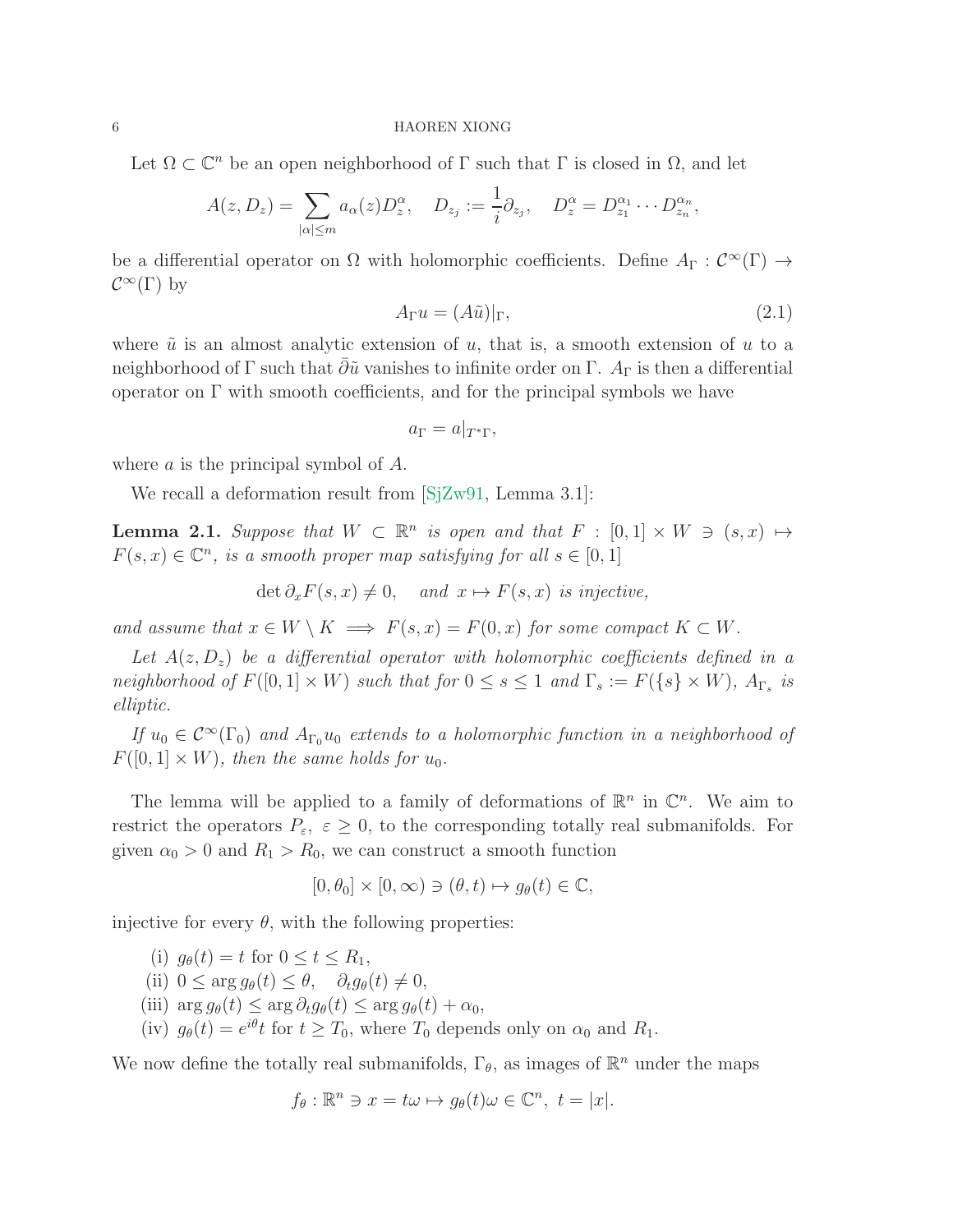Then a dilated operator  $P_{\theta}$  can be defined as follows. Let

$$
\mathcal{H}_{\theta}=\mathcal{H}_{R_0}\oplus L^2(\Gamma_{\theta}\setminus B(0,R_0)),
$$

where  $B(0, R_0)$  denotes the real ball as before. If  $\chi \in C_c^{\infty}(B(0, R_1))$  is equal to 1 near  $\overline{B(0, R_0)}$ , we put

$$
\mathcal{D}_{\theta} = \{ u \in \mathcal{H}_{\theta} : \chi u \in \mathcal{D}, \ (1 - \chi)u \in H^2(\Gamma_{\theta} \setminus B(0, R_0)) \}.
$$

Let  $P_{\theta}$  be the unbounded operator  $\mathcal{H}_{\theta} \to \mathcal{H}_{\theta}$  with domain  $\mathcal{D}_{\theta}$ , given by

$$
P_{\theta}u := P(\chi u) + Q_{\theta}((1-\chi)u), \quad Q_{\theta} := -\sum_{j,k=1}^n (\partial_{z_j}(g^{jk}(z)\partial_{z_k}) + c(z))|_{\Gamma_{\theta}}.
$$

These definitions do not depend on the choice of  $\chi$ .

We recall some properties of the dilated Laplacian from  $[SZw91, S3]$ . Let

$$
\Delta_{\theta} := (\Delta_z)|_{\Gamma_{\theta}}, \quad x_{\theta} := z|_{\Gamma_{\theta}}.
$$

Parametrizing  $\Gamma_{\theta}$  by  $[0, \infty) \times \mathbb{S}^{n-1} \ni (t, \omega) \mapsto g_{\theta}(t)\omega$ , we obtain

$$
-\Delta_{\theta} = (g_{\theta}'(t)^{-1}D_t)^2 - i(n-1)(g_{\theta}(t)g_{\theta}'(t))^{-1}D_t + g_{\theta}(t)^{-2}D_{\omega}^2,
$$
\n(2.2)

where  $D_t = -i\partial_t$  and  $D^2_\omega = -\Delta_{\mathbb{S}^{n-1}}$ . If  $\omega^{*2}$  denotes the principal symbol of  $D^2_\omega$  and we let  $\tau$  be the dual variable of t, then the principal symbol of  $-\Delta_{\theta}$  is

$$
\sigma(-\Delta_{\theta}) = g_{\theta}'(t)^{-2}\tau^{2} + g_{\theta}(t)^{-2}\omega^{*2},
$$

so pointwise on  $\Gamma_{\theta}$ ,  $-\Delta_{\theta}$  is elliptic and the principal symbol takes values in an angle of size  $\leq 2\alpha_0$ , while globally,  $\sigma(-\Delta_\theta)$  takes values in the sector  $-2\theta - 2\alpha_0 \leq \arg z \leq 0$ . The basic result based on ellipticity at infinity is

<span id="page-6-1"></span>
$$
-2\theta + \delta < \arg z < 2\pi - 2\theta - \delta, \quad |z| > \delta \implies
$$
\n
$$
(-\Delta_{\theta} - z)^{-1} = O_{\delta}(|z|^{\frac{j-2}{2}}) : L^2(\Gamma_{\theta}) \to H^j(\Gamma_{\theta}), \ j = 0, 1, 2. \tag{2.3}
$$

This follows from [\[SjZw91,](#page-29-6) Lemmas 3.2–3.5 and §4] applied with  $P = -\Delta$ .

 $P_{\theta}$ , as a perturbation of  $-\Delta_{\theta}$ , is also elliptic – see [\[Sj97,](#page-29-7) §5]. More precisely, choosing  $R_1$  large enough, it follows from the assumptions  $(1.6)$  and  $(1.7)$  that

In  $\Gamma_{\theta} \setminus B(0, R_0)$ ,  $P_{\theta}$  is an elliptic differential operator whose principal

symbol pointwise on  $\Gamma_{\theta}$  takes its values in an angle of size  $\leq 3\alpha_0$ , (2.4)

and globally in a sector  $-2\theta - 3\alpha_0 \leq \arg z \leq \alpha_0$ .

<span id="page-6-0"></span>The coefficients of 
$$
P_{\theta} - e^{-2i\theta}(-\Delta)
$$
 tend to zero when  $\Gamma_{\theta} \ni x \to \infty$ ,  
where we identify  $\Gamma_{\theta}$  and  $\mathbb{R}^n$ , by means of  $f_{\theta}$ . (2.5)

We recall some basic results about  $P_{\theta}$  from [\[Sj97,](#page-29-7) §5]: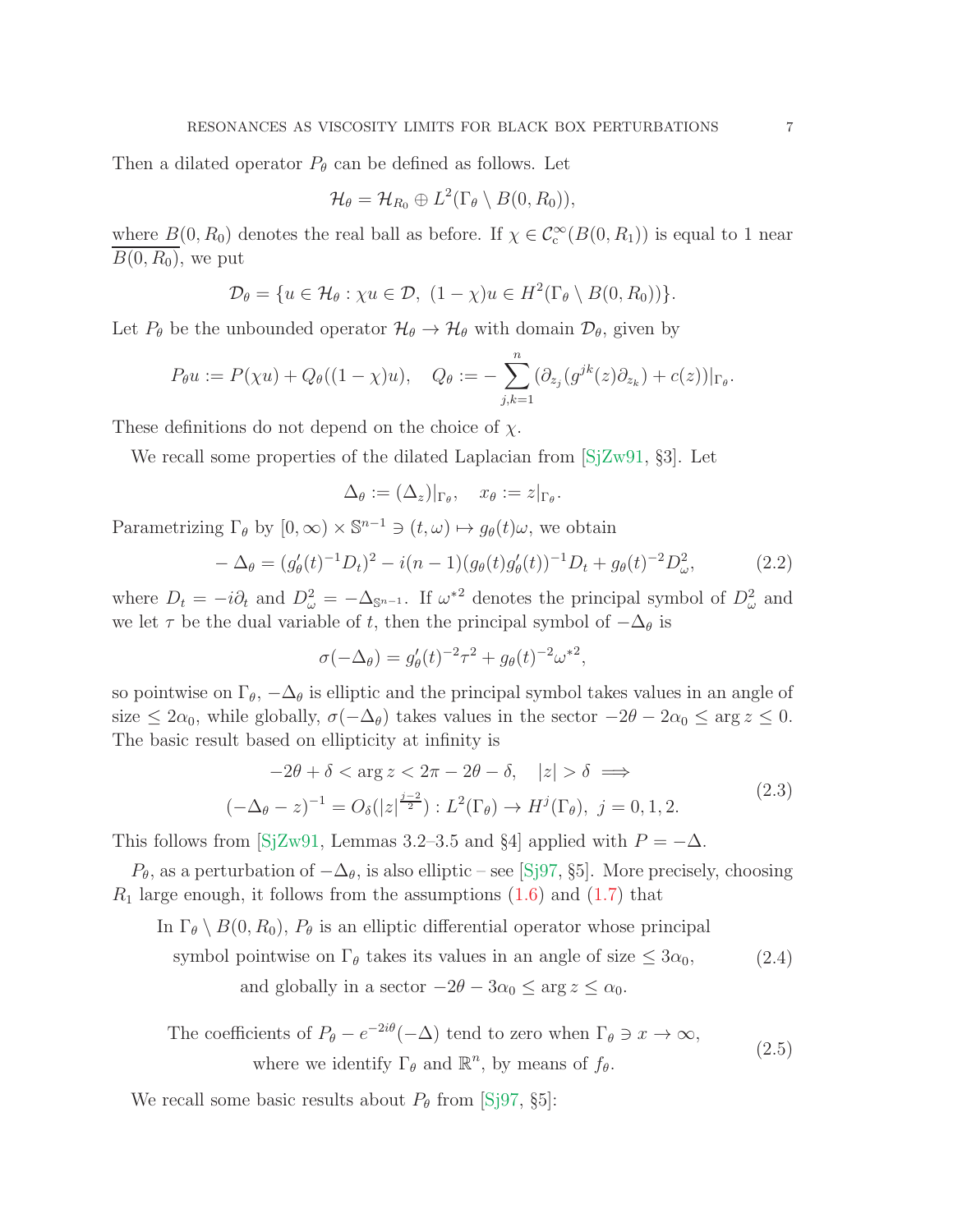<span id="page-7-2"></span>**Lemma 2.2.** If  $z \in \mathbb{C} \setminus \{0\}$ ,  $\arg z \neq -2\theta$ , then  $P_{\theta} - z : \mathcal{D}_{\theta} \to \mathcal{H}_{\theta}$  is a Fredholm operator of index 0. In particular the spectrum of  $P_{\theta}$  in  $\mathbb{C} \setminus e^{-2i\theta}[0,\infty)$  is discrete.

*Proof.* We follow closely the proof of  $[SjZw91, \text{Lemma } 3.2]$  (see also  $[DyZw19, \text{ Theorem } 3.2]$ 4.36) except that  $P_{\theta}$  is more general here. We shall invert  $P_{\theta} - z$  modulo compact operators. On the complex contour  $\Gamma_{\theta}$  we introduce a smooth partition of unity:  $1 = \chi_1 + \chi_2 + \chi_3$  with supp  $\chi_1 \subset B(0, R_1)$ , supp  $\chi_3$  contained in the region where  $\Gamma_{\theta} \ni x_{\theta} = e^{i\theta}x, \ x \in \mathbb{R}^n$ , supp  $\chi_2$  compact and disjoint from  $\overline{B(0,R_0)}$ . Let  $\tilde{\chi}_j$  have the same properties as the  $\chi_j$  except that they do not form a partition of unity, satisfying  $\tilde{\chi}_j = 1$  near supp  $\chi_j$ . Now we put

<span id="page-7-0"></span>
$$
E(z) = \tilde{\chi}_1 (P - z_0)^{-1} \chi_1 + S(z) \chi_2 + \tilde{\chi}_3 e^{2i\theta} (-\Delta - e^{2i\theta} z)^{-1} \chi_3,
$$
 (2.6)

where  $z_0 \in \mathbb{C} \setminus \mathbb{R}$  and  $S(z)$  is a properly supported parametrix of the elliptic operator  $P_{\theta} - z$  in  $\Gamma_{\theta} \setminus B(0, R_0)$ . Then we have

<span id="page-7-1"></span>
$$
(P_{\theta} - z)E(z) = I + K(z) + K_1(z), \tag{2.7}
$$

where

$$
K(z) = (z_0 - z)\tilde{\chi}_1(P - z_0)^{-1}\chi_1 + [P, \tilde{\chi}_1](P - z_0)^{-1}\chi_1 + ((P_\theta - z)S(z) - I)\chi_2
$$
  
+ 
$$
[-e^{-2i\theta}\Delta, \tilde{\chi}_3]e^{2i\theta}(-\Delta - e^{2i\theta}z)^{-1}\chi_3,
$$
  

$$
K_1(z) = (P_\theta - (-e^{-2i\theta}\Delta))\tilde{\chi}_3 e^{2i\theta}(-\Delta - e^{2i\theta}z)^{-1}\chi_3.
$$

Using [\(2.5\)](#page-6-0) we may assume that  $\text{supp }\chi_3 \subset \{z \in \mathbb{C}^n : |z| \geq T\}$  for T sufficiently large such that  $||K_1(z)||_{\mathcal{H}_{\theta}\to\mathcal{H}_{\theta}} \leq 1/2$ , thus  $I + K_1(z)$  is invertible and we get

$$
(P_{\theta}-z)E(z)(I+K_1(z))^{-1}=I+K(z)(I+K_1(z))^{-1}.
$$

It follows from the assumptions [\(1.3\)](#page-1-2) and [\(1.4\)](#page-1-3) that  $K(z)$  is compact:  $\mathcal{H}_{\theta} \to \mathcal{H}_{\theta}$ , thus  $E(z)(I+K_1(z))^{-1}$  is an approximate right inverse. The construction of an approximate left inverse is similar, we omit the details and refer to [\[SjZw91,](#page-29-6) Lemma 3.2].

It remains to show that  $P_{\theta} - z$  is invertible for some  $z \in \mathbb{C} \setminus e^{-2i\theta}[0, \infty)$ . For  $z_0 = iL, L \geq 1$ , we can replace  $(2.6)$  with

$$
E(z_0) = \tilde{\chi}_1 (P - z_0)^{-1} \chi_1 + (1 - \chi_0) (-\Delta_\theta - z_0)^{-1} (1 - \chi_1), \tag{2.8}
$$

where  $\chi_1 \in C_c^{\infty}(B(0,R_1))$  is equal to 1 near supp  $\chi_0$  and  $\chi_0 = 1$  on  $B(0, R_1 - \delta)$ , for some  $\delta > 0$  small. Then  $(2.7)$  still holds with  $K(z_0)$ ,  $K_1(z_0)$  given by

$$
K(z_0) = [P, \tilde{\chi}_1](P - z_0)^{-1}\chi_1 + [\Delta_\theta, \chi_0](-\Delta_\theta - z_0)^{-1}(1 - \chi_1),
$$
  
\n
$$
K_1(z_0) = (P_\theta - (-\Delta_\theta))(1 - \chi_0)(-\Delta_\theta - z_0)^{-1}(1 - \chi_1).
$$

Choosing  $R_1$  sufficiently large, we may assume by [\(2.3\)](#page-6-1) and [\(2.5\)](#page-6-0) that  $||K_1(z_0)||_{\mathcal{H}_{\theta}\to\mathcal{H}_{\theta}} \le$  $1/2$ , for all  $z_0 = iL, L \ge 1$ . Then we get

$$
(P_{\theta}-z_0)E(z_0)(I+K_1(z_0))^{-1}=I+K(z_0)(I+K_1(z_0))^{-1}.
$$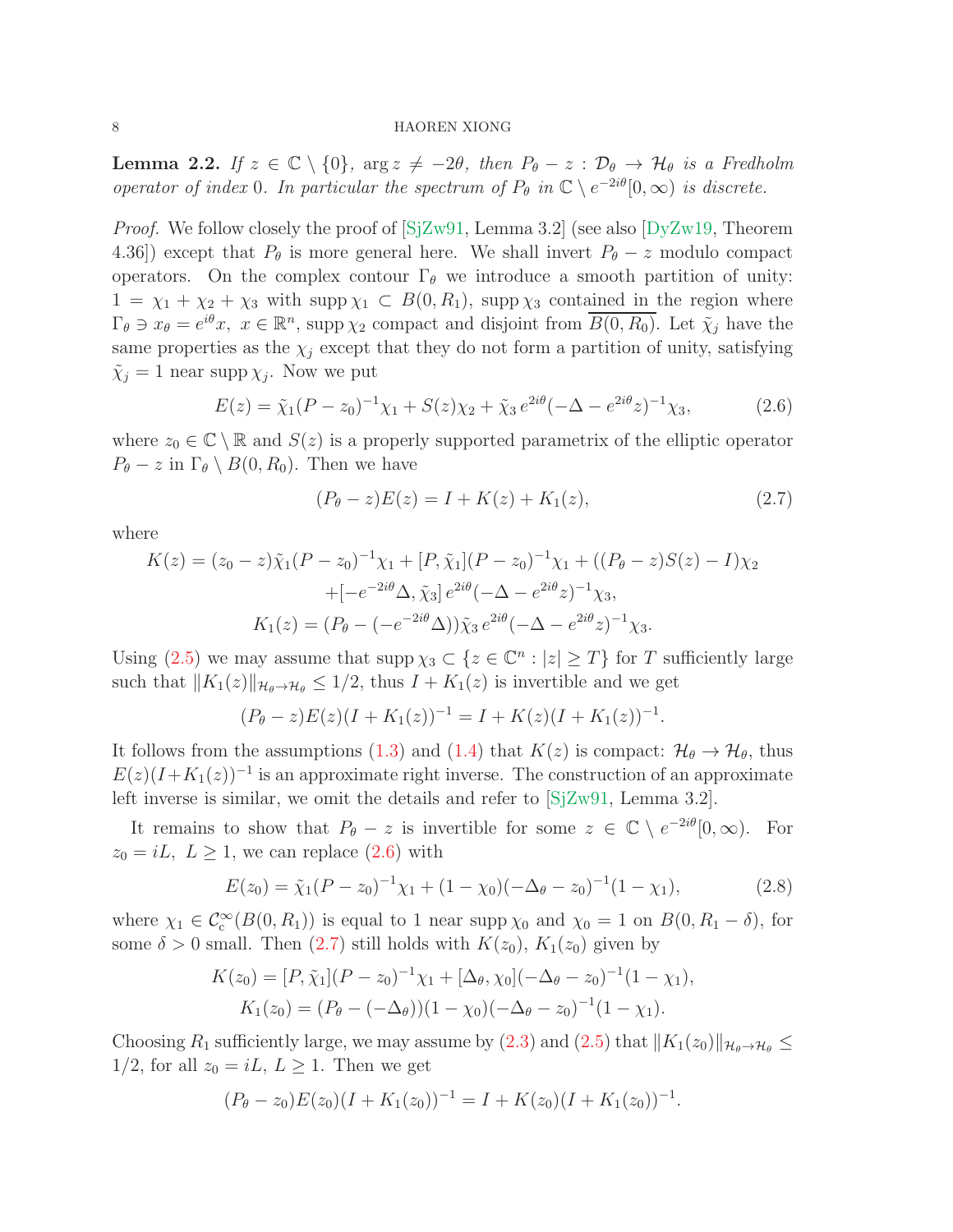It follows from [\(2.3\)](#page-6-1) that  $K(iL) = O(L^{-1/2}) : \mathcal{H}_{\theta} \to \mathcal{H}_{\theta}$ , thus  $P_{\theta} - z_0$  is inveritible for  $z_0 = iL, L \gg 1$  and we have

<span id="page-8-5"></span>
$$
(P_{\theta} - z_0)^{-1} = E(z_0)(I + K_1(z_0))^{-1}(I + K(z_0)(I + K_1(z_0))^{-1})^{-1},
$$
 (2.9)

which completes the proof.  $\Box$ 

<span id="page-8-1"></span>**Lemma 2.3.** Assume that  $0 \le \theta_1 < \theta_2 \le \theta_0$  and let  $z_0 \in \mathbb{C} \setminus e^{-2i[\theta_1, \theta_2]}[0, \infty)$ . Then

$$
\dim \ker(P_{\theta_1} - z_0) = \dim \ker(P_{\theta_2} - z_0).
$$

This is identical to  $[SZW91, \text{Lemma } 3.4]$  and the proof is the same as there using Lemma [2.1.](#page-5-0)

Lemma [2.3](#page-8-1) shows that the spectrum in the sector  $-2\theta_0 < \arg z \leq 0$  is independent of  $\theta$  in the following sense: We say that  $z \in \mathbb{C} \setminus \{0\}$ ,  $-2\theta_0 < \arg z \leq 0$  is a resonance for P if and only if  $z \in \text{Spec}(P_{\theta})$  with  $-2\theta < \arg z \leq 0$  for some  $\theta \in (0, \theta_0]$ . For such a resonance  $z_0 \in e^{-2i[0,\theta)}(0,\infty)$ , the spectral projection

$$
\Pi_{\theta}(z_0) = \frac{1}{2\pi i} \oint_{z_0} (z - P_{\theta})^{-1} dz,
$$
\n(2.10)

where the integral is over a positively oriented circle enclosing  $z_0$  and containing no resonances other than  $z_0$ , is of finite rank. The restriction of  $P_\theta - z_0$  to Ran  $\Pi_\theta(z_0)$  is nilpotent. If  $\tilde{\theta} \in [0, \theta_0]$  is a second number with  $z_0 \in e^{-2i[0,\tilde{\theta}]}(0,\infty)$ , then since Lemma [2.3](#page-8-1) can be extended to dim ker $(P_{\theta} - z_0)^k = \dim \ker (P_{\tilde{\theta}} - z_0)^k$  for all k,  $\Pi_{\theta}(z_0)$  and  $\Pi_{\tilde{\theta}}(z_0)$  have the same rank, which by definition is the multiplicity of the resonance  $z_0$ :

<span id="page-8-6"></span>
$$
m(z_0) := \text{rank } \Pi_{\theta}(z_0), \quad -2\theta < \text{arg } z_0 \le 0. \tag{2.11}
$$

<span id="page-8-0"></span>2.2. A reference operator. As explained in §[1,](#page-0-0) to separate the abstract black box from the differential operator outside we introduce a *reference operator*  $P^{\mathcal{O}}$  associated with an open set  $\mathcal{O} \subset \mathbb{R}^n$  containing  $\overline{B(0,R_0)}$ . We assume that  $\partial \mathcal{O}$  is a smooth hypersurface in  $\mathbb{R}^n$ . In the notation of  $(1.1)$ , we put

<span id="page-8-4"></span>
$$
\mathcal{H}^{\mathcal{O}} := \mathcal{H}_{R_0} \oplus L^2(\mathcal{O} \setminus B(0, R_0)). \tag{2.12}
$$

The corresponding orthogonal projections are denoted by

$$
u \mapsto 1_{B(0,R_0)} u = u|_{B(0,R_0)}, \quad u \mapsto 1_{\mathcal{O}\backslash B(0,R_0)} u = u|_{\mathcal{O}\backslash B(0,R_0)}.
$$

If P is a black box Hamiltonian introduced in  $\S1$  $\S1$  with domain  $\mathcal{D}$ , then we define

<span id="page-8-2"></span>
$$
\mathcal{D}^{\mathcal{O}} := \{ u \in \mathcal{H}^{\mathcal{O}} : \psi \in \mathcal{C}^{\infty}_{c}(\mathcal{O}), \ \psi = 1 \text{ near } \overline{B(0, R_0)} \Rightarrow
$$
  

$$
\psi u \in \mathcal{D}, \ (1 - \psi)u \in H^2(\mathcal{O}) \cap H_0^1(\mathcal{O}) \}
$$
 (2.13)

and, for any  $\psi$  with the property  $(2.13)$ ,

<span id="page-8-3"></span>
$$
P^{\mathcal{O}} : \mathcal{D}^{\mathcal{O}} \to \mathcal{H}^{\mathcal{O}},
$$
  
\n
$$
P^{\mathcal{O}} u := P(\psi u) + Q((1 - \psi)u).
$$
\n(2.14)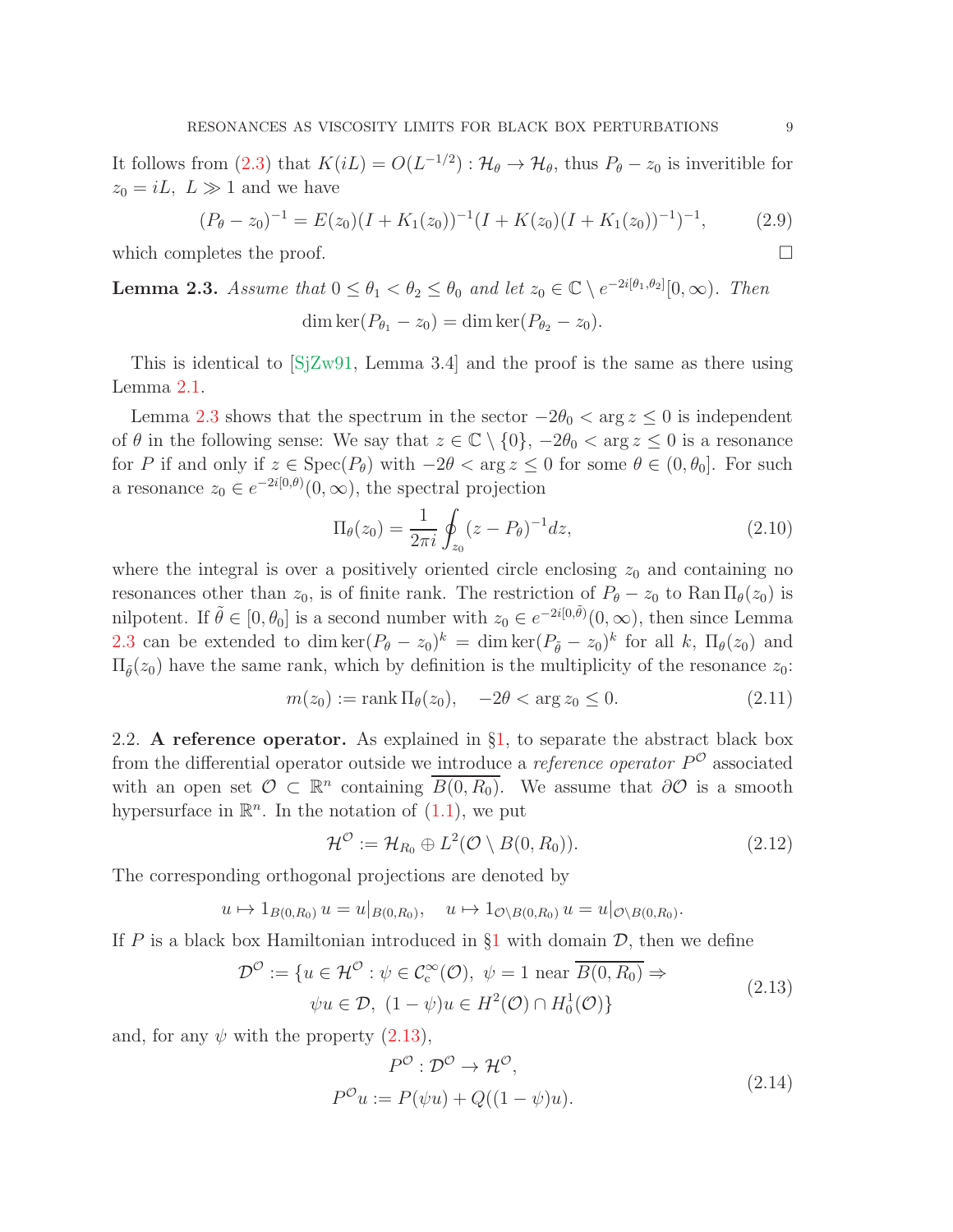Assumptions [\(1.3\)](#page-1-2), [\(1.5\)](#page-1-4) show that this definition is independent of the choice of  $\psi$ .

We recall some basic properties of the reference operator from  $[SZW91, \S7]$ :

<span id="page-9-4"></span>**Lemma 2.4.** Suppose that  $\mathcal{O} \subset \mathbb{R}^n$  is an open set containing  $\overline{B(0,R_0)}$  such that  $\partial \mathcal{O}$ is a smooth hypersurface in  $\mathbb{R}^n$ . Let  $P^{\mathcal{O}}$  be the reference operator defined in [\(2.14\)](#page-8-3). Then, with  $\mathcal{H}^{\mathcal{O}}$  given by  $(2.12)$ ,

$$
P^{\mathcal{O}}: \mathcal{H}^{\mathcal{O}} \to \mathcal{H}^{\mathcal{O}},
$$

is a self-adjoint operator with domain  $\mathcal{D}^{\mathcal{O}}$  defined in [\(2.13\)](#page-8-2). Furthermore, the resolvent  $(P^{\mathcal{O}}+i)^{-1}$  is compact and thus  $P^{\mathcal{O}}$  has discrete spectrum which is contained in  $\mathbb{R}$ .

<span id="page-9-0"></span>For the proof we refer to Dyatlov–Zworski [\[DyZw19,](#page-28-5) Lemma 4.11] and we remark that the arguments there is still valid if we replace the assumption there:  $P = -\Delta$  in  $\mathbb{R}^n \setminus B(0, R_0)$ , by the assumption [\(1.5\)](#page-1-4).

## 3. The regularized operator

In this section we show that the spectrum of  $P_{\varepsilon}$  is invariant under complex scaling. Choosing  $R_1$  such that supp  $\chi \subset B(0, R_1)$  when we construct the complex contours  $\Gamma_{\theta}$ , the complex absorbing potential  $-i\varepsilon(1-\chi(x))x^2$  can be analytically extended to  $\Gamma_{\theta}$ , thus it defines a multiplication on the following subspace of  $\mathcal{H}_{\theta}$ :

$$
\widehat{\mathcal{H}}_{\theta} := \mathcal{H}_{R_0} \oplus |x_{\theta}|^{-2} L^2(\Gamma_{\theta} \setminus B(0, R_0)),
$$

where  $x_{\theta} := f_{\theta}(x)$  denotes the parametrization of  $\Gamma_{\theta}$ . We now introduce the deformation of  $P_{\varepsilon}$  on  $\Gamma_{\theta}$ ,  $\theta \in [0, \theta_0)$ :

$$
P_{\varepsilon,\theta} := P_{\theta} - i\varepsilon (1 - \chi(x_{\theta})) x_{\theta}^2, \quad \text{with the domain } \widehat{\mathcal{D}}_{\theta} := \mathcal{D}_{\theta} \cap \widehat{\mathcal{H}}_{\theta}.
$$
 (3.1)

It follows from [\(2.5\)](#page-6-0) that  $P_{\varepsilon,\theta}$  near infinity is close to the operator

$$
H_{\varepsilon,\theta} := -e^{-2i\theta} \Delta - i\varepsilon e^{2i\theta} x^2,\tag{3.2}
$$

which was considered by Davies [\[Da99\]](#page-28-8) as an interesting example of a non-normal differential operator. We recall the following basic result:

<span id="page-9-3"></span>**Lemma 3.1.** For  $\varepsilon > 0$ ,  $0 \le \theta < \pi/8$ ,  $H_{\varepsilon,\theta}$  is a closed densely defined operator on  $L^2(\mathbb{R}^n)$  equipped with the domain  $H^2(\mathbb{R}^n) \cap \langle x \rangle^{-2} L^2(\mathbb{R}^n)$ . The spectrum is given by

<span id="page-9-1"></span>
$$
Spec(H_{\varepsilon,\theta}) = \{e^{-i\pi/4}\sqrt{\varepsilon}(2|\alpha|+n) : \alpha \in \mathbb{N}_0^n\}, \quad |\alpha| := \alpha_1 + \dots + \alpha_n. \tag{3.3}
$$

In addition for any  $\delta > 0$  we have uniformly in  $\varepsilon > 0$ ,

<span id="page-9-2"></span>
$$
(H_{\varepsilon,\theta} - z)^{-1} = O_{\delta}(|z|^{\frac{j-2}{2}}) : L^{2}(\mathbb{R}^{n}) \to H^{j}(\mathbb{R}^{n}), \quad j = 0, 1, 2,
$$
  
for  $-2\theta + \delta < \arg z < 3\pi/2 + 2\theta - \delta, \quad |z| > \delta.$  (3.4)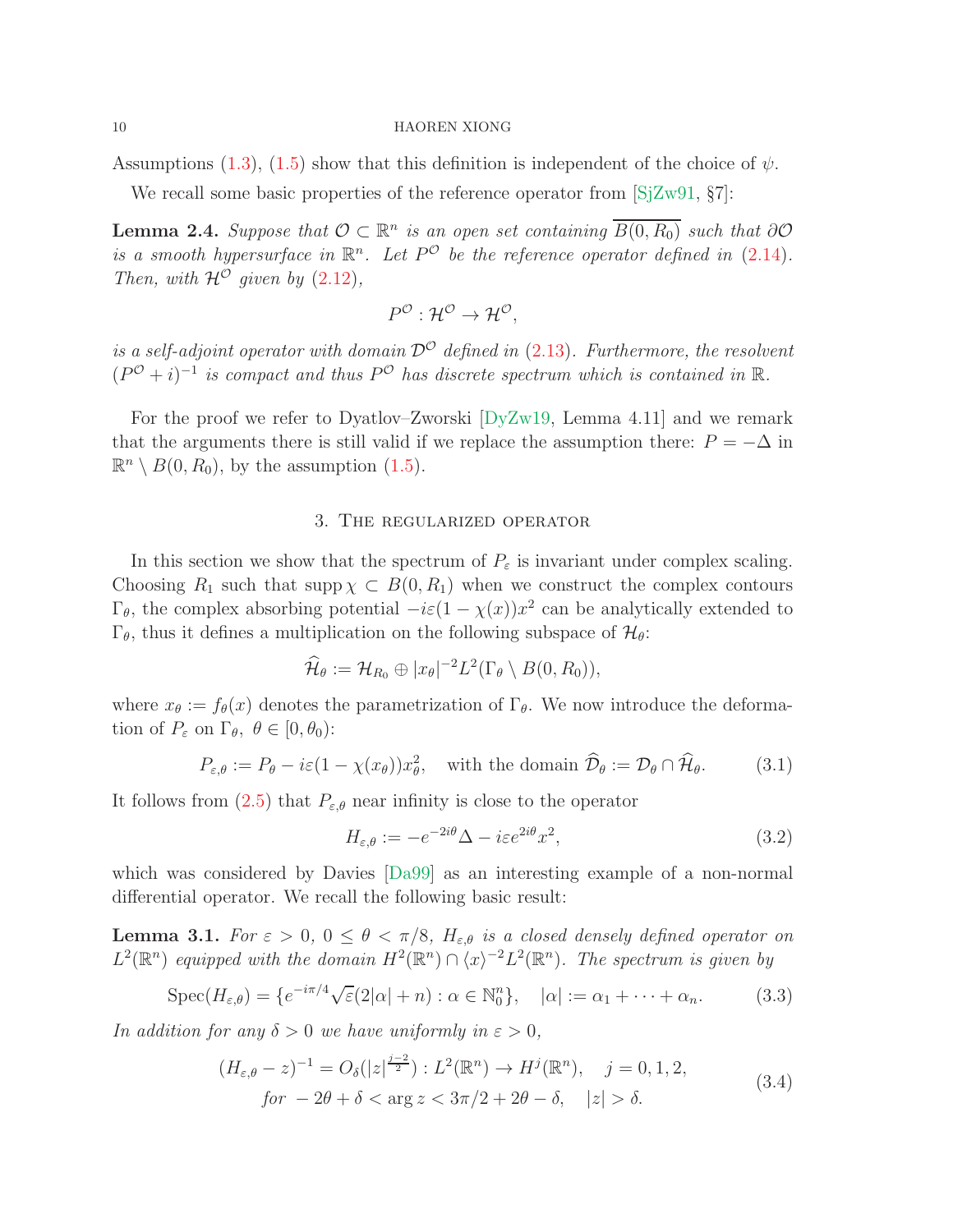*Proof.* For every  $\varepsilon > 0$  and  $0 \le \theta \le \theta_0$ ,  $H_{\varepsilon,\theta}$  can be viewed as the quantization of the complex-valued quadratic form  $q : \mathbb{R}_x^n \times \mathbb{R}_\xi^n \to \mathbb{C}$ ,  $(x, \xi) \mapsto e^{-2i\theta} \xi^2 - i\varepsilon e^{2i\theta} x^2$ , which shall be viewed as a closed densely defined operator on  $L^2(\mathbb{R}^n)$  equipped with the domain  $\mathcal{D}(H_{\varepsilon,\theta}) := \{u \in L^2(\mathbb{R}^n) : H_{\varepsilon,\theta}u \in L^2(\mathbb{R}^n)\}\.$  For the analysis of the spectrum for general quadratic operators see Hitrik–Sjöstrand–Viola [\[HSV13\]](#page-28-9) and references given there, in particular we obtain  $(3.3)$ . Noticing that the numerical range of q is the sector  ${z \in \mathbb{C} : 3\pi/2 + 2\theta \le \arg z \le 2\pi - 2\theta}, H_{\varepsilon,\theta} - i$  is elliptic with respect to the order function  $m = 1 + x^2 + \xi^2$  in the sense that  $|q - i| \geq Cm$  for some  $C = C(\varepsilon) > 0$ . Since  $H_{\varepsilon,\theta} - i$  is invertible by [\(3.3\)](#page-9-1), we conclude that

$$
(H_{\varepsilon,\theta}-i)^{-1}: L^2(\mathbb{R}^n) \to m^{-1}(x,D_x)L^2(\mathbb{R}^n) = H^2(\mathbb{R}^n) \cap \langle x \rangle^{-2}L^2(\mathbb{R}^n).
$$

Hence  $u \in \mathcal{D}(H_{\varepsilon,\theta}) \Rightarrow u = (H_{\varepsilon,\theta} - i)^{-1}(H_{\varepsilon,\theta}u - iu) \in H^2(\mathbb{R}^n) \cap \langle x \rangle^{-2}L^2(\mathbb{R}^n)$ . Now we rescale  $y = \sqrt{\varepsilon}x$ , then  $H_{\varepsilon,\theta}$  is unitary equivalent to  $-e^{-2i\theta}\varepsilon\Delta_y - ie^{2i\theta}y^2$ , that is a semiclassical quadratic operator with  $h = \sqrt{\varepsilon}$ . The bounds [\(3.4\)](#page-9-2) follow from semiclassical ellipticity of  $-e^{-2i\theta}\varepsilon\Delta_y - ie^{2i\theta}y^2 - z$  for  $-2\theta + \delta < \arg z < 3\pi/2 + 2\theta - \delta$ ,  $|z| > \delta$ .

Then we show that  $P_{\varepsilon,\theta}$  is a Fredholm operator for  $z \notin e^{-i\pi/4}[0,\infty)$ .

<span id="page-10-0"></span>**Lemma 3.2.** If  $z \in \mathbb{C} \setminus \{0\}$ ,  $\arg z \neq -\pi/4$ , then for each  $\varepsilon > 0$  and  $0 \leq \theta < \theta_0$ ,  $P_{\varepsilon,\theta} - z : \widehat{\mathcal{D}}_{\theta} \to \mathcal{H}_{\theta}$  is a Fredholm operator of index 0. In particular the spectrum of  $P_{\varepsilon,\theta}$  in  $\mathbb{C} \setminus e^{-i\pi/4}[0,\infty)$  is discrete.

*Proof.* We choose  $\chi_j \in C_c^{\infty}(\Gamma_{\theta})$ ,  $j = 0, 1, 2, 3$ , such that  $\chi_j = 1$  near supp  $\chi_{j-1}$  and that  $\chi_0(g_{\theta}(t)\omega) = 1$  for any  $t \leq T_0$ , thus  $1 - \chi_j$  are supported in the region where  $\Gamma_{\theta} \ni x_{\theta} = e^{i\theta}x, \ x \in \mathbb{R}^n$ . Lemma [3.1](#page-9-3) then shows that if  $\arg z \neq -\pi/4$ ,

$$
(1 - \chi_0)(H_{\varepsilon,\theta} - z)^{-1}(1 - \chi_1) : \mathcal{H}_{\theta} \to \widehat{\mathcal{D}}_{\theta}.
$$

Now we fix  $z \in \mathbb{C} \setminus \{0\}$  with  $\arg z \neq -\pi/4$ . Using  $(2.5)$  we may assume that supp  $\chi_0$ is large enough so that  $||(P_{\varepsilon,\theta} - H_{\varepsilon,\theta})(1 - \chi_0)(H_{\varepsilon,\theta} - z)^{-1}(1 - \chi_1)||_{\mathcal{H}_{\theta} \to \mathcal{H}_{\theta}} \leq 1/2$ . Then we choose  $z_0 = iL, L \gg 1$  using [\(2.9\)](#page-8-5) such that  $\|\varepsilon(\chi_3 - \chi)x_\theta^2(P_\theta - z_0)^{-1}\|_{\mathcal{H}_\theta \to \mathcal{H}_\theta} \leq 1/2$ , thus

$$
(P_{\theta} - i\varepsilon(\chi_3 - \chi)x_{\theta}^2 - z_0)^{-1} = (P_{\theta} - z_0)^{-1}(I - i\varepsilon(\chi_3 - \chi)x_{\theta}^2(P_{\theta} - z_0)^{-1})^{-1}
$$

exists. We put

$$
E(z) = \chi_2 (P_{\theta} - i\varepsilon(\chi_3 - \chi)x_{\theta}^2 - z_0)^{-1}\chi_1 + (1 - \chi_0)(H_{\varepsilon,\theta} - z)^{-1}(1 - \chi_1).
$$

Then we get

$$
(P_{\varepsilon,\theta}-z)E(z) = I + K(z) + K_1(z),
$$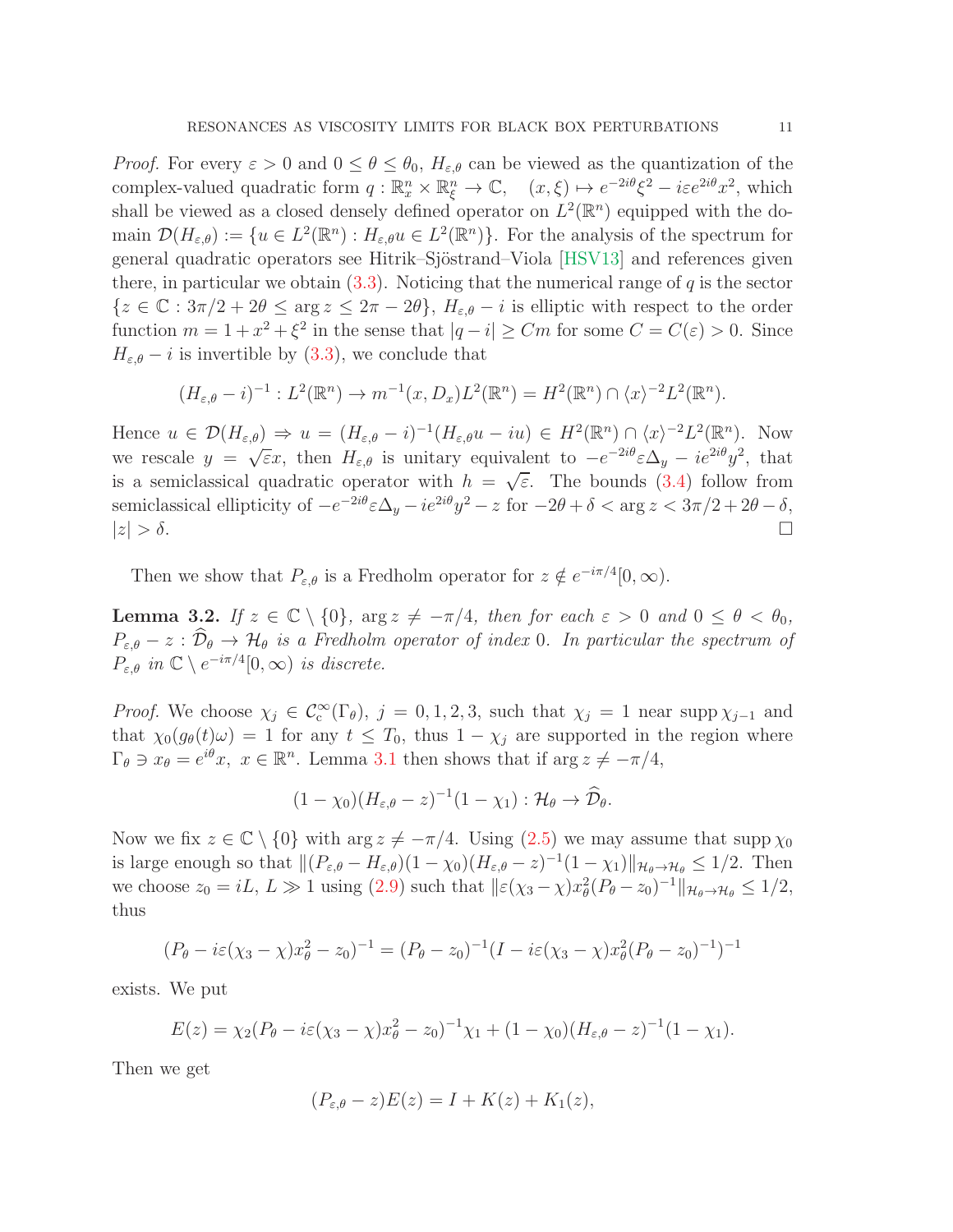where

$$
K(z) = ((z_0 - z)\chi_2 + [P_{\theta}, \chi_2])(P_{\theta} - i\varepsilon(\chi_3 - \chi)x_{\theta}^2 - z_0)^{-1}\chi_1
$$
  
+ 
$$
[e^{-2i\theta}\Delta, \chi_0](H_{\varepsilon, \theta} - z)^{-1}(1 - \chi_1)
$$
  

$$
K_1(z) = (P_{\varepsilon, \theta} - H_{\varepsilon, \theta})(1 - \chi_0)(H_{\varepsilon, \theta} - z)^{-1}(1 - \chi_1).
$$

Recalling that  $||K_1(z)||_{\mathcal{H}_{\theta}\to\mathcal{H}_{\theta}} \leq 1/2$ , we obtain that  $I + K_1(z)$  is invertible thus

$$
(P_{\varepsilon,\theta} - z)E(z)(I + K_1(z))^{-1} = I + K(z)(I + K_1(z))^{-1}
$$

.

Since  $(P_{\theta}-z_0)^{-1}$ :  $\mathcal{H}_{\theta} \to \mathcal{D}_{\theta}$ , we conclude that  $K(z)$  is compact:  $\mathcal{H}_{\theta} \to \mathcal{H}_{\theta}$ . Hence  $E(z)(I + K_1(z))$  is an approximate right inverse of  $P_{\varepsilon,\theta} - z$ .

As an approximate left inverse, we put

$$
F(z) = \chi_1 (P_{\theta} - i\varepsilon(\chi_3 - \chi)x_{\theta}^2 - z_0)^{-1} \chi_2 + (1 - \chi_1)(H_{\varepsilon, \theta} - z)^{-1} (1 - \chi_0).
$$

Then

$$
F(z)(P_{\varepsilon,\theta}-z)=I+L(z)+L_1(z),
$$

where

$$
L(z) = \chi_1 (P_{\theta} - i\varepsilon (\chi_3 - \chi)x_{\theta}^2 - z_0)^{-1} ((z_0 - z)\chi_2 - [P_{\theta}, \chi_2])
$$

$$
- (1 - \chi_1)(H_{\varepsilon, \theta} - z)^{-1} [e^{-2i\theta} \Delta, \chi_0]
$$

$$
L_1(z) = (1 - \chi_1)(H_{\varepsilon, \theta} - z)^{-1} (1 - \chi_0)(P_{\varepsilon, \theta} - H_{\varepsilon, \theta}).
$$

We may assume again by [\(2.5\)](#page-6-0) that  $||L_1(z)||_{\widehat{\mathcal{D}}_\theta \to \widehat{\mathcal{D}}_\theta} \leq 1/2$ , then

$$
(I + L_1(z))^{-1} F(z) (P_{\varepsilon, \theta} - z) = I + (I + L_1(z))^{-1} L(z).
$$

Using [\(1.3\)](#page-1-2), we see that  $[e^{-2i\theta}\Delta, \chi_0]$  is compact:  $\mathcal{D}_{\theta} \to \mathcal{H}_{\theta}$ , thus  $L(z)$  is compact:  $\widehat{\mathcal{D}}_{\theta} \to \widehat{\mathcal{D}}_{\theta}, (I + L_1(z))^{-1} F(z)$  is an approximate left inverse.

Since  $||K(z_0)||_{\mathcal{H}_{\theta}\to\mathcal{H}_{\theta}}$  and  $||L(z_0)||_{\widehat{\mathcal{D}}_{\theta}\to\widehat{\mathcal{D}}_{\theta}}$  can be controlled by the operator norms of  $(P - z_0)^{-1}$ ,  $(-\Delta_{\theta} - z_0)^{-1}$  and  $(H_{\varepsilon,\theta} - z_0)^{-1}$ . It then follows from  $(2.3)$  and  $(3.4)$ that  $||K(z_0||_{\mathcal{H}_{\theta}\to\mathcal{H}_{\theta}}, ||L(z_0)||_{\widehat{\mathcal{D}}_{\theta}\to\widehat{\mathcal{D}}_{\theta}} \ll 1$  provided  $z_0 = iL, L \gg 1$ , thus  $P_{\varepsilon,\theta} - iL$  is invertible for L sufficiently large, which implies that  $P_{\varepsilon,\theta}$  has a discrete spectrum in  $\mathbb{C} \setminus e^{-i\pi/4}$  $[0, \infty)$ .

<span id="page-11-0"></span>**Lemma 3.3.** For each  $0 \le \theta < \theta_0$  and  $\varepsilon > 0$ , let  $\psi \in C_c^{\infty}(B(0,R_1);[0,1])$  be equal to 1 near  $\overline{B(0, R_0)}$  so that  $\psi$  is a function on  $\Gamma_\theta$  and defines a multiplication on  $\mathcal{H}_\theta$ . Then we have, meromorphically in the region  $-\pi/4 < \arg z < 7\pi/4$ ,

$$
\psi(P_{\varepsilon} - z)^{-1} \psi = \psi(P_{\varepsilon,\theta} - z)^{-1} \psi.
$$
\n(3.5)

*Proof.* We modify the proof of  $[Zw18, \text{ Lemma 2}]$ . It is sufficient to show that for  $0 \le \theta_1 < \theta_2 < \theta_0, |\theta_1 - \theta_2| \ll 1,$ 

$$
\psi(P_{\varepsilon,\theta_1} - z)^{-1}\psi = \psi(P_{\varepsilon,\theta_2} - z)^{-1}\psi.
$$
\n(3.6)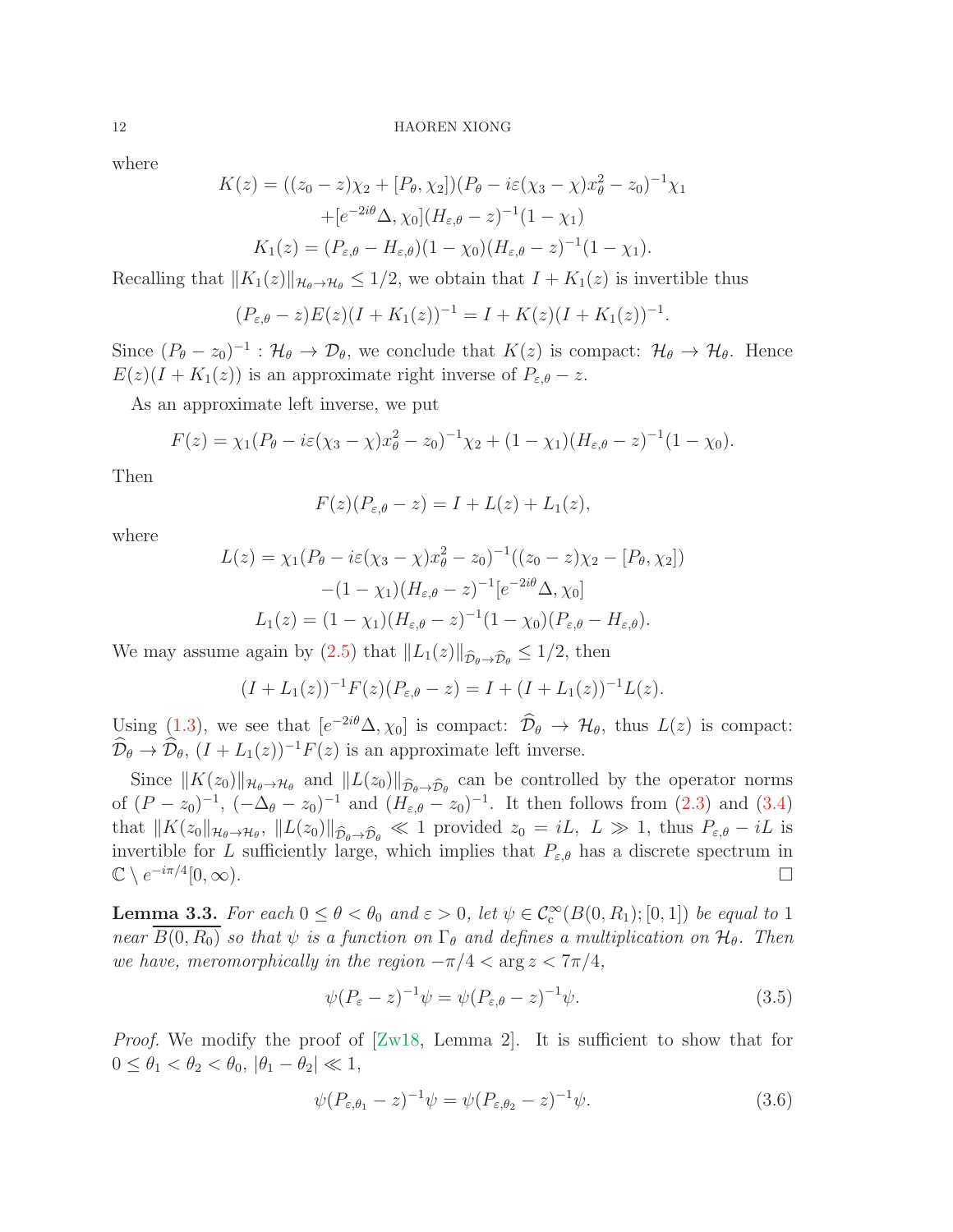It is also enough to establish this for  $z \in e^{i(-2\theta_1 + \pi/2)}(1, \infty)$  as then the result follows by analytic continuation. For that we show that for  $f \in \mathcal{H}_{R_0} \oplus L^2(B(0, R_1) \setminus B(0, R_0)) \subset$  $\mathcal{H}_{\theta_j}$  there exists U holomorphic in a neighborhood  $\Omega_{\theta_1,\theta_2}$  of

$$
\bigcup_{\theta_1 \le \theta \le \theta_2} (\Gamma_{\theta} \setminus B(0, R_0)) \subset \mathbb{C}^n
$$

such that

<span id="page-12-0"></span>
$$
U|_{\Gamma_{\theta_j}}(x) = [(P_{\varepsilon,\theta_j} - z)^{-1} \psi f](x), \quad \forall x \in \Gamma_{\theta_j} \setminus B(0,R_0).
$$
 (3.7)

To show the existence of U such that  $(3.7)$  holds we apply Lemma [2.1](#page-5-0) to a modified family of deformations, which is obtained as follows. Let  $\rho \in C_c^{\infty}((1,6);[0,1])$  be equal to 1 near [2, 4], and put for  $T \geq 1$ ,

$$
g_{\theta_1, \theta_2, T}(t) := g_{\theta_1}(t) + \rho(t/T)(g_{\theta_2}(t) - g_{\theta_1}(t)),
$$
  

$$
\Gamma_{\theta_1, \theta_2, T} := \{ g_{\theta_1, \theta_2, T}(t)\omega : t \in [0, \infty), \ \omega \in \mathbb{S}^{n-1} \} \subset \mathbb{C}^n.
$$

We can apply Lemma [2.1](#page-5-0) to the family of totally real submanifolds interpolating between  $\Gamma_{\theta_1}$  and  $\Gamma_{\theta_1,\theta_2,T}$ ,  $[0,1] \ni s \mapsto \Gamma_{\theta_1,(1-s)\theta_1+s\theta_2,T}$ . It follows that there exists a holomorphic function  $U^T$  defined in a neighborhood of the union of these submanifolds which restricts to  $u_1 := (P_{\varepsilon,\theta_1} - z)^{-1} \psi f \in \mathcal{H}_{\theta_1}$ . Varying T we obtain a family of functions agreeing on the intersections of their domains and that gives a holomorphic function U defined in the neighborhood  $\Omega_{\theta_1,\theta_2}$ .

It remains to show that U restricts to  $u_2 \in \mathcal{H}_{\theta_2}$  (the equation  $(P_{\varepsilon,\theta_2} - z)u_2 = \psi f$  is automatically satisfied). For T large we put

$$
\Omega_1(T) = \{ z \in \mathbb{C}^n : T \le |z| \le 6T \} \cap \Gamma_{\theta_1, \theta_2, T} \supset \Gamma_{\theta_1, \theta_2, T} \setminus \Gamma_{\theta_1},
$$
  

$$
\Omega_2(T) = \{ z \in \mathbb{C}^n : T/2 \le |z| \le 8T \} \cap \Gamma_{\theta_1, \theta_2, T}, \quad \Omega_2(T) \setminus \Omega_1(T) \subset e^{i\theta_1} \mathbb{R}^n,
$$

and choose  $\chi_T \in C^{\infty}(\Omega_2(T);[0,1])$  such that  $\chi_T = 1$  on  $\Omega_1(T)$  with derivative bounds independent of  $T$ . We recall the following estimate from the proof of  $\left[ \text{Zw18}, \text{ Lemma} \right]$ 3]: for  $u \in C^{\infty}(\Gamma_{\theta_1,\theta_2,T}), \tau > 1$ ,

$$
|\langle (-\Delta|_{\Gamma_{\theta_1,\theta_2,T}} - i\varepsilon(x|_{\Gamma_{\theta_1,\theta_2,T}})^2 - ie^{-2i\theta_1}\tau)u,u\rangle| \geq (||u||_{L^2}^2 + ||Du||_{L^2}^2)/C,
$$

with  $C > 0$  independent of  $\tau, T$ , here  $\langle \cdot, \cdot \rangle$  is the  $L^2$  inner product on  $\Gamma_{\theta_1, \theta_2, T}$ . Writing

$$
P_{\varepsilon,\theta_1,\theta_2,T} := P|_{\Gamma_{\theta_1,\theta_2,T}} - i\varepsilon (x|_{\Gamma_{\theta_1,\theta_2,T}})^2,
$$

it then follows from [\(1.5\)](#page-1-4) that

$$
\langle (P_{\varepsilon,\theta_1,\theta_2,T} - (-\Delta|_{\Gamma_{\theta_1,\theta_2,T}} - i\varepsilon(x|_{\Gamma_{\theta_1,\theta_2,T}})^2))u,u\rangle = \int_{\Gamma_{\theta_1,\theta_2,T}} (g^{jk} - \delta^{jk})\partial_k u \partial_j \bar{u} + c|u|^2.
$$

In view of  $(1.6)$  and  $(1.7)$ , we obtain that for T sufficiently large,

$$
|\langle (P_{\varepsilon,\theta_1,\theta_2,T} - ie^{-2i\theta_1}\tau)\chi_T U, \chi_T U \rangle| \ge (\|\chi_T U\|_{L^2}^2 + \|D(\chi_T U)\|_{L^2}^2)/C,
$$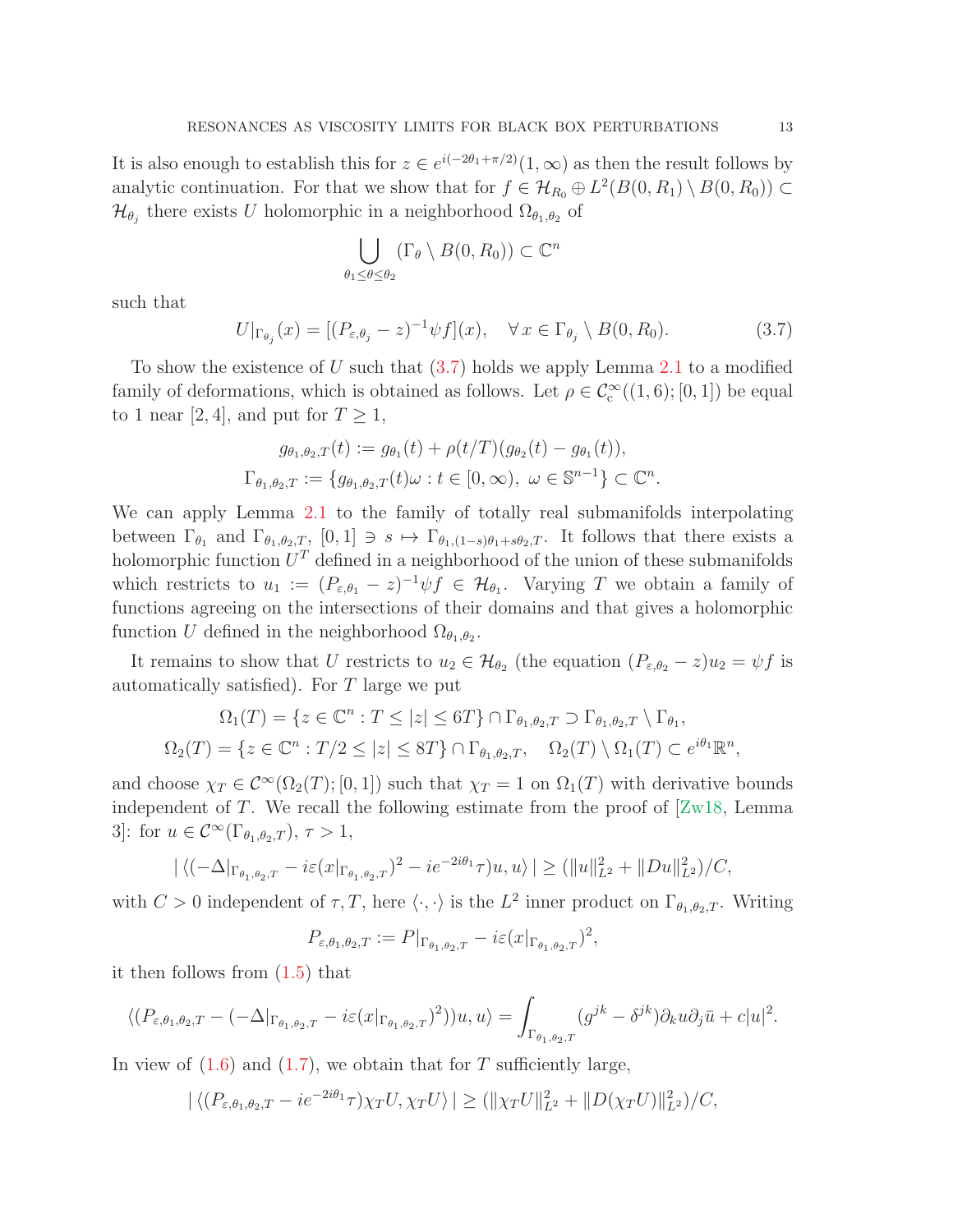thus  $\|\chi_T U\|_{L^2} \leq C \|(P_{\varepsilon,\theta_1,\theta_2,T} - i e^{-2i\theta_1}\tau)\chi_T U\|_{L^2}$ . We note that

$$
(P_{\varepsilon,\theta_1,\theta_2,T} - ie^{-2i\theta_1}\tau)U^T = 0 \implies (P_{\varepsilon,\theta_1,\theta_2,T} - ie^{-2i\theta_1}\tau)\chi_T U = [P_{\varepsilon,\theta_1,\theta_2,T},\chi_T]U,
$$

which is supported on  $\Omega_2(T) \setminus \Omega_1(T) \subset \Gamma_{\theta_1}$ . Hence,

$$
||1_{2T \leq |z| \leq 4T} u_2||_{L^2(\Gamma_{\theta_2})}^2 \leq C ||[P_{\varepsilon,\theta_1,\theta_2,T}, \chi_T]U||_{L^2}^2 \leq C ||1_{T/2 \leq |z| \leq 8T} u_1||_{H^1(\Gamma_{\theta_1})}^2.
$$

We now take  $T = 2<sup>j</sup>$  and sum over j, it follows that  $u_2 \in \mathcal{H}_{\theta_2}$ . — Пример, пример, пример, пример, пример, пример, пример, пример, пример, пример, пример, пример, пример, пр<br>В стала и пример, пример, пример, пример, пример, пример, пример, пример, пример, пример, пример, пример, прим

<span id="page-13-2"></span>**Lemma 3.4.** For  $0 \le \theta < \theta_0$ ,  $\varepsilon > 0$ , the spectrum of  $P_{\varepsilon,\theta}$  is independent of  $\theta$ . More precisely, for any  $z_0 \in \mathbb{C} \setminus e^{-i\pi/4}[0, \infty)$  we have

<span id="page-13-1"></span>
$$
m_{\varepsilon,\theta}(z_0) := \text{rank} \oint_{z_0} (P_{\varepsilon,\theta} - z)^{-1} dz = \text{rank} \oint_{z_0} (P_{\varepsilon} - z)^{-1} dz,
$$
 (3.8)

where the integral is over a positively oriented circle enclosing  $z_0$  and containing no poles other than possibly  $z_0$ .

Proof. Lemma [3.2](#page-10-0) shows that

<span id="page-13-0"></span>
$$
\Pi_{\varepsilon,\theta}(z_0) := -\frac{1}{2\pi i} \oint_{z_0} (P_{\varepsilon,\theta} - z)^{-1} dz,
$$
\n(3.9)

is a finite rank projection which maps  $\mathcal{H}_{\theta}$  to the generalized eigenspace of  $P_{\varepsilon,\theta}$  at  $z_0$ . In view of Lemma [3.3,](#page-11-0) it suffices to show that for each  $0 \le \theta < \theta_0$ ,

$$
rank \Pi_{\varepsilon,\theta}(z_0) = rank \psi \Pi_{\varepsilon,\theta}(z_0) \psi.
$$

First we show that rank  $\Pi_{\varepsilon,\theta}(z_0) = \text{rank } \Pi_{\varepsilon,\theta}(z_0)\psi$ , which is equivalent to show that rank  $\psi \Pi_{\varepsilon,\theta}(z_0)^* = \text{rank } \Pi_{\varepsilon,\theta}(z_0)^*$ , since the adjoint of a finite rank operator is of finite rank with the same rank. For that we shall argue by contradiction. Suppose that rank  $\psi \Pi_{\varepsilon,\theta}(z_0)^* < \text{rank } \Pi_{\varepsilon,\theta}(z_0)^*$ , there would exist  $0 \neq \tilde{v} \in \text{Ran } \Pi_{\varepsilon,\theta}(z_0)^*$  satisfying  $\psi\tilde{v} = 0$ . Note that  $\Pi_{\varepsilon,\theta}(z_0)^*$  is also a projection of the form  $(3.9)$  except that  $P^*_{\varepsilon,\theta}$  and  $\bar{z}_0$  replace  $P_{\varepsilon,\theta}$  and  $z_0$  there, we may assume

$$
(P_{\varepsilon,\theta}^* - \bar{z}_0)^k \tilde{v} = 0, \quad \tilde{u} := (P_{\varepsilon,\theta}^* - \bar{z}_0)^{k-1} \tilde{v} \neq 0, \quad \text{for some } k \ge 1.
$$

But that would mean that  $\tilde{u}$  can be identified with an element of  $H^2(\Gamma_\theta)$  satisfying

$$
(Q_{\varepsilon,\theta}^* - \bar{z}_0)\tilde{u} = 0, \quad \tilde{u}|_{B(0,R_0)} \equiv 0, \quad Q_{\varepsilon,\theta} := Q_\theta - i\varepsilon(1 - \chi(x_\theta))x_\theta^2.
$$

Since  $Q_{\varepsilon,\theta}^*$  is elliptic, unique continuation results for second order elliptic differential equations – see Hörmander [HöIII, Chapter 17] show that  $\tilde{u} \equiv 0$ , thus a contradiction.

It remains to show that  $\text{rank } \psi \Pi_{\varepsilon,\theta}(z_0)\psi = \text{rank } \Pi_{\varepsilon,\theta}(z_0)\psi$ . Otherwise there would exist solutions  $v \in \mathcal{D}_{\theta}$  to  $(P_{\varepsilon,\theta} - z_0)^{\ell}v = 0$ ,  $u := (P_{\varepsilon,\theta} - z_0)^{\ell-1}v \neq 0$  with  $\psi v = 0$ . It follows that u can be identified with an element of  $H^2(\Gamma_\theta)$  satisfying

$$
(Q_{\varepsilon,\theta}-z_0)u=0, \quad u|_{B(0,R_0)}\equiv 0.
$$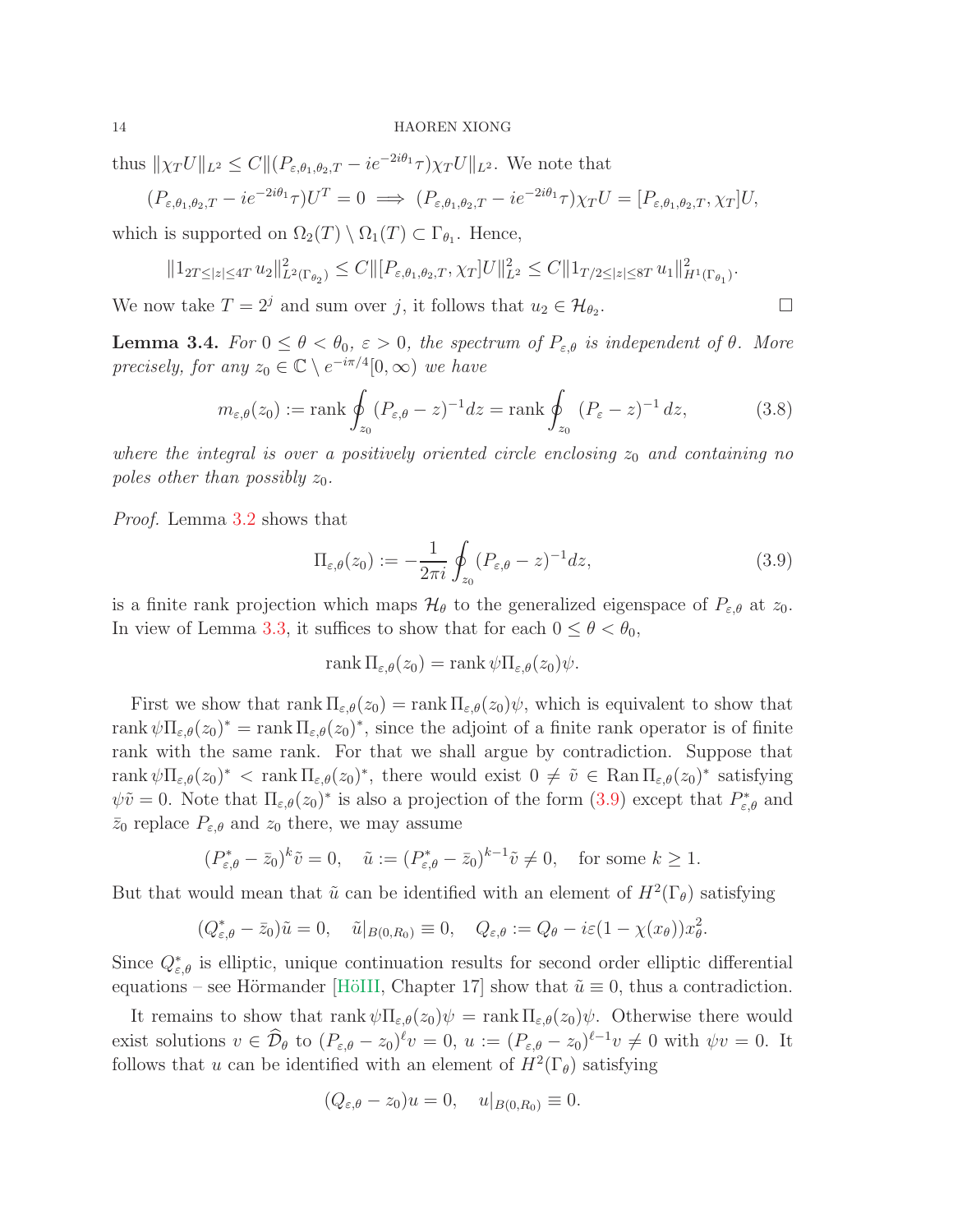Again by the unique continuation results for second order elliptic differential equations, we obtain that  $u \equiv 0$ , thus a contradiction.

The next lemma shows that the spectrum of  $P_{\varepsilon,\theta}$  must stay close to the spectrum of  $P_{\theta}$  when  $\varepsilon$  is sufficiently small:

<span id="page-14-1"></span>**Lemma 3.5.** Suppose that  $0 \le \theta < \theta_0$  and that  $\Omega \in \{z : -2\theta < \arg z < 3\pi/2 + 2\theta\}$  is disjoint with  $Spec(P_{\theta})$ , then there exist  $\varepsilon_0 = \varepsilon_0(\Omega)$  and  $C = C(\Omega)$  such that, uniformly in  $0 < \varepsilon < \varepsilon_0$ ,  $Spec(P_{\varepsilon,\theta}) \cap \Omega = \emptyset$  and

$$
\|(P_{\varepsilon,\theta}-z)^{-1}\|_{\mathcal{H}_{\theta}\to\mathcal{D}_{\theta}}\leq C, \quad z\in\Omega.
$$

*Proof.* We follow closely the proof of [\[Zw18,](#page-29-3) Lemma 5] except that  $P_{\theta}$  replaces  $-\Delta_{\theta}$ there. Let  $\chi_j \in C_c^{\infty}([0,\infty);[0,1])$  be equal to 1 on  $[0,R_0]$  and satisfy  $\chi_j = 1$  near supp  $\chi_{j-1}, j = 1, 2$ . Parametrizing  $\Gamma_{\theta}$  by  $f_{\theta} : [0, \infty) \times \mathbb{S}^{n-1} \ni (t, \omega) \mapsto g_{\theta}(t) \omega \in \Gamma_{\theta}$ , we define functions  $\chi_j^h \in \mathcal{C}^{\infty}_c(\Gamma_\theta)$  by

$$
\chi_j^h(g_\theta(t)\omega) := \chi_j(th), \quad 0 < h \le 1.
$$

For  $z \in \Omega$  we put

$$
E_{\varepsilon,\theta}^h(z) := \chi_2^h (P_{\theta} - z)^{-1} \chi_1^h + (1 - \chi_0^h)(H_{\varepsilon,\theta} - z)^{-1} (1 - \chi_1^h),
$$

so that  $(P_{\varepsilon,\theta}-z)E_{\varepsilon,\theta}^h(z)=I+K_{\varepsilon,\theta}^h(z)$ , where

$$
K_{\varepsilon,\theta}^{h}(z) := -i\varepsilon (1-\chi)x_{\theta}^{2}\chi_{2}^{h}(P_{\theta}-z)^{-1}\chi_{1}^{h} + [P_{\theta},\chi_{2}^{h}](P_{\theta}-z)^{-1}\chi_{1}^{h} + (P_{\varepsilon,\theta}-H_{\varepsilon,\theta})(1-\chi_{0}^{h})(H_{\varepsilon,\theta}-z)^{-1}(1-\chi_{1}^{h}) - [P_{\theta},\chi_{0}^{h}](1-\chi_{0}^{h})(H_{\varepsilon,\theta}-z)^{-1}(1-\chi_{1}^{h}).
$$

Using  $(2.5)$  and  $(3.4)$  we see that for h small enough,

$$
\|(P_{\varepsilon,\theta}-H_{\varepsilon,\theta})(1-\chi_0^h)(H_{\varepsilon,\theta}-z)^{-1}(1-\chi_1^h)\|_{L^2(\Gamma_\theta)\to L^2(\Gamma_\theta)}<1/4.
$$

Since  $[Q_\theta, \chi_j^h] = O(h) : H^1(\Gamma_\theta) \to L^2(\Gamma_\theta)$  and  $x_\theta^2 \chi_2^h = O(h^{-2}) : L^2(\Gamma_\theta) \to L^2(\Gamma_\theta)$ , we can first choose h sufficiently small then there exists  $\varepsilon_0 = \varepsilon_0(h, \Omega)$  such that for all  $\varepsilon < \varepsilon_0(h, \Omega)$  and  $z \in \Omega$ ,  $||K_{\varepsilon,\theta}^h(z)||_{\mathcal{H}_{\theta}\to\mathcal{H}_{\theta}} < 1/2$ , thus  $I + K_{\varepsilon,\theta}^h(z)$  has a uniformly bounded inverse and  $(P_{\varepsilon,\theta}-z)^{-1}=E_{\varepsilon,\theta}^h(z)(I+K_{\varepsilon,\theta}^h(z))^{-1}$  exists. It follows from [\(3.4\)](#page-9-2) that there exists  $C = C(\Omega)$  independent of  $\varepsilon$  such that for  $z \in \Omega$ ,  $||E_{\varepsilon,\theta}^h(z)||_{\mathcal{H}_{\theta}\to\mathcal{D}_{\theta}} \leq C$ , which completes the proof.  $\Box$ 

#### <span id="page-14-0"></span>4. The obstacle problem and the Dirichlet-to-Neumann operator

In the black box case we cannot use the strategy of  $[Zw18]$  which covers the case  $P = -\Delta + V$ ,  $V \in L^{\infty}_{\text{comp}}$ . Instead we introduce an artificial obstacle to separate the abstract black box from the differential operator outside. By an obstacle we mean an open set  $\mathcal O$  with smooth boundary as in §[2.2.](#page-8-0) Suppose that  $\mathcal O$  contains  $B(0, R_0)$  and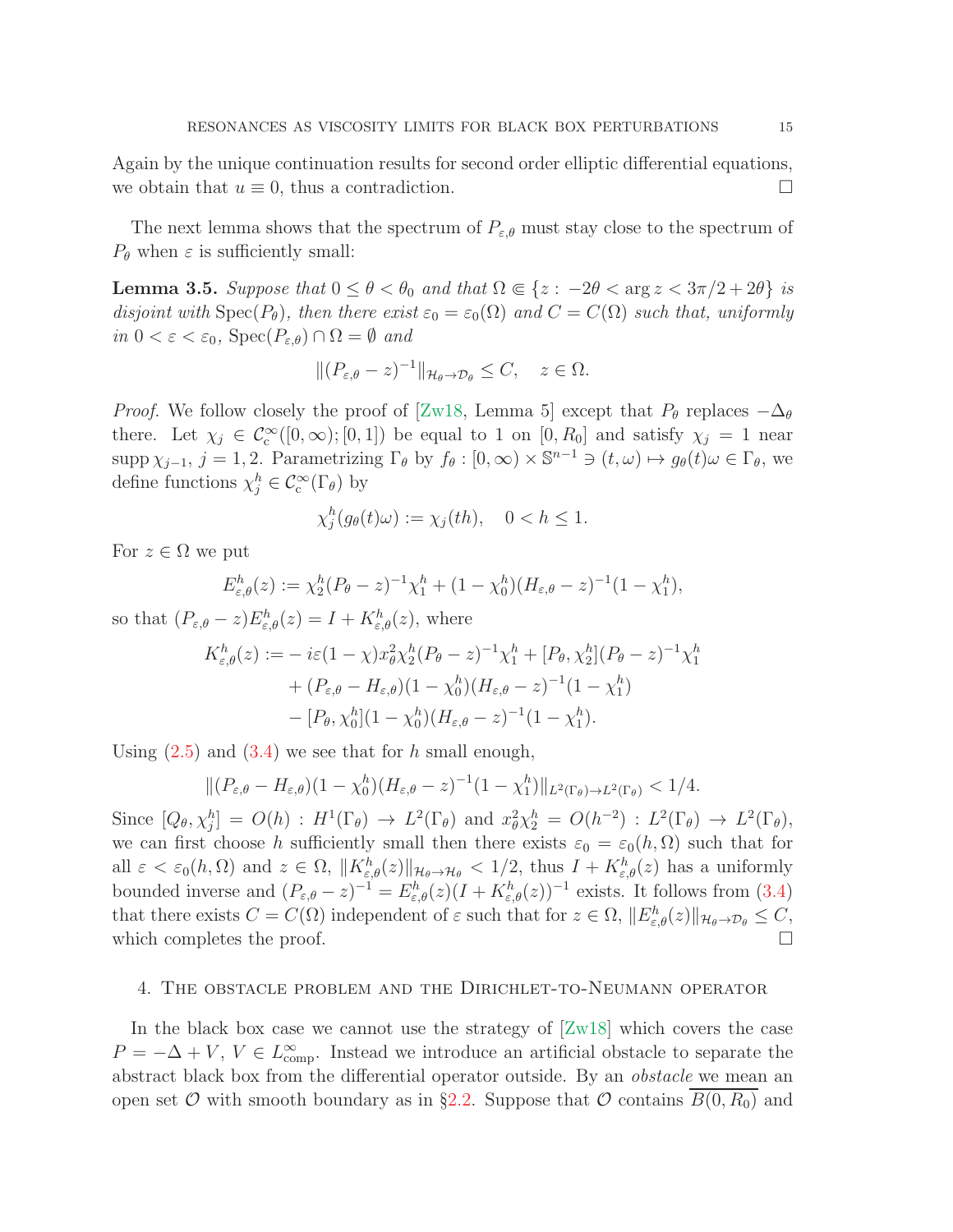that  $\chi$  in [\(1.8\)](#page-1-5) be equal to 1 near  $\overline{\mathcal{O}}$ . Let  $\nu(x)$  be the Euclidean normal vector of  $\partial\mathcal{O}$ at x pointing into  $\mathcal{O}$ , we put

$$
\nu_g(x) := (g^{jk}(x))_{n \times n} \cdot \nu(x), \quad x \in \partial \mathcal{O}.
$$
 (4.1)

First we introduce the interior Dirichlet-to-Neumann operator of P:

<span id="page-15-0"></span>
$$
\mathcal{N}_P^{\text{in}}(z)\varphi := \frac{\partial u}{\partial \nu_g}, \quad \text{where } u \text{ solves the problem} \quad \begin{array}{c} (P-z)u = 0 \text{ in } \mathcal{O} \\ u = \varphi \text{ on } \partial \mathcal{O} \end{array} \tag{4.2}
$$

 $\mathcal{N}_P^{\text{in}}(z)$  is well-defined once we establish the existence and uniqueness of the solution u to the boundary-value problem in  $(4.2)$ . This can be done if z is not an eigenvalue of the operator  $P^{\mathcal{O}}$  introduced in §[2.2.](#page-8-0) Indeed, we set  $E^{in}: H^{3/2}(\partial \mathcal{O}) \to H^2(\mathcal{O})$  as a linear bounded extension operator such that  $E^{in}\varphi|_{\partial\mathcal{O}}=\varphi$  and supp  $E^{in}\varphi\subset\overline{\mathcal{O}}\setminus B(0,R_0)$  for any  $\varphi$ . Then for  $z \notin \text{Spec}(P^{\mathcal{O}}), u = E^{\text{in}}\varphi - (P^{\mathcal{O}} - z)^{-1}(Q - z)E^{\text{in}}\varphi$  is the unique solution to  $(4.2)$ , we obtain that

<span id="page-15-4"></span>
$$
\mathcal{N}_P^{\text{in}}(z)\varphi = \partial_{\nu_g}(E^{\text{in}}\varphi - (P^{\mathcal{O}} - z)^{-1}(Q - z)E^{\text{in}}\varphi),\tag{4.3}
$$

Hence  $z \mapsto \mathcal{N}_P^{\text{in}}(z) : H^{3/2}(\partial \mathcal{O}) \to H^{1/2}(\partial \mathcal{O})$  is a meromorphic family of operators on  $\mathbb C$  with poles contained in  $Spec(P^{\mathcal O})$ .

Similarly, we can define the exterior Dirichlet-to-Neumann operator of  $P_{\varepsilon,\theta}$  for every  $0 \leq \theta < \theta_0$  and  $\varepsilon \geq 0$ :

<span id="page-15-1"></span>
$$
\mathcal{N}_{\varepsilon,\theta}^{\text{out}}(z)\varphi := \frac{\partial u}{\partial \nu_g}, \quad \text{where } u \text{ solves the problem} \quad \begin{array}{c} (Q_{\varepsilon,\theta} - z)u = 0 \text{ in } \Gamma_{\theta} \setminus \mathcal{O} \\ u = \varphi \text{ on } \partial \mathcal{O} \end{array} \tag{4.4}
$$

To show the well-definedness of  $\mathcal{N}_{\varepsilon,\theta}^{\text{out}}(z)$ , we introduce the restriction of  $Q_{\varepsilon,\theta}$  to  $\Gamma_{\theta}\setminus\mathcal{O}$ with Dirichlet boundary condition as follows:

<span id="page-15-5"></span>
$$
Q_{\theta}^{\mathcal{O}} : H^2(\Gamma_{\theta} \setminus \mathcal{O}) \cap H_0^1(\Gamma_{\theta} \setminus \mathcal{O}) \to L^2(\Gamma_{\theta} \setminus \mathcal{O}), \quad Q_{\theta}^{\mathcal{O}} u := Q_{\theta} u,
$$
  
\n
$$
Q_{\varepsilon,\theta}^{\mathcal{O}} := Q_{\theta}^{\mathcal{O}} - i\varepsilon (1 - \chi)x_{\theta}^2 \quad \text{with domain } \mathcal{D}(Q_{\theta}^{\mathcal{O}}) \cap |x_{\theta}|^{-2} L^2(\Gamma_{\theta} \setminus \mathcal{O}). \tag{4.5}
$$

Since  $Q_{\theta}^{\mathcal{O}}$  and  $Q_{\varepsilon,\theta}^{\mathcal{O}}$  can also be viewed as black box perturbations of  $-\Delta_{\theta}$  and  $H_{\varepsilon,\theta}$ respectively, we conclude from Lemma [2.2](#page-7-2) and Lemma [3.2](#page-10-0) that  $Q_{\varepsilon,\theta}^{\mathcal{O}} - z$ ,  $\varepsilon \geq 0$  is a Fredholm operator of index 0 for  $-2\theta < \arg z < 3\pi/2 + 2\theta$ . We claim that  $\mathcal{N}_{\varepsilon,\theta}^{\text{out}}(z)$  is well defined if  $z \notin \text{Spec}(Q^{\mathcal{O}}_{\varepsilon,\theta})$ . For that let  $E^{\text{out}} : H^{3/2}(\partial \mathcal{O}) \to H^2(\Gamma_{\theta} \setminus \mathcal{O})$  be a linear bounded extension operator with  $E^{\text{out}}\varphi|_{\partial\mathcal{O}}=\varphi$  and supp  $E^{\text{out}}\varphi\Subset\Gamma_{\theta}\setminus\mathcal{O}$ , then

<span id="page-15-2"></span>
$$
\mathcal{N}_{\varepsilon,\theta}^{\text{out}}(z)\varphi = \partial_{\nu_g}(E^{\text{out}}\varphi - (Q_{\varepsilon,\theta}^{\mathcal{O}} - z)^{-1}(Q_{\varepsilon,\theta} - z)E^{\text{out}}\varphi).
$$
(4.6)

It follows that  $z \mapsto \mathcal{N}_{\varepsilon,\theta}^{\text{out}}(z) : H^{3/2}(\partial \mathcal{O}) \to H^{1/2}(\partial \mathcal{O})$  is a meromorphic family of operators in the region  $-2\theta < \arg z < 3\pi/2 + 2\theta$ , with poles contained in  $Spec(Q_{\varepsilon,\theta}^{\mathcal{O}})$ .

Now we put

<span id="page-15-3"></span>
$$
\mathcal{N}_{\varepsilon,\theta}(z) := \mathcal{N}_{\varepsilon,\theta}^{\text{out}}(z) - \mathcal{N}_P^{\text{in}}(z). \tag{4.7}
$$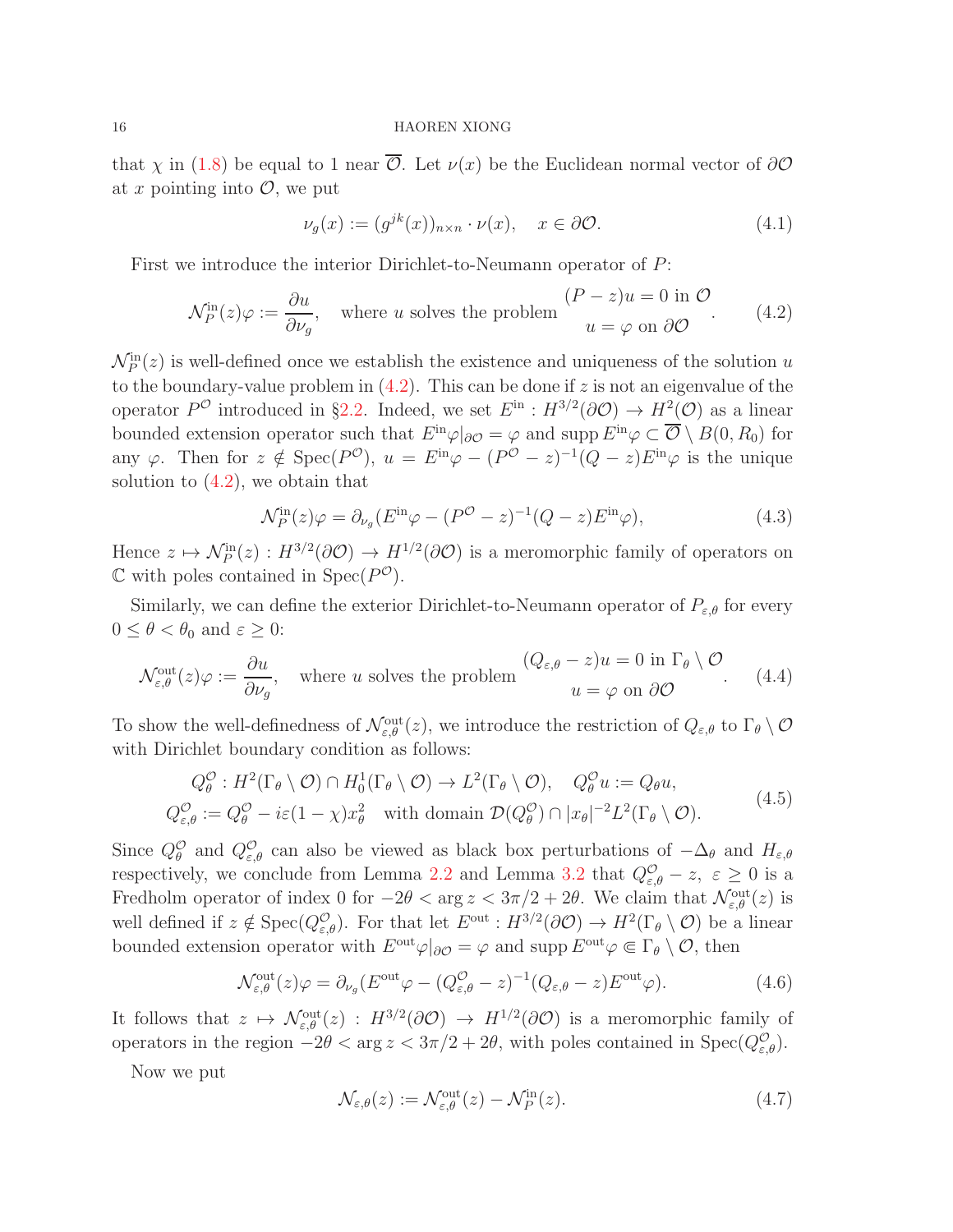<span id="page-16-2"></span>**Lemma 4.1.** Suppose that  $0 \le \theta < \theta_0$ ,  $\varepsilon \ge 0$  and that  $-2\theta < \arg z < 3\pi/2 + 2\theta$ with  $z \notin \text{Spec}(P^{\mathcal{O}}) \cup \text{Spec}(Q^{\mathcal{O}}_{\varepsilon,\theta}), \text{ then } \mathcal{N}_{\varepsilon,\theta}(z) : H^{3/2}(\partial \mathcal{O}) \to H^{1/2}(\partial \mathcal{O}) \text{ is a Fredholm}$ operator of index 0.

*Proof.* Let  $Q_{\text{in}}^{\mathcal{O}}$  and  $\mathcal{N}_Q^{\text{in}}(z)$  be the reference operator and the interior Dirichletto-Neumann operator associated with  $Q$ , defined as in  $(2.14)$  and  $(4.2)$  respectively except that Q replaces P there. Choosing  $z_0 \notin \text{Spec}(Q_{\text{in}}^{\mathcal{O}}) \cup \text{Spec}(Q_{\varepsilon,\theta}^{\mathcal{O}}) \cup \text{Spec}(Q_{\varepsilon,\theta}),$ we claim that

<span id="page-16-1"></span>
$$
\mathcal{N}_{\varepsilon,\theta}^{\text{out}}(z_0) - \mathcal{N}_Q^{\text{in}}(z_0) : H^{3/2}(\partial \mathcal{O}) \to H^{1/2}(\partial \mathcal{O}) \quad \text{is invertible.} \tag{4.8}
$$

To show injectivity, we argue by contradiction. Suppose that  $0 \neq \varphi \in H^{3/2}(\partial \mathcal{O})$ satisfies  $\mathcal{N}_{\varepsilon,\theta}^{\text{out}}(z_0)\varphi = \mathcal{N}_Q^{\text{in}}(z_0)\varphi$ , it follows from [\(4.2\)](#page-15-0) and [\(4.4\)](#page-15-1) that there exist  $u_1 \in$  $H^2(\mathcal{O}), u_2 \in H^2(\Gamma_\theta \setminus \mathcal{O})$   $(|x_\theta|^2 u_2 \in L^2(\Gamma_\theta \setminus \mathcal{O})$  when  $\varepsilon > 0$ ) such that

<span id="page-16-0"></span>
$$
u_1 \text{ solves } \begin{aligned} (Q - z_0)u_1 &= 0 \text{ in } \mathcal{O} \\ u_1 &= \varphi \text{ on } \partial \mathcal{O} \end{aligned} \text{, and } u_2 \text{ solves } \begin{aligned} (Q_{\varepsilon,\theta} - z_0)u_2 &= 0 \text{ in } \Gamma_\theta \setminus \mathcal{O} \\ u_2 &= \varphi \text{ on } \partial \mathcal{O} \end{aligned} \tag{4.9}
$$

and that  $\partial_{\nu_g} u_1 = \partial_{\nu_g} u_2$ . Let  $u = 1_{\mathcal{O}} u_1 + 1_{\Gamma_\theta \setminus \mathcal{O}} u_2$ , we aim to show that  $u \in H^2(\Gamma_\theta)$ . For that it suffices to show the regularity of u near  $\partial\mathcal{O}$ . For any  $x_0 \in \partial\mathcal{O}$ , we choose  $B_{x_0} := B(x_0, r) \subset B(0, R_1)$  such that  $Q_{\varepsilon,\theta} = Q$  in  $B_{x_0}$  and put  $v \in C_c^{\infty}(B_{x_0})$ . Then we integrate by parts to obtain:

$$
\int_{B_{x_0}} \left( \sum_{j,k=1}^n g^{jk} \partial_{x_k} u \, \partial_{x_j} v + c u v \right) dx
$$
\n
$$
= \int_{B_{x_0} \cap \mathcal{O}} \left( \sum_{j,k=1}^n g^{jk} \partial_{x_k} u_1 \partial_{x_j} v + c u_1 v \right) dx + \int_{B_{x_0} \setminus \mathcal{O}} \left( \sum_{j,k=1}^n g^{jk} \partial_{x_k} u_2 \partial_{x_j} v + c u_2 v \right) dx
$$
\n
$$
= \int_{B_{x_0} \cap \mathcal{O}} v Q u_1 dx - \int_{\partial \mathcal{O} \cap B_{x_0}} v \partial_{\nu_g} u_1 dS(x) + \int_{B_{x_0} \setminus \mathcal{O}} v Q u_2 dx + \int_{\partial \mathcal{O} \cap B_{x_0}} v \partial_{\nu_g} u_1 dS(x)
$$
\n
$$
= \int_{B_{x_0} \cap \mathcal{O}} z_0 u_1 v dx + \int_{B_{x_0} \setminus \mathcal{O}} z_0 u_2 v dx = \int_{B_{x_0}} z_0 u v dx.
$$

Hence u is a weak solution of  $(Q - z_0)u = 0$  in  $B_{x_0}$ , the regularity results for second order elliptic differential equations show that u is  $H^2$  near  $x_0$ , thus  $u \in H^2(\Gamma_\theta)$ . It then follows from [\(4.9\)](#page-16-0) that u solves the equation  $(Q_{\varepsilon,\theta} - z_0)u = 0$ , thus  $z_0 \in \text{Spec}(Q_{\varepsilon,\theta})$ , which gives a contradiction.

To show surjectivity, we first choose a linear bounded operator  $L_g: H^{1/2}(\partial \mathcal{O}) \to$  $H^2(\mathcal{O})$  satisfying the following:

<span id="page-16-3"></span>
$$
L_g \tilde{\varphi} := v, \text{ where } v \in H^2(\mathcal{O}) \cap H_0^1(\mathcal{O}) \text{ satisfies}
$$
  
 
$$
\text{supp } v \subset \overline{\mathcal{O}} \setminus B(0, R_0) \text{ and } \partial_{\nu_g} v = \tilde{\varphi}, \quad \tilde{\varphi} \in H^{1/2}(\partial \mathcal{O}). \tag{4.10}
$$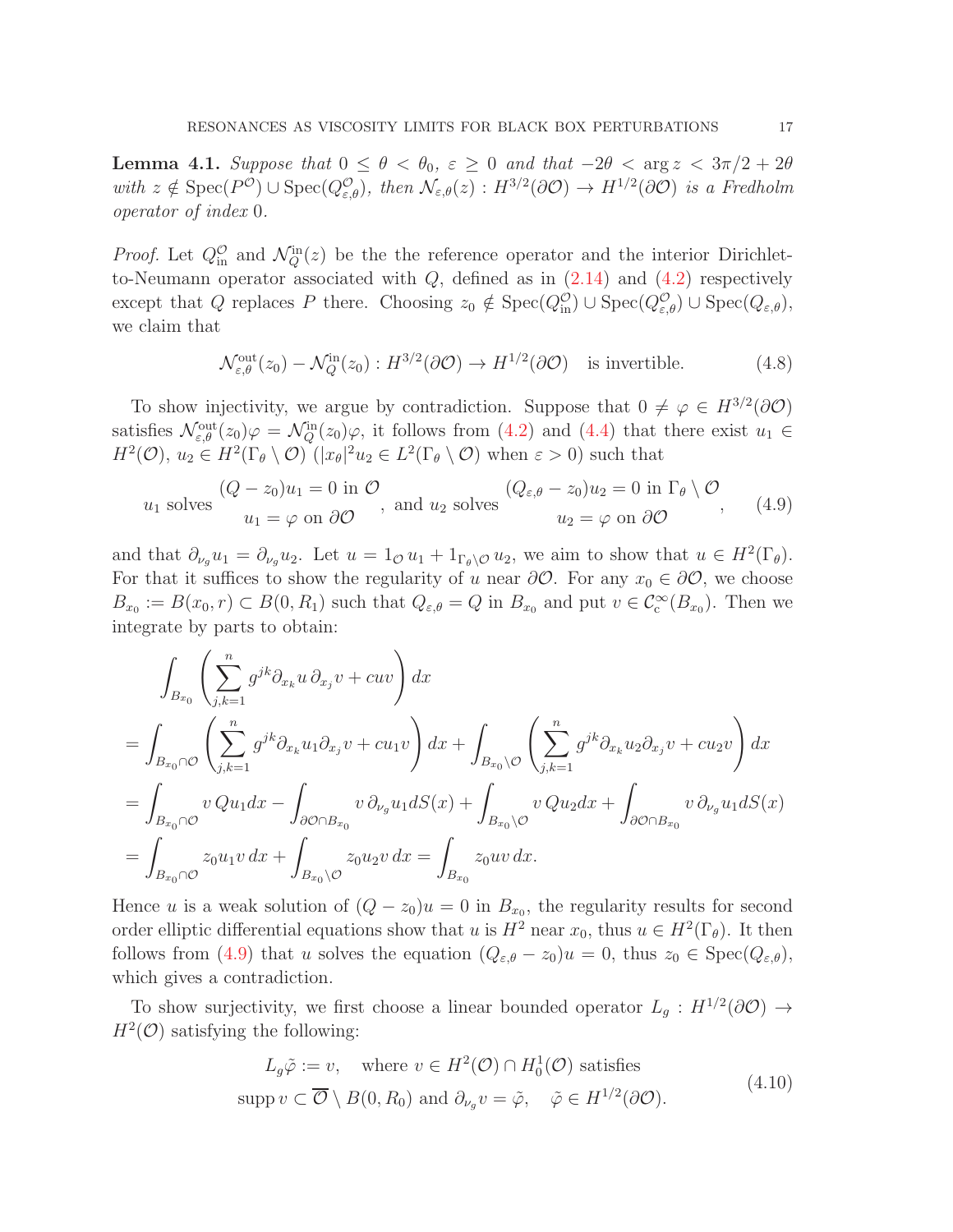For any  $\tilde{\varphi} \in H^{1/2}(\partial \mathcal{O}),$  let  $v := L_g \tilde{\varphi}, f := (Q_{\text{in}}^{\mathcal{O}} - z_0)v \in L^2(\mathcal{O})$  and we put

$$
u := (Q_{\varepsilon,\theta} - z_0)^{-1} \iota f
$$
 and  $\varphi := u|_{\partial \mathcal{O}} \in H^{3/2}(\mathcal{O}),$ 

where  $i: L^2(\mathcal{O}) \hookrightarrow L^2(\Gamma_\theta)$  denotes the extension by zero. Then  $u_1 := 1_{\mathcal{O}} u - v$  solves the boundary value problem  $(Q - z_0)u_1 = 0$  in  $\mathcal{O}, u_1 = \varphi$  on  $\partial \mathcal{O}; u_2 := 1_{\Gamma_{\theta} \setminus \mathcal{O}} u$  solves  $(Q_{\varepsilon,\theta} - z_0)u_2 = 0$  in  $\Gamma_\theta \setminus \mathcal{O}, u_2 = \varphi$  on  $\partial \mathcal{O}$ . Hence we have

$$
\mathcal{N}_{\varepsilon,\theta}^{\text{out}}(z_0)\varphi - \mathcal{N}_Q^{\text{in}}(z_0)\varphi = \partial_{\nu_g} 1_{\Gamma_\theta \setminus \mathcal{O}} u - \partial_{\nu_g} (1_{\mathcal{O}} u - v) = \partial_{\nu_g} v = \tilde{\varphi}.
$$

In view of [\(4.8\)](#page-16-1), it now suffices to show that  $\mathcal{N}_{\varepsilon,\theta}^{\text{out}}(z) - \mathcal{N}_{\varepsilon,\theta}^{\text{out}}(z_0)$  and  $\mathcal{N}_P^{\text{in}}(z) - \mathcal{N}_Q^{\text{in}}(z_0)$ are compact:  $H^{3/2}(\partial \mathcal{O}) \to H^{1/2}(\partial \mathcal{O})$ . Using [\(4.6\)](#page-15-2) we have for any  $\varphi \in H^{3/2}(\mathcal{O})$ ,

$$
\mathcal{N}_{\varepsilon,\theta}^{\text{out}}(z)\varphi - \mathcal{N}_{\varepsilon,\theta}^{\text{out}}(z_0)\varphi
$$
\n
$$
= \partial_{\nu_g}((Q_{\varepsilon,\theta}^{\mathcal{O}} - z_0)^{-1}(Q_{\varepsilon,\theta} - z_0) - (Q_{\varepsilon,\theta}^{\mathcal{O}} - z)^{-1}(Q_{\varepsilon,\theta} - z))E^{\text{out}}\varphi
$$
\n
$$
= (z - z_0)\partial_{\nu_g}(Q_{\varepsilon,\theta}^{\mathcal{O}} - z_0)^{-1}(I - (Q_{\varepsilon,\theta}^{\mathcal{O}} - z)^{-1}(Q_{\varepsilon,\theta} - z))E^{\text{out}}\varphi \in H^{5/2}(\partial\mathcal{O}),
$$

thus  $\mathcal{N}_{\varepsilon,\theta}^{\text{out}}(z) - \mathcal{N}_{\varepsilon,\theta}^{\text{out}}(z_0) : H^{3/2}(\partial \mathcal{O}) \to H^{5/2}(\partial \mathcal{O}) \subset H^{1/2}(\partial \mathcal{O})$  is compact since the last inclusion map is compact. It remains to show that  $\mathcal{N}_P^{\text{in}}(z) - \mathcal{N}_Q^{\text{in}}(z_0)$  is compact:  $H^{3/2}(\partial \mathcal{O}) \to H^{1/2}(\partial \mathcal{O})$ . Let  $\psi \in C_c^{\infty}(\mathcal{O})$  be equal to 1 near  $\overline{B(0,R_0)}$ ,  $\varphi \in H^{1/2}(\mathcal{O})$ , there exist  $u$  and  $v$  satisfying:

$$
(P - z)u = 0 \text{ in } \mathcal{O} \qquad (Q - z_0)v = 0 \text{ in } \mathcal{O}
$$
  
 
$$
u = \varphi \text{ on } \partial \mathcal{O} \qquad \text{and} \qquad v = \varphi \text{ on } \partial \mathcal{O} \qquad ,
$$

recalling [\(2.13\)](#page-8-2) that  $(1 - \psi)u \in H^2(\mathcal{O})$ , thus we have

$$
(\mathcal{N}_P^{\text{in}}(z) - \mathcal{N}_Q^{\text{in}}(z_0))\varphi = \partial_{\nu_g}((1 - \psi)u - (1 - \psi)v).
$$

Using [\(1.5\)](#page-1-4) we can show that  $(1 - \psi)u - (1 - \psi)v \in H^2(\mathcal{O}) \cap H_0^1(\mathcal{O})$  satisfies:

$$
Q((1 - \psi)u - (1 - \psi)v) = (1 - \psi)Pu - [P, \psi]u - (1 - \psi)Qv + [Q, \psi]v
$$
  
=  $z(1 - \psi)u - z_0(1 - \psi)v - [P, \psi]u + [Q, \psi]v \in H^1(\mathcal{O}),$ 

then we conclude from the regularity results for second order elliptic differential equations that  $(1 - \psi)u - (1 - \psi)v \in H^3(\mathcal{O})$ , thus  $(\mathcal{N}_P^{\text{in}}(z) - \mathcal{N}_Q^{\text{in}}(z_0))\varphi \in H^{3/2}(\partial \mathcal{O})$ . Therefore,  $\mathcal{N}_P^{\text{in}}(z) - \mathcal{N}_Q^{\text{in}}(z_0) : H^{3/2}(\partial \mathcal{O}) \to H^{3/2}(\partial \mathcal{O}) \subset H^{1/2}(\partial \mathcal{O})$  is compact, which completes the proof.  $\Box$ 

**Remark:** The compactness of  $\mathcal{N}_{\varepsilon,\theta}^{\text{out}}(z) - \mathcal{N}_{\varepsilon,\theta}^{\text{out}}(z_0)$  and  $\mathcal{N}_P^{\text{in}}(z) - \mathcal{N}_Q^{\text{in}}(z_0)$  can also be proved using the facts that the principal symbols of  $\mathcal{N}_{\varepsilon,\theta}^{\text{out}}(z)$  and  $\mathcal{N}_{\varepsilon,\theta}^{\text{out}}(z_0)$  are identical, same for  $\mathcal{N}_P^{\text{in}}(z)$  and  $\mathcal{N}_Q^{\text{in}}(z_0)$  – see for instance Lee–Uhlmann [\[LeUh89\]](#page-29-15) for a detailed account.

In order to work on a single Hilbert space, we introduce

<span id="page-17-0"></span>
$$
\widehat{\mathcal{N}}_{\varepsilon,\theta}(z) := \langle D_{\partial \mathcal{O}} \rangle^{-1} \mathcal{N}_{\varepsilon,\theta}(z) : H^{3/2}(\partial \mathcal{O}) \to H^{3/2}(\partial \mathcal{O}), \tag{4.11}
$$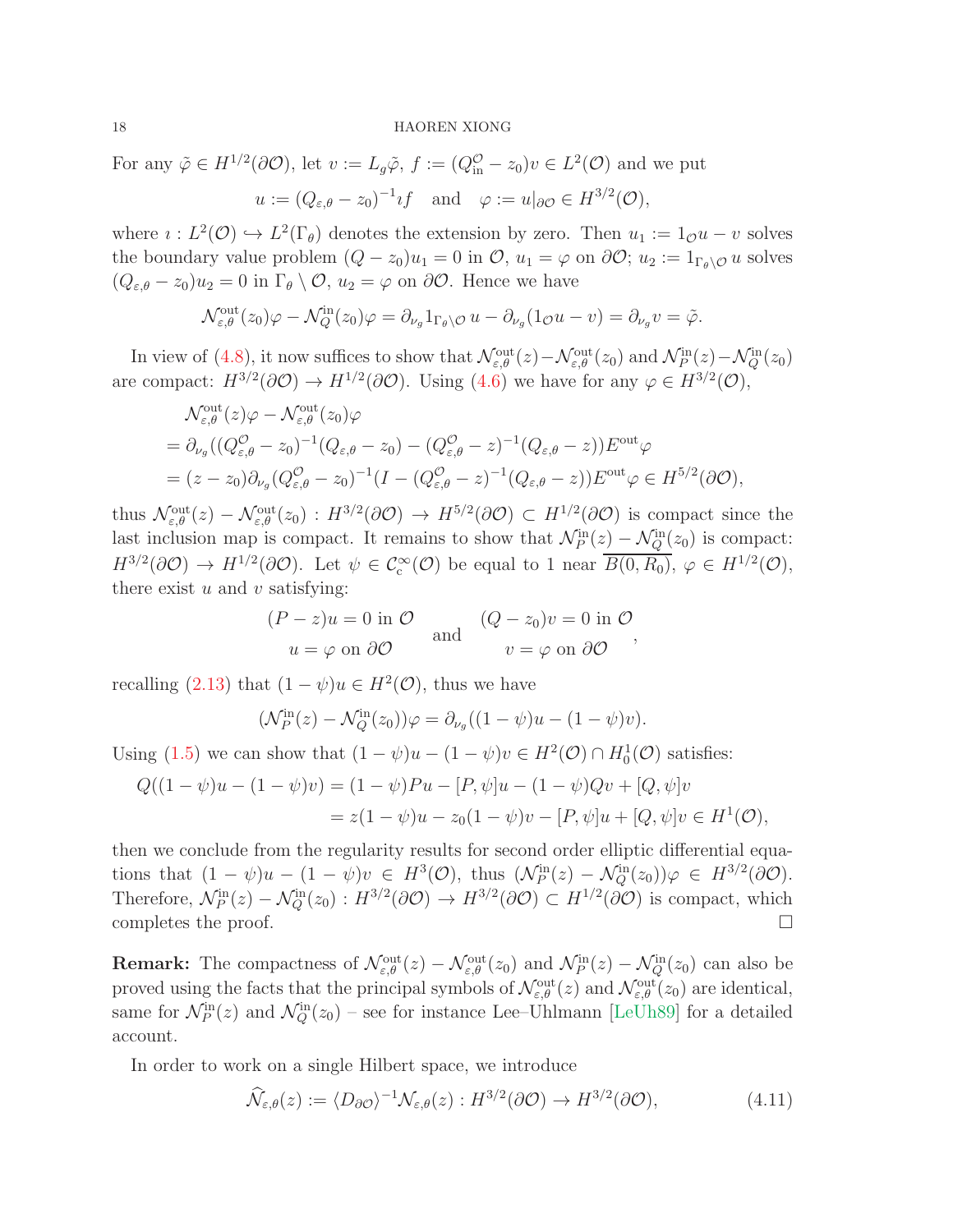where  $\langle D_{\partial \mathcal{O}} \rangle = (1 - \Delta_{\partial \mathcal{O}})^{1/2}$  is the standard isomorphism between Sobolev spaces  $H^s(\partial\mathcal{O})$  and  $H^{s-1}(\partial\mathcal{O})$ . Now we are ready to state the main results of this section:

<span id="page-18-2"></span>**Lemma 4.2.** Suppose that  $0 \le \theta < \theta_0$ ,  $\varepsilon \ge 0$  and that  $\Omega \in \{z : -2\theta < \arg z < \theta_0\}$  $3\pi/2 + 2\theta$  is disjoint from  $Spec(P^{\mathcal{O}}) \cup Spec(Q^{\mathcal{O}}_{\varepsilon,\theta}),$ 

$$
z \mapsto \widehat{\mathcal{N}}_{\varepsilon,\theta}(z)^{-1}, \quad z \in \Omega,
$$

is a meromorphic family of operators on  $H^{3/2}(\partial \mathcal{O})$  with poles of finite rank. Moreover,

<span id="page-18-1"></span>
$$
n_{\varepsilon,\theta}(z) := \frac{1}{2\pi i} \operatorname{tr} \oint_z \widehat{\mathcal{N}}_{\varepsilon,\theta}(w)^{-1} \partial_w \widehat{\mathcal{N}}_{\varepsilon,\theta}(w) \, dw = m_{\varepsilon,\theta}(z), \tag{4.12}
$$

where the integral is over a positively oriented circle enclosing  $z$  and containing no poles other than possibly z and  $m_{\varepsilon,\theta}(z)$  is given by [\(3.8\)](#page-13-1) (and by [\(2.11\)](#page-8-6) when  $\varepsilon = 0$ ).

*Proof.* 1. Suppose that  $z \in \Omega$  is an eigenvalue of  $P_{\varepsilon,\theta}$ , we choose  $u \in \text{ker}(P_{\varepsilon,\theta} - z)$ and let  $\varphi = u|_{\partial\mathcal{O}}$ , then  $\mathcal{N}_{\varepsilon,\theta}^{\text{out}}(z)\varphi - \mathcal{N}_P^{\text{in}}(z)\varphi = \partial_{\nu_g}u - \partial_{\nu_g}u = 0$ . Note that  $\varphi \neq 0$ since  $z \notin \text{Spec}(P^{\mathcal{O}})$ , thus ker  $\mathcal{N}_{\varepsilon,\theta}(z) \neq \{0\}$ . On the other hand, suppose that  $0 \neq \varphi \in$ ker  $\widehat{\mathcal{N}}_{\varepsilon,\theta}(z)$ , the same arguments as in the proof of Lemma [4.1](#page-16-2) show that  $z \in \text{Spec}(P_{\varepsilon,\theta})$ . Hence

<span id="page-18-0"></span>
$$
z \in \operatorname{Spec}(P_{\varepsilon,\theta}) \iff \ker \widehat{\mathcal{N}}_{\varepsilon,\theta}(z) \neq \{0\},\tag{4.13}
$$

and we conclude from Lemma [4.1](#page-16-2) that  $\widehat{\mathcal{N}}_{\varepsilon,\theta}(z)$  is invertible for  $z \in \Omega \setminus \text{Spec}(P_{\varepsilon,\theta})$ . Analytic Fredholm theory then shows that  $\Omega \ni z \mapsto \hat{\mathcal{N}}_{\varepsilon,\theta}(z)^{-1}$  is a meromorphic family of operators on  $H^{3/2}(\partial \mathcal{O})$  with poles of finite rank.

2. Since [\(4.13\)](#page-18-0) proves [\(4.12\)](#page-18-1) in the case  $m_{\varepsilon,\theta}(z) = 0$ , we now assume that  $m_{\varepsilon,\theta}(z) = 0$  $M \geq 1$ , and that  $P_{\varepsilon,\theta}$  has exactly one eigenvalue  $z$  in  $D(z, 2r) := {\{\zeta \in \mathbb{C}, |\zeta - z| < 2r\}.}$ Since  $\Omega \cap \text{Spec}(P^{\mathcal{O}}) = \emptyset$ , z is not a compactly supported embedded eigenvalue of P, that is, there does not exist  $0 \neq u \in \mathcal{D}$  with supp  $u \subset B(0, R_0)$  such that  $(P - z)u = 0$ . We claim that for any  $\delta > 0$  there exists  $V \in C^{\infty}(\mathcal{O} \setminus B(0, R_0); \mathbb{R})$  with  $||V||_{\infty} < \delta$  such that

$$
rank \int_{\partial D(z,r)} (P_{\varepsilon,\theta} + V - w)^{-1} dw = M,
$$

and that the eigenvalues of  $P_{\varepsilon,\theta} + V$  in  $D(z,r)$  are all simple. This follows from the results of Klopp–Zworski [\[KlZw95\]](#page-29-16) (see also [\[DyZw19,](#page-28-5) Theorem 4.39]) and we omit the proof here. Replacing  $P$  by  $P + V$  in [\(4.2\)](#page-15-0), we can define  $\hat{\mathcal{N}}_{\varepsilon,\theta}^V$  for  $P_{\varepsilon,\theta} + V$  as in [\(4.7\)](#page-15-3) and [\(4.11\)](#page-17-0). Note that  $\widehat{\mathcal{N}}_{\varepsilon,\theta}$  has no kernel except at z in  $D(z, 2r)$  by [\(4.13\)](#page-18-0), using [\(4.3\)](#page-15-4) we can choose  $\delta$  small enough such that for  $||V||_{\infty} < \delta$ ,

$$
\|\widehat{\mathcal{N}}_{\varepsilon,\theta}(w)^{-1}(\widehat{\mathcal{N}}_{\varepsilon,\theta}(w)-\widehat{\mathcal{N}}^V_{\varepsilon,\theta}(w))\|_{H^{3/2}(\mathcal{O})\to H^{3/2}(\mathcal{O})}<1,\quad\forall w\in\partial D(z,r).
$$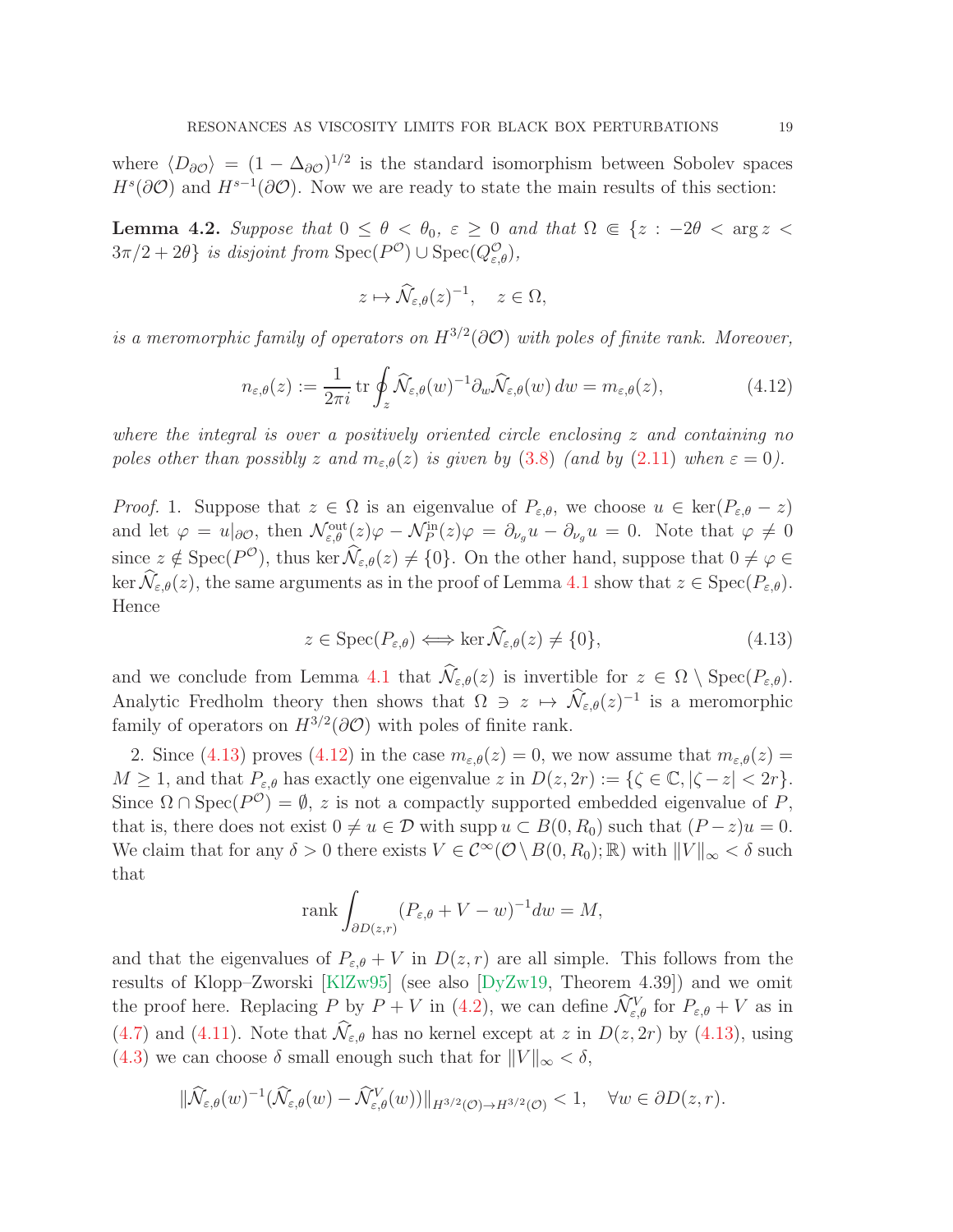It then follows from the Gohberg–Sigal–Rouché theorem (see Gohberg–Sigal [\[GoSi71\]](#page-28-10) and [\[DyZw19,](#page-28-5) Appendix C]) that

$$
\frac{1}{2\pi i} \operatorname{tr} \int_{\partial D(z,r)} \mathcal{N}_{\varepsilon,\theta}^V(w)^{-1} \partial_w \mathcal{N}_{\varepsilon,\theta}^V(w) \, dw = n_{\varepsilon,\theta}(z).
$$

Hence it is enough to prove [\(4.12\)](#page-18-1) in the case  $m_{\varepsilon,\theta}(z) = 1$  with  $P_{\varepsilon,\theta}$  replaced by  $P_{\varepsilon,\theta} + V$ .

3. Now we assume that  $m_{\varepsilon,\theta}(z) = 1$ . In view of  $(4.13), \tilde{\mathcal{N}}_{\varepsilon,\theta}(w)^{-1}$  has a pole at z, it remains to show that z is a simple pole. For any w near z and  $\tilde{\varphi} \in H^{1/2}(\partial \mathcal{O})$ , we recall [\(4.10\)](#page-16-3) that  $L_g\tilde{\varphi} \in \mathcal{D}^{\mathcal{O}}$ , then  $(P^{\mathcal{O}} - w)L_g\tilde{\varphi} \in \mathcal{H}^{\mathcal{O}}$ . Now we put

$$
u := (P_{\varepsilon,\theta} - w)^{-1} \imath (P^{\mathcal{O}} - w) L_g \tilde{\varphi}, \quad \varphi := u|_{\partial \mathcal{O}},
$$

where  $\iota : \mathcal{H}^{\mathcal{O}} \hookrightarrow \mathcal{H}_{\theta}$  is the extension by zero. Following the arguments in the proof of Lemma [4.1](#page-16-2) while P replacing Q there, we can show that  $\mathcal{N}_{\varepsilon,\theta}(w)\varphi = \tilde{\varphi}$ , thus

$$
\widehat{\mathcal{N}}_{\varepsilon,\theta}(w)^{-1}\tilde{\varphi} = ((P_{\varepsilon,\theta}-w)^{-1}\iota(P^{\mathcal{O}}-w)L_{g}(\langle D_{\partial\mathcal{O}}\rangle\tilde{\varphi}))|_{\partial\mathcal{O}}, \quad \forall \tilde{\varphi} \in H^{3/2}(\partial\mathcal{O}).
$$

<span id="page-19-0"></span>Since z is a simple pole of  $w \mapsto (P_{\varepsilon,\theta} - w)^{-1}$  by our assumptions, it follows from the expression above that z must be a simple pole of  $w \mapsto \mathcal{N}_{\varepsilon,\theta}(w)^{-1}$ . — Пример, на пример, на пример, на пример, на пример, на пример, на пример, на пример, на пример, на пример,<br>В село на пример, на пример, на пример, на пример, на пример, на пример, на пример, на пример, на пример, на п

## 5. Deformation of obstacles

We have shown that the eigenvalues of  $P_{\varepsilon,\theta}$ ,  $\varepsilon \geq 0$ , can be identified with the poles of  $z \mapsto \mathcal{N}_{\varepsilon,\theta}(z)^{-1}$ . One problem of this characterization is that  $\mathcal{N}_{\varepsilon,\theta}(z)$  can only be defined away from  $Spec(P^{\mathcal{O}})$  and  $Spec(Q^{\mathcal{O}}_{\varepsilon,\theta})$ . In this section we will show that the spectrum of  $P^{\mathcal{O}}$  and  $Q_{\theta}^{\mathcal{O}}$  can be moved by deforming the obstacle  $\mathcal{O}$ . Hence for any resonance  $z_0$  of P, we can always assume that  $\mathcal{N}_{\theta}(z)$  is well-defined in some neighborhood of  $z_0$ by selecting a proper obstacle.

To describe the deformations of obstacles, we follow Pereira [\[Pe04\]](#page-29-17) and introduce a set of smooth mappings which deforms the obstacle  $\mathcal{O}$ :

$$
\text{Diff}(\mathcal{O}) := \begin{cases} \Phi \in \mathcal{C}^{\infty}(\mathbb{R}^n; \mathbb{R}^n) \text{ is a diffeomorphism : } \Phi(\partial \mathcal{O}) = \partial \Phi(\mathcal{O}), \\ \Phi(x) = x, \quad \text{for all } |x| \le R_0 \text{ or } |x| \ge R_1. \end{cases}
$$
(5.1)

We note that  $\Phi \in \text{Diff}(\mathcal{O})$  only deforms the region  $\{x \in \mathbb{R}^n : R_0 < |x| < R_1\}$ , then it also defines a diffeomorphism of  $\Gamma_{\theta}$ ,  $0 \le \theta < \theta_0$ . The pullback  $\Phi^*$  gives an isomorphism between  $L^2(\Gamma_\theta \setminus \Phi(\mathcal{O}))$  and  $L^2(\Gamma_\theta \setminus \mathcal{O})$ , which also restricts to an isomorphism between  $\mathcal{D}(Q_\theta^{\Phi(\mathcal{O})}$  $\mathcal{D}(\mathcal{O}_{\theta}^{(0)})$  and  $\mathcal{D}(Q_{\theta}^{(0)})$  given in [\(4.5\)](#page-15-5) since it preserves the Dirichlet boundary condition. Hence we can define the deformed operator of  $Q_{\theta}^{\mathcal{O}}$  associated with the deformation  $\Phi$ as follows:

<span id="page-19-1"></span>
$$
Q_{\theta,\Phi}^{\mathcal{O}} := \Phi^* Q_{\theta}^{\Phi(\mathcal{O})} (\Phi^*)^{-1}, \quad \text{with } \mathcal{D}(Q_{\theta,\Phi}^{\mathcal{O}}) = \mathcal{D}(Q_{\theta}^{\mathcal{O}}). \tag{5.2}
$$

The Fredholm properties of  $Q_{\theta}^{\Phi(\mathcal{O})} - z$  immediately show that  $Q_{\theta,\Phi}^{\mathcal{O}} - z$  is a Fredholem operator of index 0 for  $-2\theta < \arg z < 3\pi/2+2\theta$ , and [\(5.2\)](#page-19-1) implies that the spectrum of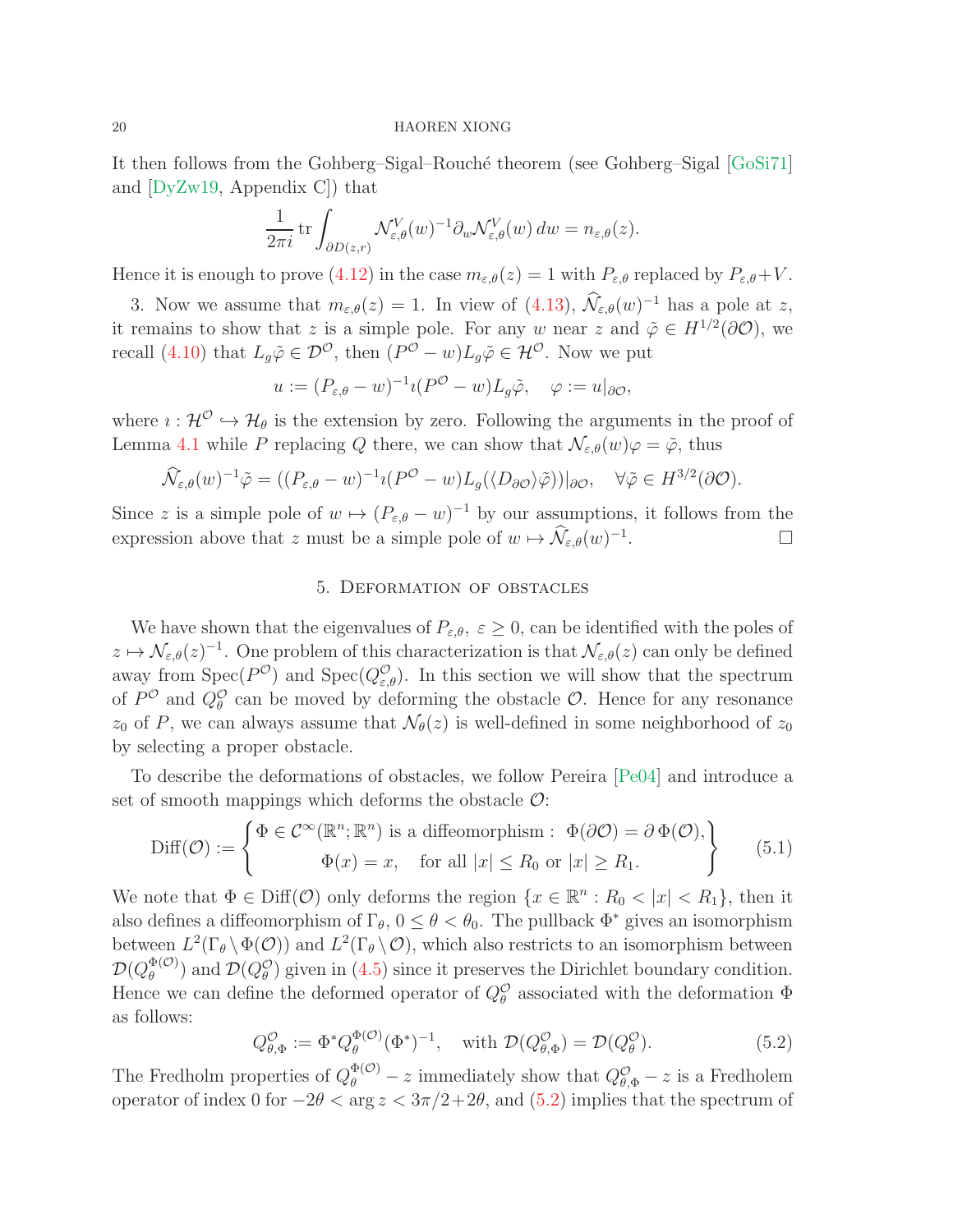$Q_{\theta,\Phi}^{\mathcal{O}}$  in this region is identical to the spectrum of  $Q_{\theta}^{\Phi(\mathcal{O})}$  $\mathcal{Q}_{\theta}^{(\mathcal{O})}$ . Moreover,  $Q_{\theta,\Phi}^{\mathcal{O}}$  can be viewed as a restriction of  $Q_{\theta,\Phi} := \Phi^* Q_{\theta}(\Phi^*)^{-1}$  to  $\Gamma_{\theta} \setminus \mathcal{O}$  with Dirichlet boundary condition. A direct calculation shows that

<span id="page-20-0"></span>
$$
A_{\Phi} := \Phi^* Q_{\theta} (\Phi^*)^{-1} - Q_{\theta} = \Phi^* Q (\Phi^*)^{-1} - Q = \sum_{|\alpha| \le 2} a_{\alpha}(x) \partial_x^{\alpha}, \tag{5.3}
$$

where the coefficients  $a_{\alpha}$  are supported in  $B(0, R_1) \setminus \overline{B(0, R_0)} \subset \Gamma_{\theta}$ . We note that  $||a_{\alpha}||_{\infty} \leq C ||\Phi - id||_{C^2}$ , thus  $A_{\Phi} = \mathcal{O}(|\Phi - id||_{C^2}) : H^2(\Gamma_{\theta}) \to L^2(\Gamma_{\theta})$ .

Now we show that  $Spec(Q_{\theta}^{\mathcal{O}})$  can be moved by deforming the obstacle:

<span id="page-20-5"></span>**Lemma 5.1.** Suppose that the obstacle  $\mathcal{O} \subset B(0, R_1)$  contains  $\overline{B(0, R_0)}$  and that  $-2\theta < \arg z_0 < 3\pi/2 + 2\theta$ , then for any  $\delta > 0$  there exists  $\Phi \in \text{Diff}(\mathcal{O})$  with  $\|\Phi - \Phi\|$ id  $||_{C^2} < \delta$  such that  $z_0 \notin \text{Spec}(Q_{\theta}^{\Phi(\mathcal{O})})$  $\frac{\Psi(\mathcal{O})}{\theta}$ ).

*Proof.* We may assume that  $z_0 \in \text{Spec}(Q_\theta^{\mathcal{O}})$ , otherwise we can take  $\Phi = id$ . Suppose that  $Q_{\theta}^{\mathcal{O}}$  has exactly one eigenvalue in  $D(z_0, 2r)$ . For  $D := D(z_0, r)$  we define

$$
\Pi_{\mathcal{O}}(D) := -\frac{1}{2\pi i} \int_{\partial D} (Q^{\mathcal{O}}_{\theta} - \zeta)^{-1} d\zeta, \quad m_{\mathcal{O}}(D) := \text{rank } \Pi_{\mathcal{O}}(D), \tag{5.4}
$$

then  $m_{\mathcal{O}}(D) = m_{\mathcal{O}}(z_0)$ , where  $m_{\mathcal{O}}(z_0)$  denotes the multiplicity of  $z_0 \in \text{Spec}(Q^{\mathcal{O}}_{\theta})$ .

For  $\delta > 0$  small, we put

$$
\mathcal{U}_{\delta}(\mathcal{O}) := \{ \Phi \in \text{Diff}(\mathcal{O}) : \|\Phi - \text{id}\|_{C^2(\mathbb{R}^n \setminus \mathcal{O})} < \delta \}.
$$

It follows from [\(5.3\)](#page-20-0) that  $Q_{\theta,\Phi}^{\mathcal{O}} - Q_{\theta}^{\mathcal{O}} = O(||\Phi - \mathrm{id}||_{C^2}) : H^2(\Gamma_{\theta} \setminus \mathcal{O}) \to L^2(\Gamma_{\theta} \setminus \mathcal{O}),$  thus for  $\Phi \in \mathcal{U}_{\delta}(\mathcal{O})$  with  $\delta$  sufficiently small,

$$
(Q_{\theta,\Phi}^{\mathcal{O}} - \zeta)^{-1} = (Q_{\theta}^{\mathcal{O}} - \zeta)^{-1} (I + (Q_{\theta,\Phi}^{\mathcal{O}} - Q_{\theta}^{\mathcal{O}})(Q_{\theta}^{\mathcal{O}} - \zeta)^{-1})^{-1}, \quad \zeta \in \partial D,
$$

exists and  $\sup_{\zeta \in \partial D} ||(Q_{\theta,\Phi}^{\mathcal{O}} - \zeta)^{-1} - (Q_{\theta}^{\mathcal{O}} - \zeta)^{-1} ||_{L^{2}(\Gamma_{\theta}\setminus\mathcal{O}) \to L^{2}(\Gamma_{\theta}\setminus\mathcal{O})} < C(\Omega)\delta$ . We define

<span id="page-20-4"></span>
$$
\Pi_{\Phi}(D) := -\frac{1}{2\pi i} \int_{\partial D} (Q^{\mathcal{O}}_{\theta,\Phi} - \zeta)^{-1} d\zeta, \quad m_{\Phi}(D) := \text{rank } \Pi_{\Phi}(D), \tag{5.5}
$$

then  $\Pi_{\Phi}(D)$  and  $\Pi_{\mathcal{O}}(D)$  have the same rank for any  $\Phi \in \mathcal{U}_{\delta}(\mathcal{O})$  if  $\delta$  is sufficiently small. Since  $m_{\Phi}(D) = m_{\Phi(\mathcal{O})}(D)$  by [\(5.2\)](#page-19-1), we conclude that

<span id="page-20-2"></span> $m_{\Phi(\mathcal{O})}(D)$  is constant for  $\Phi \in \mathcal{U}_{\delta}(\mathcal{O})$  if  $\delta$  is sufficiently small. (5.6)

We note that for every  $z_0$  and  $\mathcal{O}$ , one of the following cases has to occur:

<span id="page-20-1"></span>
$$
\forall \delta > 0, \quad \exists \Phi \in \mathcal{U}_{\delta}(\mathcal{O}) \quad \text{such that } m_{\Phi(\mathcal{O})}(z_0) < m_{\Phi(\mathcal{O})}(D), \tag{5.7}
$$

or

<span id="page-20-3"></span>
$$
\exists \delta > 0, \text{ such that } \forall \Phi \in \mathcal{U}_{\delta}(\mathcal{O}), \ m_{\Phi(\mathcal{O})}(z_0) = m_{\Phi(\mathcal{O})}(D). \tag{5.8}
$$

Assuming [\(5.7\)](#page-20-1) we can prove the lemma by induction on  $m_{\mathcal{O}}(z_0)$ . If  $m_{\mathcal{O}}(z_0) = 1$ , [\(5.6\)](#page-20-2) shows that  $m_{\Phi(\mathcal{O})}(D) = 1$  for  $\Phi \in \mathcal{U}_{\delta}(\mathcal{O})$  with  $\delta$  small. It then follows from [\(5.7\)](#page-20-1) that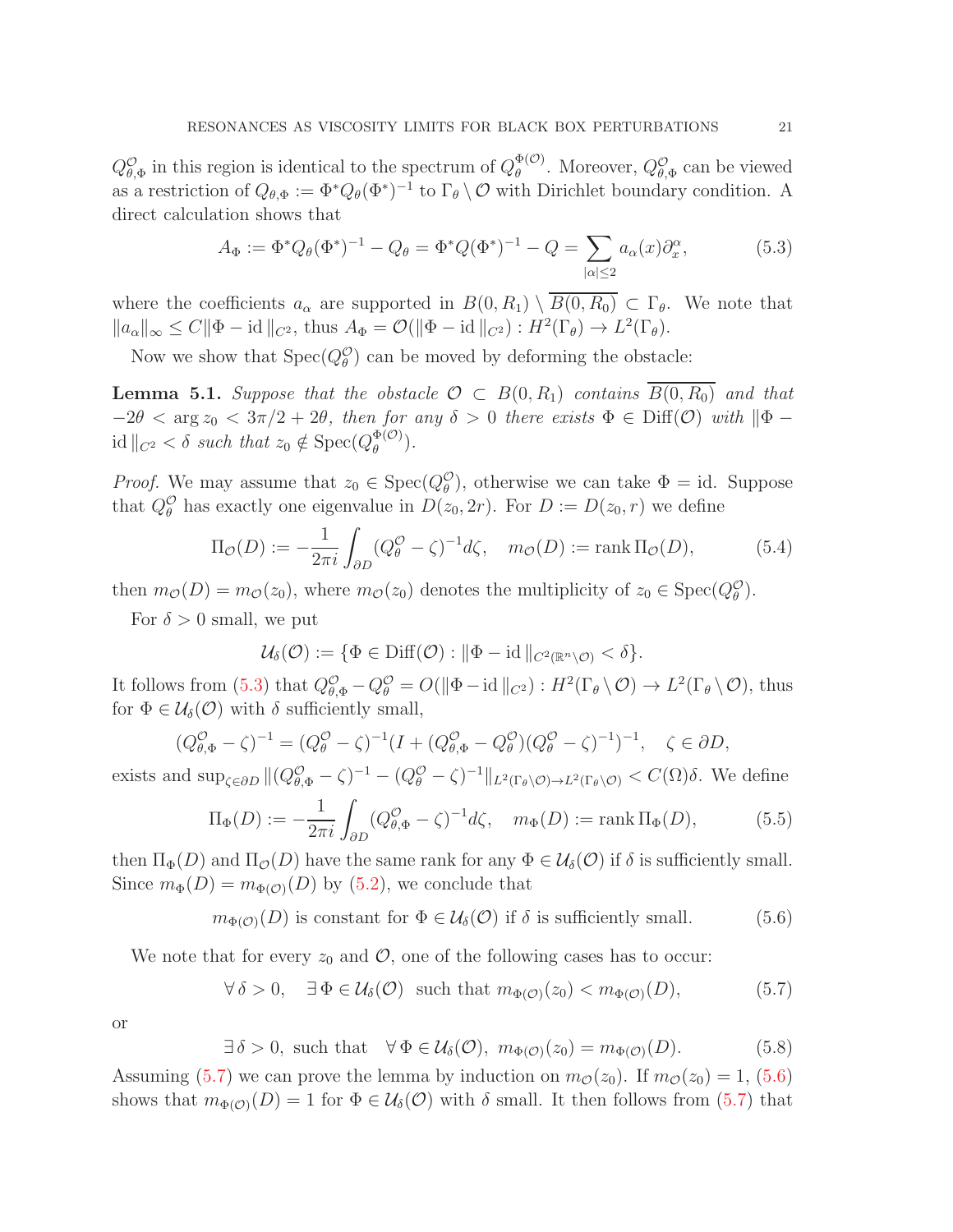we can find  $\Phi \in \mathcal{U}_{\delta}(\mathcal{O})$  such that  $m_{\Phi(\mathcal{O})}(z_0) < 1$ , i.e.  $z_0 \notin \text{Spec}(Q_{\theta}^{\Phi(\mathcal{O})})$  $_{\theta}^{\Phi(\mathcal{O})}$ . Assuming that we proved the lemma in the case  $m_{\mathcal{O}}(z_0) < M$ , we now assume that  $m_{\mathcal{O}}(z_0) = M$ . We note that for any  $\Phi_1 \in \text{Diff}(\mathcal{O})$  and  $\Phi_2 \in \text{Diff}(\Phi_1(\mathcal{O}))$ ,

$$
\|\Phi_2\circ\Phi_1-\mathrm{id}\|_{C^2}\leq C(\|\Phi_1-\mathrm{id}\|_{C^2}+\|\Phi_2-\mathrm{id}\|_{C^2}),
$$

where C is a constant depending only on the dimension n. For any  $\delta > 0$ , [\(5.7\)](#page-20-1) implies that we can find  $\Phi_1 \in \text{Diff}(\mathcal{O})$  with  $\|\Phi_1 - \text{id}\|_{C^2} < \delta/2C$  such that  $m_{\Phi_1(\mathcal{O})}(z_0) < M$ . It then follows from our induction hypothesis that there exists  $\Phi_2 \in \text{Diff}(\Phi_1(\mathcal{O}))$  with  $\|\Phi_2 - \mathrm{id}\|_{C^2} < \delta/2C$  such that  $z_0 \notin \mathrm{Spec}(Q_\theta^{\Phi_2(\Phi_1(\mathcal{O}))})$  $\Phi_{\theta}^{(\Psi_1(\mathcal{O})))}$ . We now take  $\Phi = \Phi_2 \circ \Phi_1$ , then  $\Phi \in \mathcal{U}_{\delta}(\mathcal{O})$  and  $z_0 \notin \text{Spec}(Q_{\theta}^{(\Phi(\mathcal{O})}$  $\binom{\Psi(\mathcal{O})}{\theta}$ .

It remains to show that [\(5.8\)](#page-20-3) is impossible. For that, we shall argue by contradiction, assume that  $m_{\mathcal{O}}(D) = M$  and that [\(5.8\)](#page-20-3) holds. For  $\Phi \in \mathcal{U}_{\delta}(\mathcal{O})$ , we define

$$
k(\Phi) := \min\{k : (Q_{\theta,\Phi}^{\mathcal{O}} - z_0)^k \Pi_{\Phi}(D) = 0\},\
$$

then  $1 \leq k(\Phi) \leq M$ . It follows from  $(5.2)$  and  $(5.5)$  that if  $\|\Phi_i - \Phi\|_{C^{2M}} \to 0$  and  $(Q_{\theta,\Phi_j}^{\mathcal{O}} - z_0)^k \Pi_{\Phi_j}(D) = 0$ , then  $(Q_{\theta,\Phi}^{\mathcal{O}} - z_0)^k \Pi_{\Phi}(D) = 0$ . We now put

$$
k_0 := \max\{k(\Phi) : \Phi \in \mathcal{U}_{\delta/2}(\mathcal{O})\},\
$$

and assume that the maximum is attained at  $\Phi_0 \in \mathcal{U}_{\delta/2}(\mathcal{O})$  i.e.  $k(\Phi_0) = k_0$ , then there exists  $\delta' > 0$  such that  $\|\Phi - \Phi_0\|_{C^{2M}} < \delta' \Rightarrow k(\Phi) = k_0$ . Henceforth, we can replace our original obstacle  $\mathcal O$  with  $\Phi_0(\mathcal O)$ , decrease  $\delta$  and then assume by [\(5.8\)](#page-20-3) that

<span id="page-21-0"></span>
$$
(Q_{\theta,\Phi}^{\mathcal{O}} - z_0)^{k_0} \Pi_{\Phi}(D) = 0, \quad (Q_{\theta,\Phi}^{\mathcal{O}} - z_0)^{k_0 - 1} \Pi_{\Phi}(D) \neq 0,
$$
  

$$
m_{\Phi}(z_0) = \text{rank } \Pi_{\Phi}(D) = M, \quad \forall \Phi \in \text{Diff}(\mathcal{O}), \ \|\Phi - \text{id}\|_{C^{2M}} < \delta.
$$
 (5.9)

Before proving that [\(5.9\)](#page-21-0) is impossible we introduce a family of deformations in Diff( $\mathcal{O}$ ) acting near a fixed point on  $\partial\mathcal{O}$ . For any fixed  $x_0 \in \partial\mathcal{O}$  and some  $h_0 > 0$ small we can choose a family of functions  $\chi_h \in C^{\infty}(\partial \mathcal{O}; [0, \infty))$  depending continuously in  $h \in (0, h_0]$  with

<span id="page-21-2"></span>
$$
\int_{\partial \mathcal{O}} \chi_h(x) dS(x) = 1, \quad \text{supp }\chi_h \subset B_{\partial \mathcal{O}}(x_0, h), \quad \forall \, h \in (0, h_0], \tag{5.10}
$$

where  $B_{\partial\mathcal{O}}(x_0, h)$  denotes the geodesic ball on  $\partial\mathcal{O}$  with center  $x_0$  and radius h. For each  $h \in (0, h_0]$ , we construct a smooth vector field  $V_h \in C_c^{\infty}(\mathbb{R}^n; \mathbb{R}^n)$  with some small constant  $\delta_h = \mathcal{O}(h^{2M+n-1})$  such that

<span id="page-21-1"></span>
$$
V_h(x) = \delta_h \chi_h(x) \nu_g(x), \ \forall x \in \partial \mathcal{O}, \quad ||V_h||_{C^{2M}} < \varepsilon/2,
$$
\n
$$
\text{supp } V_h \subset B_{\mathbb{R}^n}(x_0, Ch) \text{ for some } C > 0,
$$
\n
$$
(5.11)
$$

where  $\nu(x)$  is the normal vector at  $x \in \partial \mathcal{O}$  pointing inward. Let  $\varphi_h^t : \mathbb{R}^n \to \mathbb{R}^n$  be the flow generated by the vector field  $V_h$ . It follows from  $(5.11)$  that for every  $h \in (0, h_0]$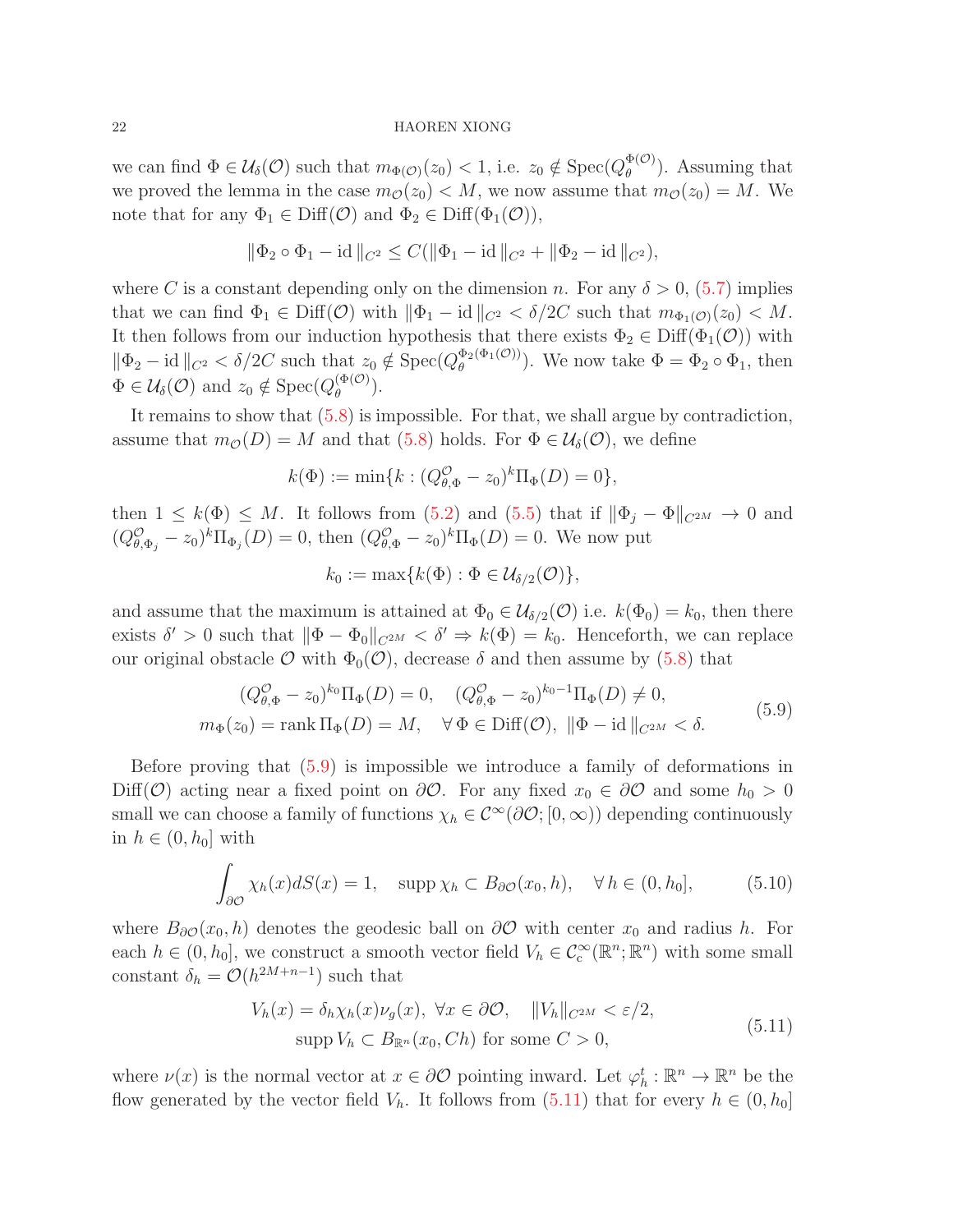there exists  $t_0 > 0$  such that

$$
\varphi_h^t \in \text{Diff}(\mathcal{O}), \quad \|\varphi_h^t - \text{id}\|_{C^{2M}} < \delta, \quad \forall \, t \in (-t_0, t_0).
$$

Assuming [\(5.9\)](#page-21-0) we can find  $w \in L^2(\Gamma_\theta \setminus \mathcal{O})$  so that  $u := (Q_\theta^{\mathcal{O}} - z_0)^{k_0 - 1} \Pi_{\mathcal{O}}(D) w \neq 0$ . For any fixed  $x_0 \in \partial \mathcal{O}$  and  $h \in (0, h_0]$ , we take  $\Phi_t := \varphi_h^t$ ,  $t \in (-t_0, t_0)$  and put

$$
u(t) := (\Phi_t^{-1})^* v(t), \quad v(t) := (Q_{\theta, \Phi_t}^{\mathcal{O}} - z_0)^{k_0 - 1} \Pi_{\Phi_t}(D) w.
$$

In view of [\(5.2\)](#page-19-1),  $(Q_{\theta,\Phi_t}^{\mathcal{O}} - z_0)v(t) = 0$  implies that

<span id="page-22-0"></span>
$$
(Q_{\theta} - z_0)u(t) = 0 \quad \text{in } \Gamma_{\theta} \setminus \Phi_t(\mathcal{O}). \tag{5.12}
$$

Since  $\Phi_t(\mathcal{O}) \subset \mathcal{O}$  for  $t \geq 0$ , we can restrict  $(5.12)$  to the region  $\Gamma_\theta \setminus \mathcal{O}$  then differentiate it in t, by taking  $t = 0$ , we obtain that

<span id="page-22-1"></span>
$$
(Q_{\theta} - z_0)u'(0) = 0 \quad \text{in } \Gamma_{\theta} \setminus \mathcal{O}. \tag{5.13}
$$

Recalling that  $u(t, x) = v(t, \varphi_h^{-t} x)$  and  $u(0) = v(0) = u$ , we conclude from the flow equation that  $u'(0) = v'(0) - \partial_x u \cdot V_h$ , thus by [\(5.11\)](#page-21-1) we have

<span id="page-22-2"></span>
$$
u'(0) = -\delta_h \chi_h(x) \partial_{\nu_g} u, \quad \text{on } \partial \mathcal{O}.
$$
 (5.14)

We now multiply [\(5.13\)](#page-22-1) by u then integrate it on  $\Gamma_{\theta} \setminus \mathcal{O}$ , then

<span id="page-22-3"></span>
$$
0 = \int_{\Gamma_{\theta}\backslash\mathcal{O}} u\left(Q_{\theta} - z_0\right)u'(0)
$$
  
= 
$$
\int_{\Gamma_{\theta}\backslash\mathcal{O}} u'(0)\left(Q_{\theta} - z_0\right)u + \int_{\Gamma_{\theta}\backslash\mathcal{O}} \sum_{j,k} \partial_j(u'(0)g^{jk}\partial_k u - ug^{jk}\partial_k u'(0))
$$
(5.15)  
= 
$$
\int_{\partial\mathcal{O}} (u'(0)\partial_{\nu_g} u - u\partial_{\nu_g} u'(0)) dS.
$$

It then follows from  $u|_{\partial\mathcal{O}} = 0$  and [\(5.14\)](#page-22-2) that

$$
0 = \int_{\partial \mathcal{O}} \chi_h(x) (\partial_{\nu_g} u(x))^2 dS(x),
$$

sending  $h \to 0+$ , we conclude from  $(5.10)$  that  $\partial_{\nu_q} u(x_0) = 0$ . We note that  $x_0 \in \partial \mathcal{O}$ can be chosen arbitrarily, thus  $\partial_{\nu_g} u|_{\partial \mathcal{O}} \equiv 0$ . Putting  $\tilde{u} := 1_{\mathcal{O}} \cdot 0 + 1_{\Gamma_\theta \setminus \mathcal{O}} \cdot u$ , the same arguments as in the proof of Lemma [4.1](#page-16-2) show that  $\tilde{u} \in H^2(\Gamma_\theta)$  and  $(Q_\theta - z_0)\tilde{u} = 0$ on  $\Gamma_{\theta}$ . But unique continuation results for second order elliptic differential equations show that  $\tilde{u} \equiv 0$ , thus a contradiction.

Now we consider the behavior of  $Spec(P^{\mathcal{O}})$  under the deformations of  $\mathcal{O}$ . In the notation of §[2.2,](#page-8-0) for  $\Phi \in \text{Diff}(\mathcal{O})$ , the pullback  $\Phi^*$  gives an isomorphism between  $\mathcal{H}^{\Phi(\mathcal{O})}$  and  $\mathcal{H}^{\mathcal{O}}$ , which also restricts to an isomorphism between  $\mathcal{D}^{\Phi(\mathcal{O})}$  and  $\mathcal{D}^{\mathcal{O}}$ . Like  $(5.2)$  we define the deformed operator of  $P^{\mathcal{O}}$  associate with  $\Phi$ :

$$
P_{\Phi}^{\mathcal{O}} := \Phi^* P^{\Phi(\mathcal{O})} (\Phi^*)^{-1}, \quad \text{ with domain } \mathcal{D}^{\mathcal{O}}.
$$
 (5.16)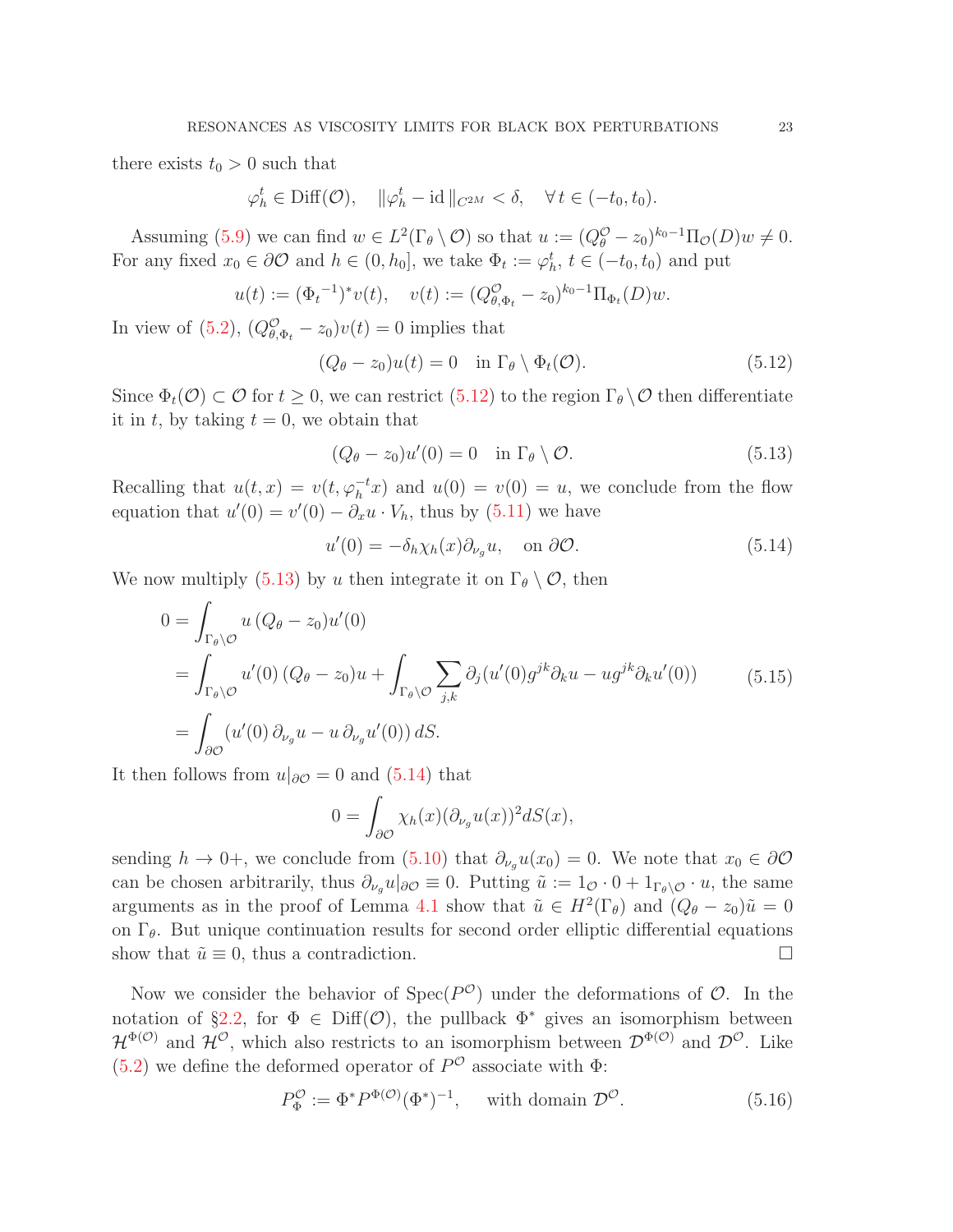Since  $(P^{\Phi(\mathcal{O})} + i)^{-1}$  is compact by Lemma [2.4,](#page-9-4) the same holds for  $P^{\mathcal{O}}_{\Phi}$ , it follows that  $P_{\Phi}^{\mathcal{O}}$  has a discrete spectrum. Moreover,  $Spec(P_{\Phi}^{\mathcal{O}})$  must be identical to  $Spec(P^{\Phi(\mathcal{O})})$ , which lies in  $\mathbb R$  due to the self-adjointness of  $P^{\Phi(\mathcal{O})}$ .

Before stating the deformation results for  $Spec(P^{\mathcal{O}})$ , we notice that unlike Lemma [5.1,](#page-20-5) there is a subset of  $Spec(P^{\mathcal{O}})$  which is invariant under the deformations of the obstacle, that is the compactly supported embedded eigenvalues of  $P$ ,

<span id="page-23-0"></span>
$$
Spec_{comp}(P) := \{ \lambda \in \mathbb{C} : \exists 0 \neq u \in \mathcal{D}_{comp} \text{ such that } (P - \lambda)u = 0 \},
$$
 (5.17)

where  $\mathcal{D}_{\text{comp}} := \{u \in \mathcal{D} : u|_{\mathbb{R}^n \setminus B(0,R_0)} \in H^2_{\text{comp}}(\mathbb{R}^n \setminus B(0,R_0))\}.$  In view of the unique continuation results for second order elliptic differential equations,  $u$  in  $(5.17)$  must vanish on  $\mathbb{R}^n \setminus B(0, R_0)$ , thus  $u \in \mathcal{D}^{\mathcal{O}}$  for any  $\mathcal{O}$  containing  $\overline{B(0, R_0)}$ , which implies that  $Spec_{comp}(P) \subset Spec(P^{\mathcal{O}})$ . The next lemma shows that any eigenvalue of  $P^{\mathcal{O}}$ other than those compactly supported embedded eigenvalues of P can still be moved by deforming the obstacle:

<span id="page-23-2"></span>**Lemma 5.2.** Suppose that the obstacle  $\mathcal{O} \subset B(0, R_1)$  contains  $\overline{B(0, R_0)}$  and  $z_0 \in$  $\text{Spec}(P^{\mathcal{O}})\backslash \text{Spec}_{\text{comp}}(P)$ , then for any  $\delta > 0$  there exists  $\Phi \in \text{Diff}(\mathcal{O})$  with  $\|\Phi - id\|_{C^2}$ δ such that  $z_0 \notin \text{Spec}(P^{\Phi(\mathcal{O})}).$ 

Proof. The proof is similar to Lemma [5.1](#page-20-5) except that we need a different approach from [\(5.15\)](#page-22-3) since the integration by parts is not available in the black box. Suppose that  $z_0 \in \text{Spec}(P^{\mathcal{O}})$  with multiplicity  $m_{\mathcal{O}}^P(z_0)$  and that  $P^{\mathcal{O}}$  has exactly one eigenvalue in  $D(z_0, 2r)$ . For  $D := D(z_0, r)$  we put

$$
\Pi^P_{\mathcal{O}}(D) := -\frac{1}{2\pi i} \int_{\partial D} (P^{\mathcal{O}} - \zeta)^{-1} d\zeta, \quad m^P_{\mathcal{O}}(D) := \text{rank } \Pi^P_{\mathcal{O}}(D).
$$

Using [\(2.14\)](#page-8-3) and [\(5.3\)](#page-20-0) we can deduce that  $\partial D \ni \zeta \mapsto (P_{\Phi}^{\mathcal{O}} - \zeta)^{-1}$  exists for  $\Phi \in \mathcal{U}_{\delta}(\mathcal{O})$ with  $\delta$  small enough, then we define

$$
\Pi_{\Phi}^P(D) := -\frac{1}{2\pi i} \int_{\partial D} (P_{\Phi}^{\mathcal{O}} - \zeta)^{-1} d\zeta, \quad m_{\Phi}^P(D) := \operatorname{rank} \Pi_{\Phi}^P(D) = m_{\Phi(\mathcal{O})}^P(D).
$$

We remark that  $m_{\mathcal{O}}^P(D)$  is also invariant under small deformations of obstacles:

 $m_{\Phi(\mathcal{O})}^P(D)$  is constant for  $\Phi \in \mathcal{U}_{\delta}(\mathcal{O})$  if  $\delta$  is sufficiently small. (5.18)

In view of the proof of Lemma [5.1,](#page-20-5) it is enough to exclude the following case:

<span id="page-23-1"></span>
$$
\exists \delta > 0, \text{ such that } \forall \Phi \in \mathcal{U}_{\delta}(\mathcal{O}), \ m_{\Phi(\mathcal{O})}^P(z_0) = m_{\Phi(\mathcal{O})}^P(D). \tag{5.19}
$$

Again we argue by contradiction, assume that  $(5.19)$  holds and  $m_{\mathcal{O}}^P(D) = M \ge 1$ . We remark that unlike the proof of Lemma [5.1,](#page-20-5) the self-adjointness of  $P^{\Phi(\mathcal{O})}$  implies that  $(P^{\Phi(\mathcal{O})} - z_0) \Pi_{\Phi(\mathcal{O})}^P(D) = 0$  thus  $(P^{\mathcal{O}}_{\Phi} - z_0) \Pi_{\Phi}^P(D) = 0$  for any  $\Phi \in \mathcal{U}_{\delta}(\mathcal{O})$ . We now choose  $w \in \mathcal{H}^{\mathcal{O}}$  such that  $u := \Pi_{\mathcal{O}}^P(D)w \neq 0$ . For any fixed  $x_0 \in \partial\mathcal{O}$  and  $h \in (0, h_0]$ ,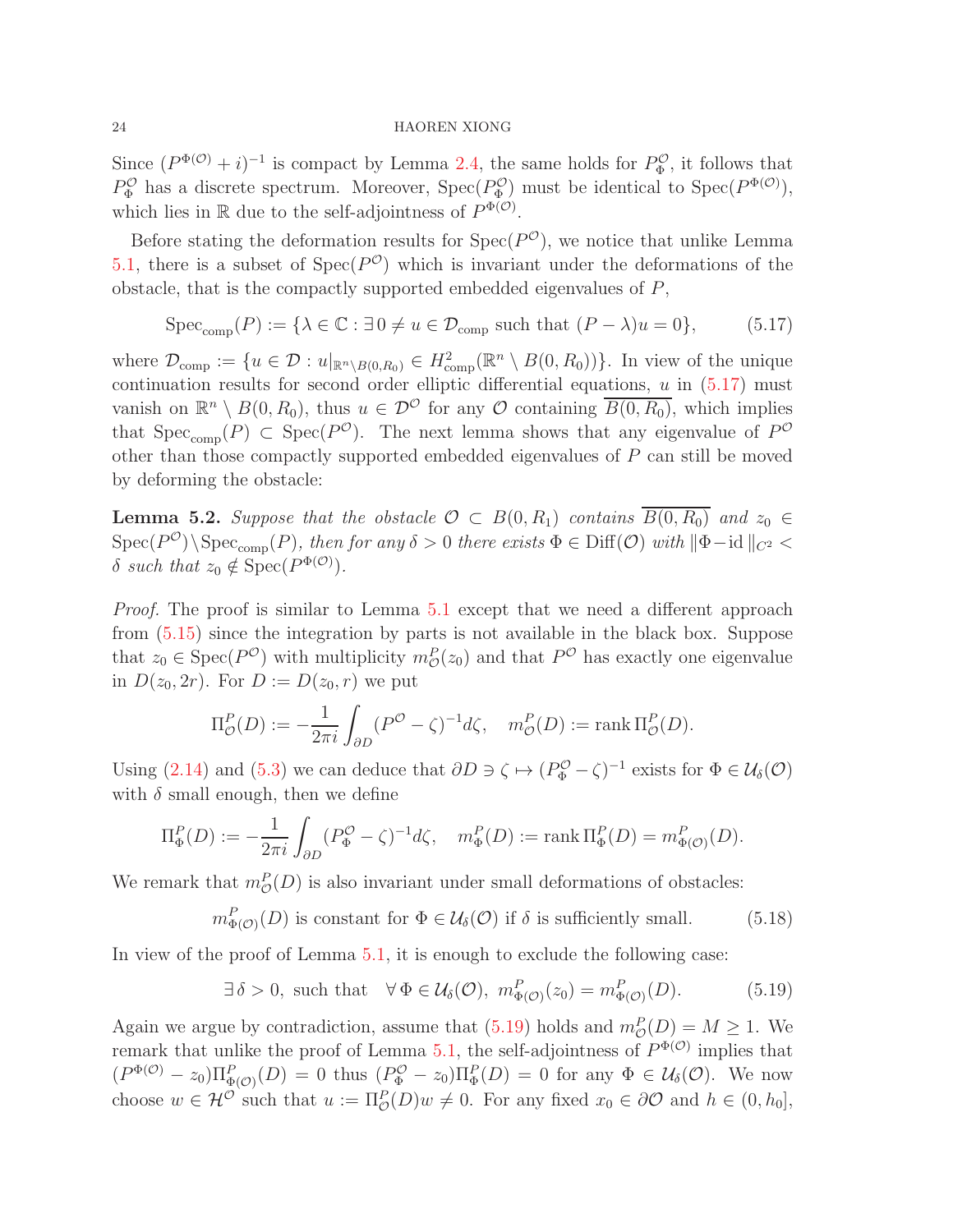we set  $\Phi_t := \varphi_h^t$  where  $\varphi_h^t$  is the flow generated by  $V_h$  given in [\(5.11\)](#page-21-1), there exists  $t_0 > 0$  such that  $\Phi_t \in \mathcal{U}_{\delta}(\mathcal{O})$  for all  $-t_0 < t < t_0$ . Let

$$
v(t) := \Pi_{\Phi_t}^P(D)w \in \mathcal{D}^{\mathcal{O}}, \quad u(t) := (\Phi_t^{-1})^* v(t),
$$

we have  $(P_{\Phi_t}^{\mathcal{O}} - z_0)v(t) = 0$ , thus  $(P_{\Phi_t}^{\Phi_t(\mathcal{O})} - z_0)u(t) = 0$ . Recalling [\(2.14\)](#page-8-3) we obtain that for some  $\psi \in C_c^{\infty}(\mathcal{O}), \psi = 1$  near  $\overline{B(0, R_0)}$  and  $t_0 > 0$  small enough,

<span id="page-24-0"></span>
$$
\forall t \in (-t_0, t_0), \quad P(\psi u(t)) + Q((1 - \psi)u(t)) - z_0 u(t) = 0 \quad \text{in } \Phi_t(\mathcal{O}). \tag{5.20}
$$

Since  $\Phi_t(\mathcal{O}) \supset \mathcal{O}$  for  $t \leq 0$ , we can restrict  $(5.20)$  to  $\mathcal{O}$  and differentiate it in t, by taking  $t = 0$ , we have

<span id="page-24-2"></span>
$$
P(\psi u'(0)) + Q((1 - \psi)u'(0)) - z_0 u'(0) = 0 \quad \text{in } \mathcal{O}.
$$
 (5.21)

Next we compute the inner product of the left hand side and  $u$  on the Hilbert space  $\mathcal{H}^{\mathcal{O}}$  defined by [\(2.12\)](#page-8-4). For that, choose  $\psi_j \in C_c^{\infty}(\mathcal{O}), \psi_j = 1$  near  $\overline{B(0,R_0)}$ , so that

<span id="page-24-1"></span>
$$
\psi_1 = 1 \text{ near } \text{supp } \psi, \quad \psi = 1 \text{ near } \text{supp } \psi_2. \tag{5.22}
$$

Then we have, using the self-adjointness of P,

$$
\langle P(\psi u'(0)), u \rangle_{\mathcal{H}} \circ \langle P(\psi u'(0)), \psi_1 u \rangle_{\mathcal{H}} = \langle \psi u'(0), P(\psi_1 u) \rangle_{\mathcal{H}},
$$

and  $\langle Q((1 - \psi)u'(0)), u \rangle_{\mathcal{H}^{\mathcal{O}}} = \langle Q((1 - \psi)u'(0)), (1 - \psi_2)u \rangle_{L^2(\mathcal{O})}.$  Recalling [\(5.14\)](#page-22-2), integration by parts as in [\(5.15\)](#page-22-3) shows that

$$
\langle Q((1-\psi)u'(0)), (1-\psi_2)u \rangle_{L^2(\mathcal{O})} - \langle (1-\psi)u'(0), Q((1-\psi_2)u) \rangle_{L^2(\mathcal{O})}
$$
  
= 
$$
\int_{\mathcal{O}} \sum_{j,k} \partial_j ((1-\psi)u'(0)g^{jk}\partial_k((1-\psi_2)\bar{u}) - (1-\psi_2)\bar{u}g^{jk}\partial_k((1-\psi)u'(0)))
$$
  
= 
$$
\int_{\partial\mathcal{O}} -u'(0)\partial_{\nu_g}\bar{u} + \bar{u}\partial_{\nu_g}u'(0) = \int_{\partial\mathcal{O}} \delta_h \chi_h |\partial_{\nu_g}u|^2.
$$

It follows from  $(2.14)$  and  $(5.22)$  that

$$
\langle \psi u'(0), P(\psi_1 u) \rangle_{\mathcal{H}} = \langle u'(0), \psi(P^{\mathcal{O}} u - Q((1 - \psi_1)u)) \rangle_{\mathcal{H}^{\mathcal{O}}} = \langle u'(0), \psi P^{\mathcal{O}} u \rangle_{\mathcal{H}^{\mathcal{O}}};
$$

and that

$$
\langle (1 - \psi)u'(0), Q((1 - \psi_2)u) \rangle_{L^2(\mathcal{O})} = \langle u'(0), (1 - \psi)(P^{\mathcal{O}}u - P(\psi_2 u)) \rangle_{\mathcal{H}^{\mathcal{O}}} = \langle u'(0), (1 - \psi)P^{\mathcal{O}}u \rangle_{\mathcal{H}^{\mathcal{O}}}.
$$

We now conclude from  $(5.21)$  and all the calculation above that

$$
0 = \langle u'(0), (P^{O} - z_0)u \rangle_{\mathcal{H}^{O}} + \int_{\partial O} \delta_h \chi_h |\partial_{\nu_g} u|^2 = \int_{\partial O} \delta_h \chi_h |\partial_{\nu_g} u|^2.
$$

It follows that  $\partial_{\nu_q}u(x_0)=0$ . Since  $x_0 \in \partial\mathcal{O}$  can be chosen arbitrarily, we obtain that  $\partial_{\nu_g} u|_{\partial\mathcal{O}} \equiv 0$ . Putting  $\tilde{u} := 1_{\mathcal{O}} u + 1_{\mathbb{R}^n \setminus \mathcal{O}} \cdot 0$ , the same arguments as in the proof of Lemma [4.1](#page-16-2) show that  $\tilde{u} \in \mathcal{D}$  and  $(P - z_0)\tilde{u} = 0$ , which would imply that  $z_0 \in \text{Spec}_{\text{comp}}(P)$ , a contradiction.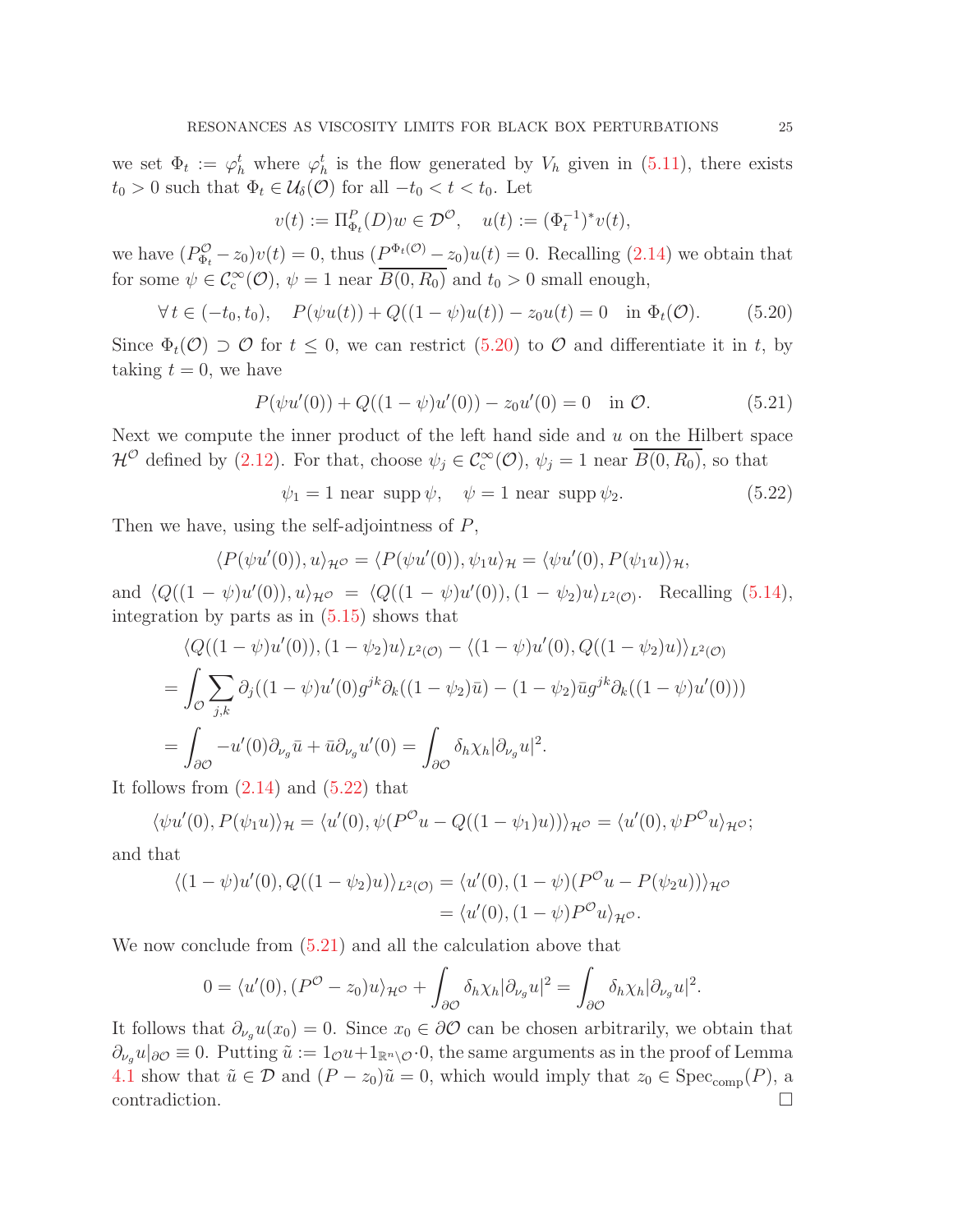#### 6. Proof of convergence

<span id="page-25-0"></span>Before proving the convergence of eigenvalues of  $P_{\varepsilon}$  to resonances as  $\varepsilon \to 0^+$ , we recall a basic estimate of decay of the Green function of  $Q_{\theta}^{\mathcal{O}}$  off the diagonal  $\{(x, x) :$  $x \in \Gamma_{\theta} \setminus \mathcal{O}$ . For a detailed account see Shubin [\[Sh92\]](#page-29-18) and references given there.

<span id="page-25-2"></span>**Lemma 6.1.** Suppose that the obstacle  $\mathcal{O} \subset B(0, R_1)$  contains  $B(0, R_0)$  and that  $z_0 \notin \text{Spec}(Q_{\theta}^{\mathcal{O}})$  with  $-2\theta < \arg z_0 < 3\pi/2 + 2\theta$ . The Schwartz kernel of the resolvent  $(Q_{\theta}^{\mathcal{O}}-z_0)^{-1}: L^2(\Gamma_{\theta}\setminus\mathcal{O})\to L^2(\Gamma_{\theta}\setminus\mathcal{O})$  is denoted by  $G(z_0;x_{\theta},y_{\theta})$ , where  $x_{\theta}=f_{\theta}(x)$ is the parametrization on  $\Gamma_{\theta}$ . Then there exists  $\beta > 0$  such that for every  $\delta > 0$  there exists  $C_{\delta} > 0$  such that

$$
|G(z_0; f_{\theta}(x), f_{\theta}(y))| \le C_{\delta} e^{-\beta|x-y|} \quad \text{if} \quad |x-y| > \delta.
$$

*Proof.* Identifying  $\Gamma_{\theta}$  and  $\mathbb{R}^n$  by means of  $f_{\theta}$ , the pullback  $f_{\theta}^*$  gives an isomorphism between  $L^2(\Gamma_\theta \setminus \mathcal{O})$  and  $L^2(\mathbb{R}^n \setminus \mathcal{O})$  since there exists  $C > 0$  such that

$$
C^{-1} < |\det df_{\theta}(x)| = |x|^{1-n} |g_{\theta}(|x|)|^{n-1} |g'_{\theta}(|x|)| < C, \quad \text{for all } x.
$$

Let  $\tilde{Q}_{\theta}^{\mathcal{O}} := f_{\theta}^* Q_{\theta}^{\mathcal{O}}(f_{\theta}^*)^{-1} : L^2(\mathbb{R}^n \setminus \mathcal{O}) \to L^2(\mathbb{R}^n \setminus \mathcal{O})$  then  $\tilde{Q}_{\theta}^{\mathcal{O}}$  is elliptic and equipped with the domain  $H^2(\mathbb{R}^n \setminus \mathcal{O}) \cap H_0^1(\mathbb{R}^n \setminus \mathcal{O})$ . Moreover,  $(\tilde{Q}_{\theta}^{\mathcal{O}} - z_0)^{-1}$  exists and we denote its Schwartz kernel by  $\tilde{G}(z_0; x, y), x, y \in \mathbb{R}^n \setminus \mathcal{O}$ , i.e.  $\tilde{G}(z_0; x, y) = [(\tilde{Q}_{\theta}^{\mathcal{O}} - z_0)^{-1} \delta_y(\cdot)](x)$ where  $\delta_y$  is the Dirac function supported at y.

The same arguments as in [\[Sh92,](#page-29-18) Appendix 1] show that there exists  $\beta > 0$  such that for every  $\delta > 0$  there exists  $C_{\delta} > 0$  such that

$$
|\tilde{G}(z_0; x, y)| \le C_\delta e^{-\beta |x - y|} \quad \text{if} \quad |x - y| > \delta.
$$

We remark that the assumption in [\[Sh92,](#page-29-18) Appendix 1.1] that the manifold  $M$  is complete can be dropped if we introduce  $d(x, y)$ , the substitute with smoothness properties for the distance  $|x - y|$ , on the whole  $\mathbb{R}^n$  then restrict it to  $\mathbb{R}^n \setminus \mathcal{O}$ . The remaining arguments in [\[Sh92,](#page-29-18) Appendix 1.2] is still valid if we replace M by  $\mathbb{R}^n \setminus \mathcal{O}$ .

Using  $(\tilde{Q}_{\theta}^{\mathcal{O}} - z_0)^{-1} = f_{\theta}^*(Q_{\theta}^{\mathcal{O}} - z_0)^{-1}(f_{\theta}^*)^{-1}$  we obtain that

$$
G(z_0; f_{\theta}(x), f_{\theta}(y)) = (\det df_{\theta}(y))^{-1} \tilde{G}(z_0; x, y), \quad x, y \in \mathbb{R}^n \setminus \mathcal{O},
$$

the desired estimate of  $G(z_0; x_{\theta}, y_{\theta})$  then follows from the estimate of  $\tilde{G}(z_0; x, y)$ .  $\Box$ 

We now state a more precise version of Theorem [1:](#page-2-0)

**Theorem 2.** Suppose that  $\Omega \in \{z : -2\theta_0 < \arg z < 3\pi/2 + 2\theta_0\}$ . Then exists  $\delta_0 = \delta_0(\Omega) > 0$  such that  $\forall 0 < \delta < \delta_0$ ,  $\exists \varepsilon_\delta > 0$  such that

<span id="page-25-1"></span>
$$
0 < \varepsilon < \varepsilon_{\delta} \implies \text{Spec}(P_{\varepsilon}) \cap \Omega_{\delta} \subset \bigcup_{j=1}^{J} D(z_j, \delta), \tag{6.1}
$$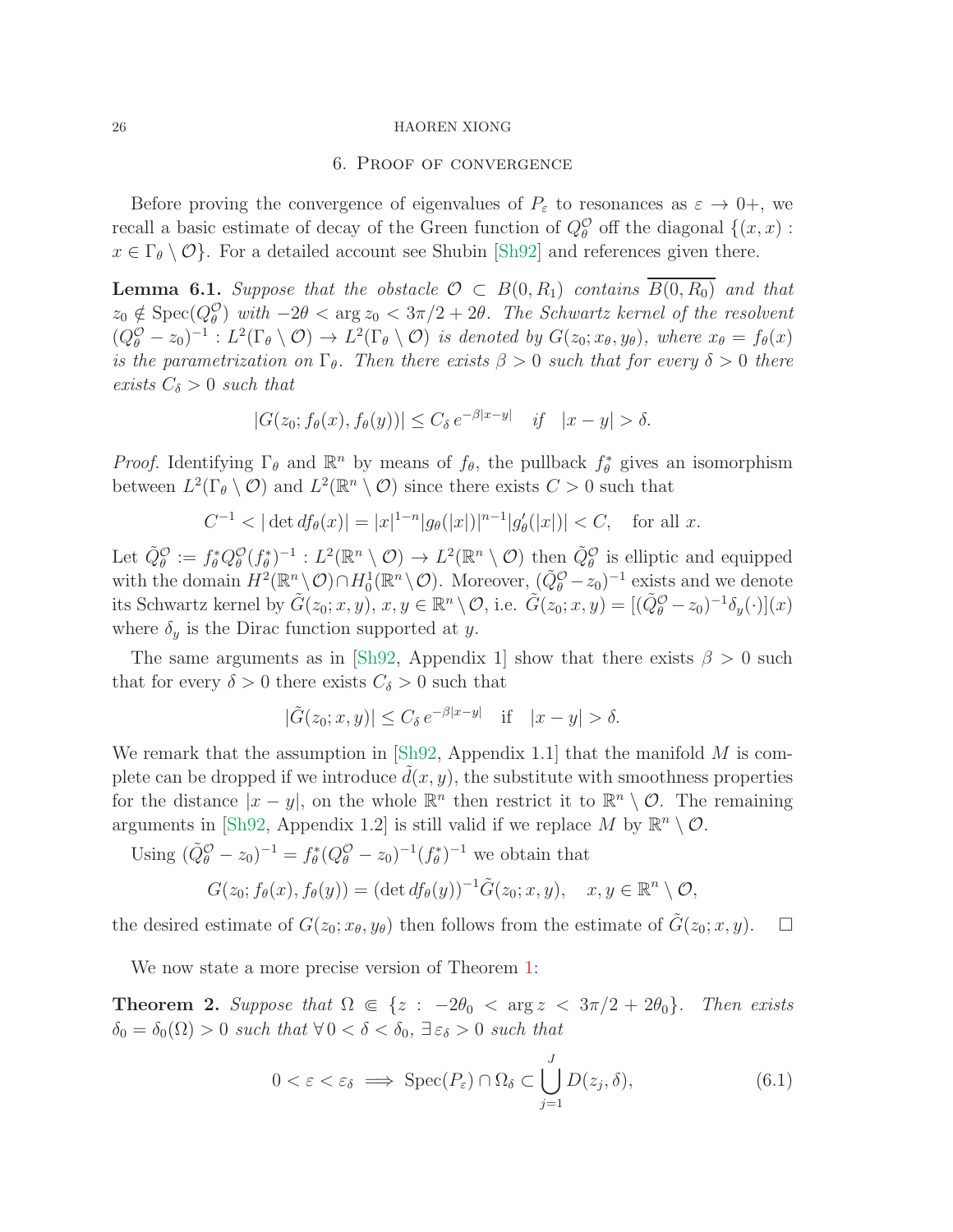where  $z_1, \dots, z_J$  are the resonances of P in  $\Omega$  and  $\Omega_{\delta} := \{z \in \Omega : \text{dist}(z, \partial \Omega) > \delta\}.$ Furthermore, for each resonance  $z_i$  with the multiplicity  $m(z_i)$  given by  $(2.11)$ ,

<span id="page-26-0"></span>
$$
\# \operatorname{Spec}(P_{\varepsilon}) \cap D(z_j, \delta) = m(z_j), \quad \forall \, 0 < \varepsilon < \varepsilon_{\delta},\tag{6.2}
$$

where the eigenvalue in  $Spec(P_{\varepsilon})$  is counted with multiplicity defined in [\(3.8\)](#page-13-1).

*Proof.* First we put  $\delta_0 = \frac{1}{2} \min_{1 \leq j \leq J} \text{dist}(z_j, \partial \Omega)$  and fix  $\theta \in [0, \theta_0)$  such that  $\Omega \in \{z :$  $-2\theta < \arg z < 3\pi/2 + 2\theta$ . To prove [\(6.1\)](#page-25-1) we argue by contradiction. Suppose that there exist some  $\delta < \delta_0$  and a sequence  $\varepsilon_k \to 0^+$  such that

$$
\exists z_k \in \operatorname{Spec}(P_{\varepsilon_k}) \cap \Omega_{\delta} \setminus \bigcup_{j=1}^J D(z_j, \delta), \quad k = 1, 2, \cdots
$$

Then there exists a subsequence  $z_{n_k} \to z_0$ , as  $k \to \infty$ , for some  $z_0 \in \overline{\Omega_\delta} \setminus \bigcup_{j=1}^J D(z_j, \delta)$ . Since  $z_0 \in \Omega$ , we see that  $z_0$  is not a resonance, thus  $P_\theta - z_0$  is invertible by definition. We may assume that  $D(z_0, r)$  is disjoint with  $Spec(P_\theta)$  for some  $r > 0$ , it then follows from Lemma [3.5](#page-14-1) that  $Spec(P_{\varepsilon,\theta}) \cap D(z_0,r) = \emptyset$  for  $\varepsilon$  small enough. However, Lemma [3.4](#page-13-2) shows that  $Spec(P_{\varepsilon_{n_k},\theta}) = Spec(P_{\varepsilon_{n_k}}) \ni z_{n_k} \to z_0$  while  $\varepsilon_{n_k} \to 0^+$ , which gives a contradiction.

It remains to prove  $(6.2)$ . For each resonance  $z_j$ , let

$$
V_j := \{ u \in \mathcal{D}_{\text{comp}} : (P - z_j)u = 0 \},
$$

then  $V_j$  is finite dimensional and  $V_j \neq \{0\}$  if and only if  $z_j \in \text{Spec}_{\text{comp}}(P)$ . We remark that  $V_j$  is a subspace of  $\mathcal{H}_{R_0}$  given in  $(1.1)$ , as a consequence of the unique continuation results for second order elliptic equations. The self-adjointness of P implies that  $V_1 \perp$  $\cdots \perp V_J$  in the Hilbert space H. Putting  $V_0 := V_1 \oplus \cdots \oplus V_J$ , H admits the following orthogonal decomposition:

$$
\mathcal{H} = V_0 \oplus \tilde{\mathcal{H}}_{R_0} \oplus L^2(\mathbb{R}^n \setminus B(0, R_0)).
$$
\n(6.3)

Let  $\Pi_0 : \mathcal{H} \to V_0$  be the orthogonal projection. Since  $V_0$  is an invariant subspace under  $P$ , we can introduce the restriction of  $P$  as follows:

$$
\tilde{P}: \tilde{\mathcal{H}}_{R_0}\oplus L^2(\mathbb{R}^n\setminus B(0,R_0))\to \tilde{\mathcal{H}}_{R_0}\oplus L^2(\mathbb{R}^n\setminus B(0,R_0)),\quad \tilde{P}u:=(I-\Pi_0)Pu.
$$

If we replace  $\mathcal{H}_{R_0}$  with  $\mathcal{H}_{R_0}$  and replace P by  $\tilde{P}$ , which is also self-adjoint with domain  $\mathcal{D} := (I - \Pi_0)\mathcal{D}$ , it is easy to see that the assumptions  $(1.2) - (1.5)$  $(1.2) - (1.5)$  are still satisfied. Recalling the definition of resonances introduced in §[2.1,](#page-4-0) any resonance of  $\tilde{P}$  must also be a resonance of  $P$  and we have

$$
m(z_j) = \text{rank} \oint_{z_j} (z - \tilde{P}_{\theta})^{-1} dz + \dim V_j.
$$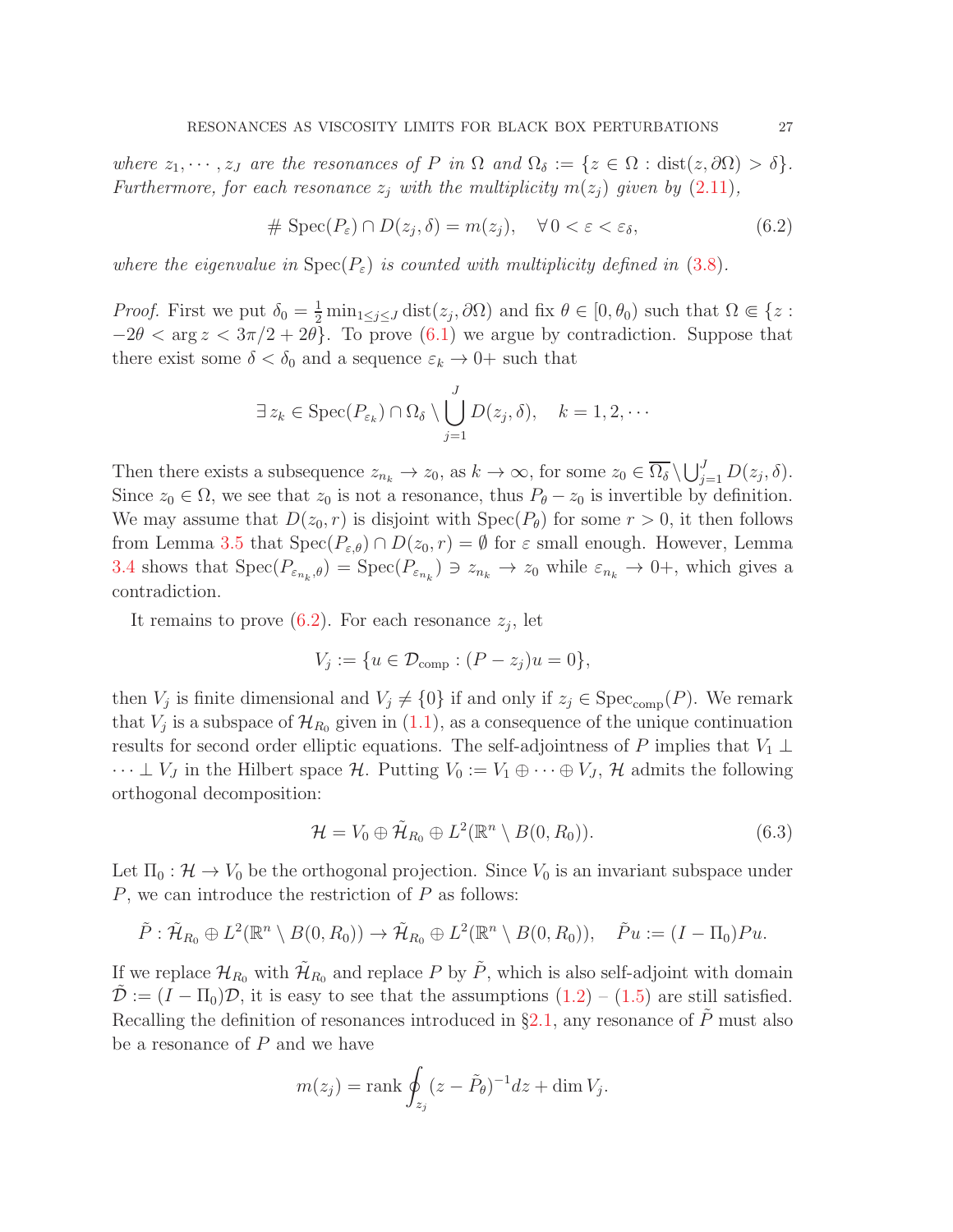Note that  $V_j \neq \{0\}$  implies that  $z_j \in \text{Spec}(P_{\varepsilon})$  for every  $\varepsilon > 0$ . Putting  $\tilde{P}_{\varepsilon} :=$  $\tilde{P} - i\varepsilon (1 - \chi(x))x^2$ , it follows that

$$
\# \operatorname{Spec}(P_{\varepsilon}) \cap D(z_j, \delta) = \# \operatorname{Spec}(\tilde{P}_{\varepsilon}) \cap D(z_j, \delta) + \dim V_j, \quad \forall \varepsilon > 0,
$$

while both sides are counted with multiplicities. Hence it is enough to establish  $(6.2)$ for P. In other words, it suffices to prove  $(6.2)$  in the case that P has no compactly supported embedded eigenvalues in  $\Omega$ .

Now we assume that  $Spec_{comp}(P) \cap \Omega = \emptyset$ . Lemma [5.1](#page-20-5) and [5.2](#page-23-2) show that there exists an obstacle  $\mathcal{O} \subset B(0, R_1)$  containing  $\overline{B(0, R_0)}$  such that  $\chi$  in [\(1.8\)](#page-1-5) is equal to 1 near O and that  $z_j \notin \text{Spec}(P^{\mathcal{O}}) \cup \text{Spec}(Q^{\mathcal{O}}_{\theta}), j = 1, \cdots, J$ . Then we can decrease  $\delta_0$  such that Spec( $P^{\mathcal{O}}$ ) and Spec( $Q_{\theta}^{\mathcal{O}}$ ) are disjoint with  $\bigcup_{j=1}^{J} D(z_j, 2\delta_0)$ . For each  $\delta \in (0, \delta_0)$ , we can also decrease  $\varepsilon_{\delta}$  in  $(6.1)$  such that

$$
\forall 0 \leq \varepsilon < \varepsilon_{\delta}, \quad \bigcup_{j=1}^{J} D(z_j, 2\delta) \cap \text{Spec}(Q^{\mathcal{O}}_{\varepsilon,\theta}) = \emptyset.
$$

This follows from Lemma [3.5](#page-14-1) applied with  $P_{\theta} = Q_{\theta}^{\mathcal{O}}$  and  $\Omega = \bigcup_{j=1}^{J} D(z_j, 2\delta)$ . Hence the Dirichlet-to-Neumann operators  $\widehat{\mathcal{N}}_{\varepsilon,\theta}(z), 0 \leq \varepsilon < \varepsilon_{\delta}$  introduced in §[4,](#page-14-0) are welldefined for  $z \in \bigcup_{j=1}^{J} D(z_j, 2\delta)$ . In view of  $(6.1)$ , Lemma [3.4](#page-13-2) and [4.2](#page-18-2) we obtain that  $\partial D(z_j, \delta) \ni w \mapsto \hat{\mathcal{N}}_{\varepsilon,\theta}(w)^{-1}$  exists and that for all  $0 < \varepsilon < \varepsilon_\delta$ ,  $j = 1, \cdots, J$ ,

<span id="page-27-2"></span>
$$
\# \operatorname{Spec}(P_{\varepsilon}) \cap D(z_j, \delta) = \frac{1}{2\pi i} \operatorname{tr} \int_{\partial D(z_j, \delta)} \widehat{\mathcal{N}}_{\varepsilon, \theta}(w)^{-1} \partial_w \widehat{\mathcal{N}}_{\varepsilon, \theta}(w) dw. \tag{6.4}
$$

In order to apply the Gohberg–Sigal–Rouché theorem, we need the estimate:

<span id="page-27-0"></span>
$$
\forall 0 < \varepsilon < \varepsilon_{\delta}, \quad \|\widehat{\mathcal{N}}_{\varepsilon,\theta}(w) - \widehat{\mathcal{N}}_{\theta}(w)\|_{H^{3/2}(\partial \mathcal{O}) \to H^{3/2}(\partial \mathcal{O})} < 1, \quad w \in \partial D(z_j, \delta), \tag{6.5}
$$

here we write  $\widehat{\mathcal{N}}_{\theta}(\cdot) = \widehat{\mathcal{N}}_{0,\theta}(\cdot)$  for simplicity. To obtain this estimate, we first choose  $E^{\text{out}}$  in [\(4.6\)](#page-15-2) such that  $\chi = 1$  near supp  $E^{\text{out}}\varphi$  for any  $\varphi \in H^{3/2}(\partial \mathcal{O})$ , then (4.6) reduces to  $\mathcal{N}_{\varepsilon,\theta}^{\text{out}}(z)\varphi = \partial_{\nu_g}(E^{\text{out}}\varphi - (Q^{\mathcal{O}}_{\varepsilon,\theta} - z)^{-1}(Q - z)E^{\text{out}}\varphi)$ . Therefore,

$$
(\widehat{\mathcal{N}}_{\varepsilon,\theta}(w) - \widehat{\mathcal{N}}_{\theta}(w))\varphi = \langle D_{\partial\mathcal{O}}\rangle^{-1}\partial_{\nu_{g}}((Q^{\mathcal{O}}_{\theta} - w)^{-1} - (Q^{\mathcal{O}}_{\varepsilon,\theta} - w)^{-1})(Q - w)E^{\text{out}}\varphi.
$$

Choosing  $\psi \in C_c^{\infty}(\Gamma_\theta \setminus \mathcal{O})$  such that  $\psi = 1$  near supp  $E^{\text{out}}\varphi$ ,  $\forall \varphi \in H^{3/2}(\partial \mathcal{O})$  and that  $\chi = 1$  near supp  $\psi$ , [\(6.5\)](#page-27-0) then follows from the following estimate: for  $w \in \partial D(z_j, \delta)$ ,

<span id="page-27-1"></span>
$$
((Q^{\mathcal{O}}_{\theta} - w)^{-1} - (Q^{\mathcal{O}}_{\varepsilon,\theta} - w)^{-1})\psi = O_{\delta}(\varepsilon) : L^{2}(\Gamma_{\theta} \setminus \mathcal{O}) \to H^{2}(\Gamma_{\theta} \setminus \mathcal{O}).
$$
 (6.6)

To obtain [\(6.6\)](#page-27-1), we denote the Schwartz kernel of the operator  $(1 - \chi)x_{\theta}^{2}(Q_{\varepsilon,\theta}^{\mathcal{O}} - w)^{-1}\psi$ by  $K(w; x_{\theta}, y_{\theta})$ . In the notation of Lemma [6.1,](#page-25-2) we have

$$
K(w; f_{\theta}(x), f_{\theta}(y)) = (1 - \chi(x)) f_{\theta}(x)^2 G(w; f_{\theta}(x), f_{\theta}(y)) \psi(y).
$$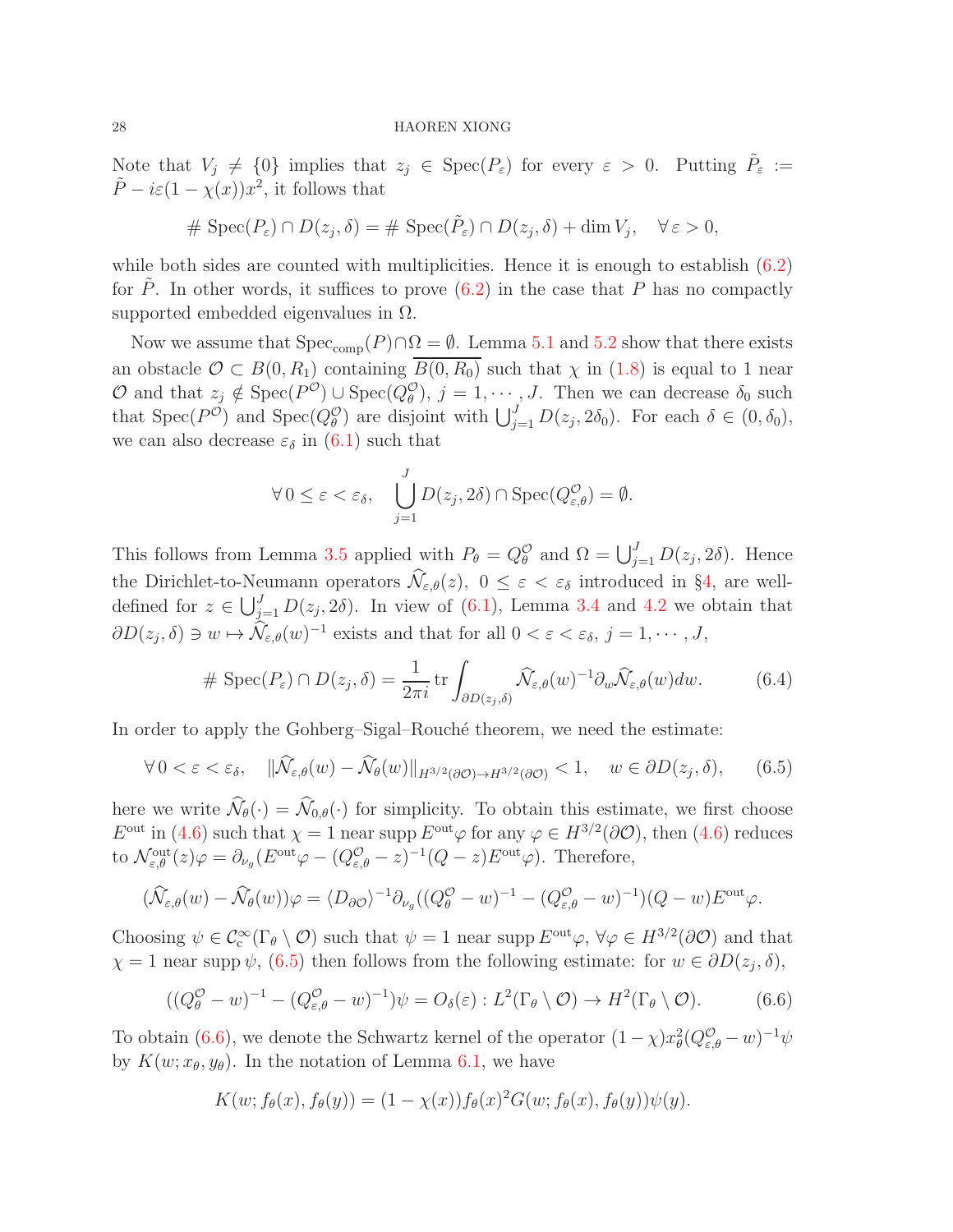It follows from Lemma [6.1](#page-25-2) that there exists  $\beta_{\delta} > 0$  such that for all  $w \in \partial D(z_j, \delta)$ ,  $j = 1, \dots, J, |K(w; f_{\theta}(x), f_{\theta}(y))| \leq C|x|^2 e^{-\beta_{\delta}|x-y|} \psi(y)$ , thus

$$
\sup_{x_{\theta}} \int_{\Gamma_{\theta} \setminus \mathcal{O}} |K(w; x_{\theta}, y_{\theta})| |dy_{\theta}| \leq C_{\delta}, \quad \sup_{y_{\theta}} \int_{\Gamma_{\theta} \setminus \mathcal{O}} |K(w; x_{\theta}, y_{\theta})| |dx_{\theta}| \leq C_{\delta}.
$$

The Schur test shows that  $(1 - \chi)x_{\theta}^{2}(Q_{\varepsilon,\theta}^{\mathcal{O}} - w)^{-1}\psi = O_{\delta}(1) : L^{2}(\Gamma_{\theta} \setminus \mathcal{O}) \to L^{2}(\Gamma_{\theta} \setminus \mathcal{O}).$ Hence we can write

$$
((Q^{\mathcal{O}}_{\theta} - w)^{-1} - (Q^{\mathcal{O}}_{\varepsilon,\theta} - w)^{-1})\psi = -i\varepsilon (Q^{\mathcal{O}}_{\varepsilon,\theta} - w)^{-1} (1 - \chi) x_{\theta}^{2} (Q^{\mathcal{O}}_{\theta} - w)^{-1} \psi.
$$

It remains to show that for  $\varepsilon_{\delta} > 0$  small enough,

 $($ 

$$
(Q_{\varepsilon,\theta}^{\mathcal{O}} - w)^{-1} = O_{\delta}(1) : L^{2}(\Gamma_{\theta} \setminus \mathcal{O}) \to H^{2}(\Gamma_{\theta} \setminus \mathcal{O}), \quad w \in \bigcup_{j=1}^{J} \partial D(z_{j}, \delta), \ 0 < \varepsilon < \varepsilon_{\delta}.
$$

This follows from Lemma [3.5](#page-14-1) with  $P_{\theta} = Q_{\theta}^{\mathcal{O}}$  and  $\Omega = \bigcup_{j=1}^{J} \partial D(z_j, \delta)$ . Using [\(6.6\)](#page-27-1) we can decrease  $\varepsilon_{\delta}$  such that [\(6.5\)](#page-27-0) holds for  $j = 1, \dots, J$ . Now we apply the Gohberg– Sigal–Rouché theorem to conclude that for all  $0 < \varepsilon < \varepsilon_{\delta}$  and  $j = 1, \dots, J$ ,

$$
\frac{1}{2\pi i} \operatorname{tr} \int_{\partial D(z_j,\delta)} \widehat{\mathcal{N}}_{\varepsilon,\theta}(w)^{-1} \partial_w \widehat{\mathcal{N}}_{\varepsilon,\theta}(w) dw = \frac{1}{2\pi i} \operatorname{tr} \int_{\partial D(z_j,\delta)} \widehat{\mathcal{N}}_{\theta}(w)^{-1} \partial_w \widehat{\mathcal{N}}_{\theta}(w) dw.
$$

Finally, using Lemma [4.2,](#page-18-2) [\(6.4\)](#page-27-2) and the equation above, we obtain [\(6.2\)](#page-26-0).

## **REFERENCES**

- <span id="page-28-6"></span> $[AgCo71]$  J. Aguilar and J. M. Combes, A class of analytic perturbations for one-body Schrödinger Hamiltonians, Comm. Math. Phys. 22(1971), 269–279.
- <span id="page-28-7"></span> $[BaCo71]$  E. Balslev and J. M. Combes, *Spectral properties of many-body Schrödinger operators with* dilation analytic interactions, Comm. Math. Phys. 22(1971), 280–294.
- <span id="page-28-2"></span>[DaRi17] N. V. Dang and G. Rivière, *Pollicott-Ruelle spectrum and Witten Laplacians*, [arXiv:1709.04265,](http://arxiv.org/abs/1709.04265) J. Eur. Math. Soc., to appear.
- <span id="page-28-8"></span>[Da99] E. B. Davies, Pseudospectra, the harmonic oscillator and complex resonances, Proc. R. Soc. Lond. A 455(1999), 585–599.
- <span id="page-28-1"></span>[Dr17] A. Drouot, Stochastic Stability of Pollicott–Ruelle Resonances, Comm. Math. Phys. 356(2017), 357–396.
- <span id="page-28-0"></span>[DyZw15] S. Dyatlov and M. Zworski, Stochastic stability of Pollicott–Ruelle resonances, Nonlinearity 28(2015), 3511–3534.
- <span id="page-28-5"></span>[DyZw19] S. Dyatlov and M. Zworski, Mathematical theory of scattering resonances, Graduate Studies in Mathematics 200, AMS 2019.
- <span id="page-28-3"></span>[FLN11] E. Frenkel, A. Losev and N. Nekrasov, Instantons beyond topological theory. I, J. Inst. Math. Jussieu, 10(2011), 463–565.
- <span id="page-28-4"></span>[GaZw19] J. Galkowski and M. Zworski, Viscosity limits for 0th order pseudodifferential operators, [arXiv:1912.09840.](http://arxiv.org/abs/1912.09840)
- <span id="page-28-10"></span>[GoSi71] IC U. Gohberg and E. I. Sigal, An operator generalization of the logarithmic residue theorem and the theorem of Rouché, Math. U.S.S.R. Sbornik  $13(1971)$ , 607–629.
- <span id="page-28-9"></span>[HSV13] M. Hitrik, J. Sjöstrand, and J. Viola, Resolvent Estimates for Elliptic Quadratic Differential Operators, Analysis & PDE 6(2013), 181–196.